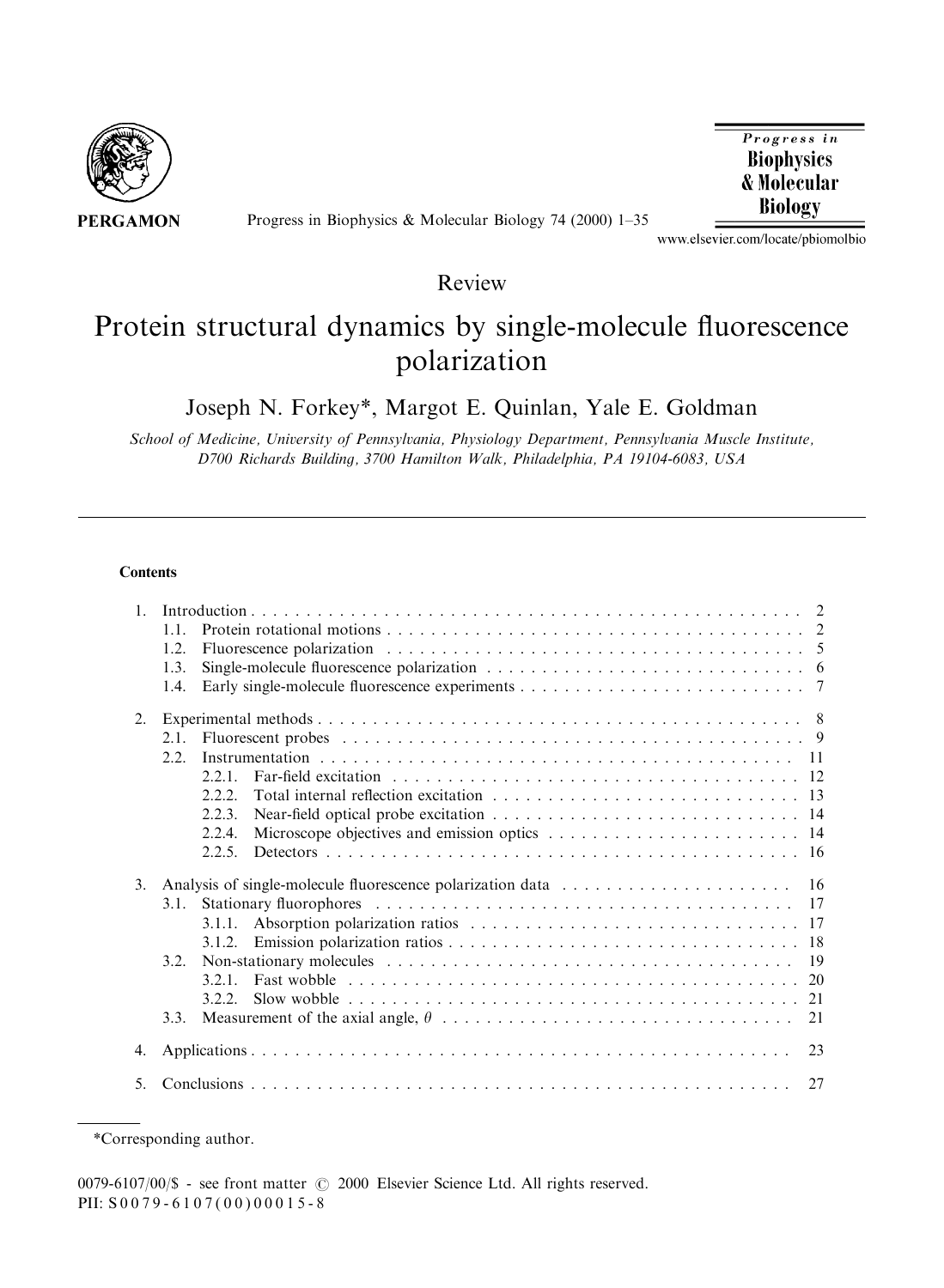| Appendix A. Dependence of polarized fluorescence intensity on molecular orientation 28 |  |
|----------------------------------------------------------------------------------------|--|
|                                                                                        |  |
|                                                                                        |  |

Keywords: Single molecule; Fluorescence; Polarization; Evanescent wave; Microscopy; Bifunctional; Dynamics; Total internal reflection

# 1. Introduction

The astonishing progress made during the last two decades toward understanding the machinery of cells has been fueled in large part by developments in structural biology, molecular biology, and biophysics. Thousands of protein structures have been solved at atomic resolution and the amino acid sequences and roles of many specific motifs are now known. While application of these techniques has greatly enhanced our understanding of the structure and biochemistry of proteins, elucidation of the quantitative relationships between structural changes in the proteins, enzymatic activity, signaling, energy conversion and macromolecular interactions will require further development of novel methods.

In this chapter we describe a new technique, single-molecule fluorescence polarization (SMFP), that has the potential to fill a void in conventional methods for determining the structural basis of protein activity. Using state-of-the-art optical microscopes and novel fluorescent probes attached to specific protein domains, SMFP makes it possible to quantify angular rotations that mediate function in individual protein molecules. To demonstrate the importance of protein domain rotational motions, this chapter begins with several examples of biophysical systems in which orientational changes are essential to their mechanism. This is followed by a discussion of the advantages of detecting such rotations with individual molecules and a brief synopsis of the development of SMFP and early experiments. The next two sections are devoted to technical considerations, including characteristics of extrinsic fluorescent probes, optical apparatus and data analysis. Finally, recent work using this technique is reviewed.

#### 1.1. Protein rotational motions

Crystallographic studies of proteins trapped in several different configurations analogous to states of the functioning system often lead to hypotheses for the structural basis of the catalytic activity. They also identify likely sites of interaction with upstream and downstream functional partners. Distinct conformations are typically characterized by differences in the relative orientations of nearby compact domains linked by hinges or swivels composed of glycine residues or flexible loops. The implied rotations have direct bearing on the functional output as illustrated here by several examples where large orientation changes have been discovered.

Due to the helical structure of double-stranded DNA (dsDNA), nucleic acid processing enzymes produce a torque when unwinding the helix to gain access to the base sequence. These enzymes catalyze processes such as replication, transcription, repair and recombination.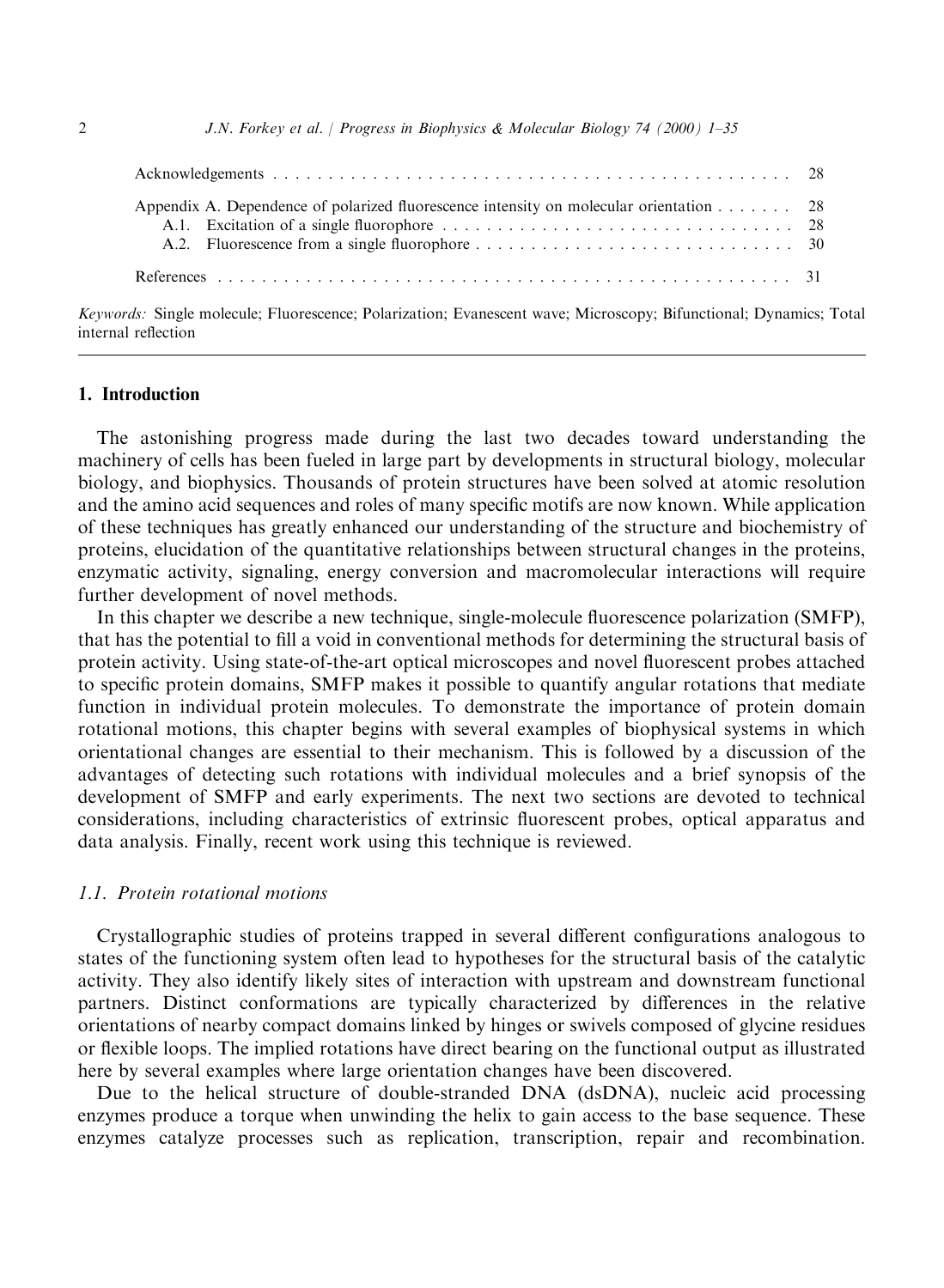Topoisomerase II removes accumulated strain in dsDNA and enables separation of chromosomes or untangling of circular DNA after replication. It operates by passing one dsDNA segment through a 'gate' temporarily created in another double-stranded segment. During passage of the intact dsDNA through the gate, quaternary structural changes in the DNA-opening platform take place. Dramatic reorganization of accessory protein domains include rotations of up to  $170^{\circ}$ (Fig. 1a; Fass et al., 1999).

During protein biosynthesis, two GTP-binding elongation factors (EF-Tu and EF-G) enable the ribosome to accurately translate the genetic code into amino acid sequences and to maintain the codon reading frame. In each elongation cycle of a nascent polypeptide, an aminoacylated transfer RNA (tRNA) binds to the ribosome as a ternary complex with EF-Tu and GTP. If the tRNA's anti-codon matches the codon in the template messenger RNA, EF-Tu hydrolyzes the GTP and dissociates. The amino acid is then transferred from the tRNA to the peptide. Crystal structures show a nearly  $90^{\circ}$  rotation between domains in EF-Tu accompanying GTP hydrolysis (Fig. 1b; Clark et al., 1999). The tRNA also rotates  $\sim 60^{\circ}$  relative to the ribosome. EF-G participates in translocation of the mRNA and two tRNA molecules by exactly 3 bases along the synthetic machinery. Whether EF-G functions as a 'motor' and whether it exhibits large domain rotations are controversial (Rodnina et al., 1999).

The  $F_0-F_1$  ATP synthase couples energy from a proton gradient across the inner mitochondrial membrane into phosphorylation of ADP to form ATP. This process is the major end product of mitochondrial respiration.  $F_0$  is thought to be a motor that rotates a protein driveshaft (the  $\gamma$ subunit; Walker, 1994; Boyer, 1997). Torque transmitted to the  $F_1$  domain drives the 'uphill' ATP synthetic reaction. When uncoupled from  $F_0$ ,  $F_1$  hydrolyzes ATP and rotates the  $\gamma$  subunit in the opposite direction (Yasuda et al., 1998).

Myosin, the motor protein in muscle contraction and in many types of non-muscle motility, translocates along the cytoskeletal filament, actin. In crystal structures of myosin with various nucleotide analogs bound, the angle between the region containing the actin and nucleotide binding sites (the motor domain) and that containing the myosin light chains varies by up to  $70^{\circ}$ (Fig. 1c; Rayment et al., 1993a,b; Dominguez et al., 1998; Houdusse et al., 1999; Corrie et al., 1999). These studies and other data suggest that during the enzymatic ATPase cycle, a tilting of the light chain domain amplifies sub-nanometer structural changes at the nucleotide binding site into several nanometers of motion (Goldman, 1998).

Voltage-gated ion channels underlie electrical impulses in the surface membranes of excitable cells such as neurons and muscle fibers. Na<sup>+</sup>,  $K^+$  and  $Ca^{2+}$  channels are all composed of homologous repeated domains that form a membrane-spanning pore. The channels are normally closed when transmembrane voltage is negative inside of the cell relative to the extracellular space, but they open when the potential decreases or reverses. The fourth membrane spanning segment (S4) within each domain contains positively charged residues and is thought to serve as the voltage sensor. X-ray crystallography of ion channels has been more difficult than for soluble proteins, but the structure of a homologous bacterial  $K^+$  channel (without voltage gating) has recently been solved (Doyle et al., 1998). While this structure has resulted in many new insights, the motions associated with gating are still unknown. Experiments using fluorescent probes attached to S4 segments of eukaryotic  $K^+$  channels, however, suggest that the voltage sensor either translates or tilts when the membrane electrical field is altered (Mannuzzu et al., 1996; Yang et al., 1996; Loots and Isacoff, 1998).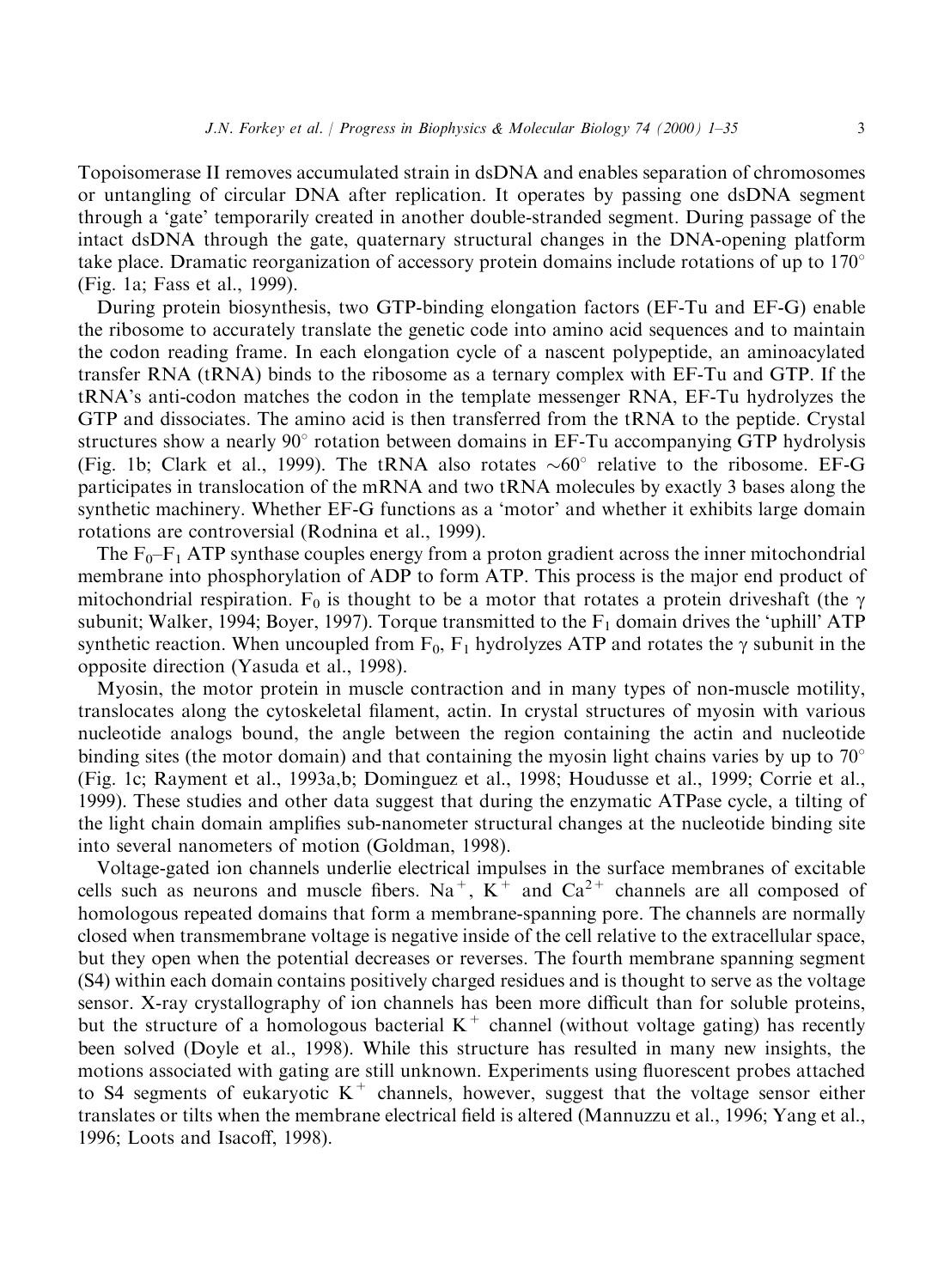

Fig. 1. Examples of crystal structures showing protein domain rotations. (a) Topoisomerase II (T2). Both the Rossman fold (red) and the B' hook (orange) domains rotate relative to the DNA binding platform (blue) during activity. (Reprinted from with permission from Fass et al., 1999, Structural Biology, Nature 6, 322–326.) (b) Ribosomal elongation factor-Tu undergoes a large nucleotide-hydrolysis-dependent reorientation of domains. Note the relative positions of domain I (yellow) versus domains II and III (green) and the transition from  $\alpha$ -helix to  $\beta$ -strand in Switch I (red). (Reprinted from FEBS Letters 452, Clark et al., ''Structural information for explaining the molecular mechanism of protein biosynthesis'' pp. 41–46  $\odot$  1999 with permission from Elsevier Science.) (c) Crystal structure of chicken skeletal muscle myosin subfragment-1 (red, blue, tan, and magenta) docked to actin (gray, brown and green; Rayment et al., 1993a). The angle of the light chain domain has been modified to show the relative orientation change determined from fluorescence polarization experiments with bifunctional rhodamine (see Section 2.1) when a muscle fiber is suddenly allowed to shorten during isometric contraction. (Reprinted from Corrie et al. ''Dynamic measurement of myosin light-chain-domain tilt and twist in muscle contraction", Nature 400, 425–430  $\odot$  1999 with permission from Nature (http://www.nature.com/).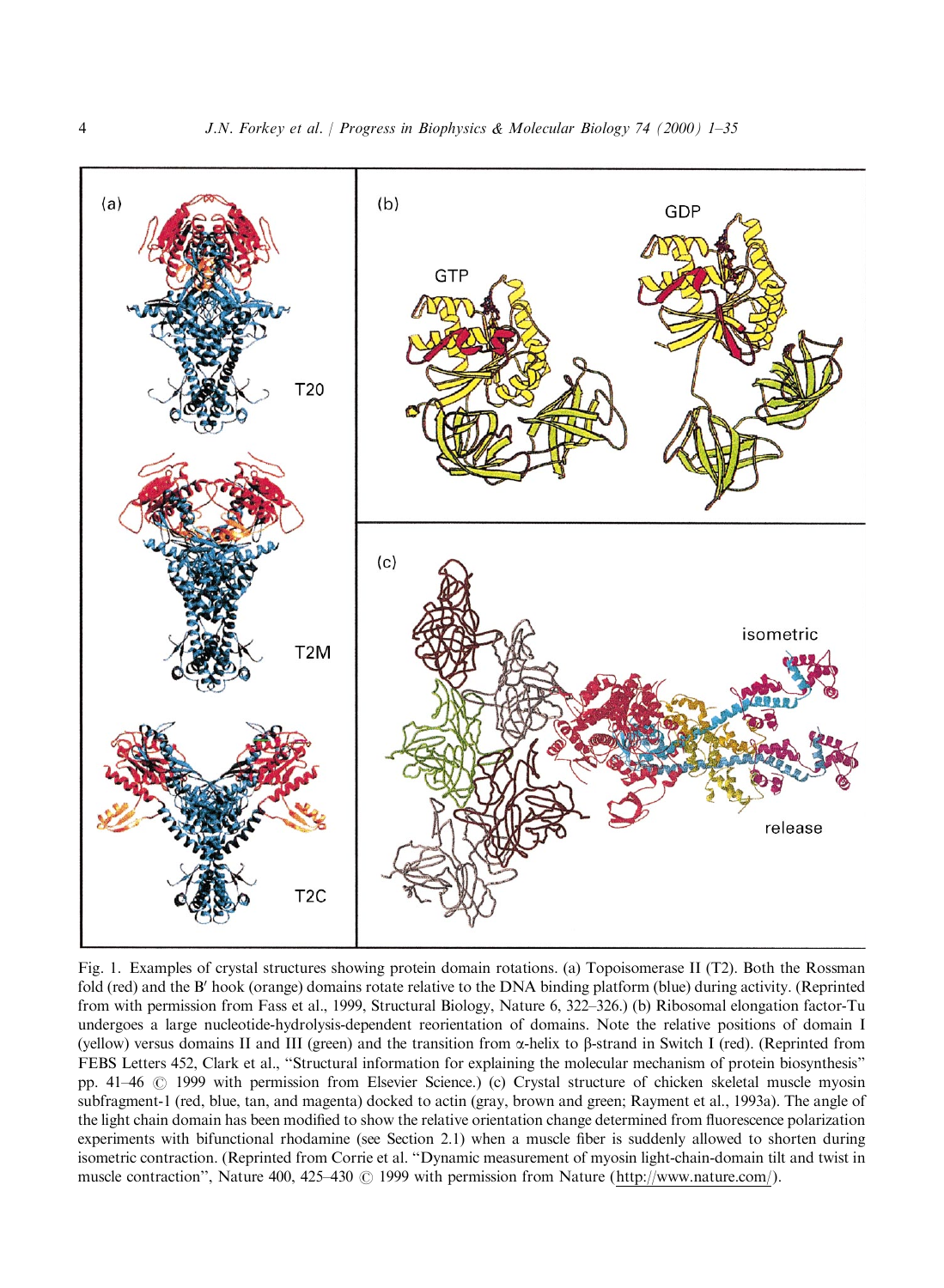In all of these systems, plausible relationships have been proposed between the observed structural changes and the functional output. Many aspects, though, are unresolved. These include the kinetics of the events, the relationship to ATP or GTP hydrolysis and how each protein is controlled by the chemical, mechanical and topological states of its functional partners. Thus testing the structurally derived hypotheses requires detection of the timing and extent of the motions during activity.

#### 1.2. Fluorescence polarization

While X-ray crystallography provides remarkable spatial resolution of long-lived, static states, it provides no temporal information on functionally relevant motions except in rare instances (e.g. Schlichting et al., 1990). Conclusions about the mechanism of activity must usually be inferred from the structures of a few trapped states. Furthermore, even these configurations are approximations of the native structures since the environment within a crystal is much different from the cytoplasm or membrane of a cell. In particular, the solvents and intermolecular forces within a crystal are usually unphysiological. Entire macromolecular complexes do not often crystallize, so the structural data are usually limited to subcomplexes, individual subunits or even products of proteolytic cleavage.

Nuclear magnetic resonance (NMR) also yields atomic spatial resolution and may be performed under aqueous conditions, often closer to a native environment. However, this technique is limited to small proteins  $(<\sim$ 30–50 kDa) tumbling freely in solution (Pervushin et al., 1997; Wand et al., 1998). Electron spin resonance (EPR) provides unambiguous angular information and therefore, can also be used to detect domain rotations (Hubbell et al., 1996; Mchaourab et al., 1996). In samples containing multiple states of a reaction pathway, the kinetics of exchange between those states can often be determined by NMR or EPR (Cantor and Schimmel, 1980, Chapter 9). However, direct characterization of consecutive structural states on the time scale of an enzymatic pathway has been achieved with magnetic resonance techniques in only a few cases (e.g. Ostap et al., 1993; Hubbell et al., 1996; Mollaaghababa et al., 2000).

Spectroscopic techniques, including circular dichroism, birefringence, fluorescence resonance energy transfer, fluorescence quenching and Raman scattering, probe structural changes with ample time resolution to monitor functional changes (Cantor and Schimmel, 1980, Chapter 8). These methods often can be used with proteins in native conditions. The structural information provided, however, is usually ambiguous. Structural changes are inferred from a primary signal that is influenced by several parameters including distance between residues, relative orientation and local environmental conditions, such as hydrophobicity or solvent accessibility; sorting out the relative effects of these different factors is often difficult.

Fluorescence polarization provides a technique that bridges the gap between studies with atomic spatial resolution but poor time resolution and those with good time resolution but ambiguous structural information. This technique has been used extensively to detect structural changes in organized systems, such as proteins embedded in cell membranes or muscle fibers, or in isotropic suspensions of soluble proteins or vesicles (Lakowicz, 1999, Chapters 10, 11). In this review we apply the term 'bulk samples' to such experimental systems. Either intrinsic fluorescence is used or the target macromolecule is labeled specifically with an extrinsic fluorescent probe. By exciting the probe with polarized light and by resolving the polarization of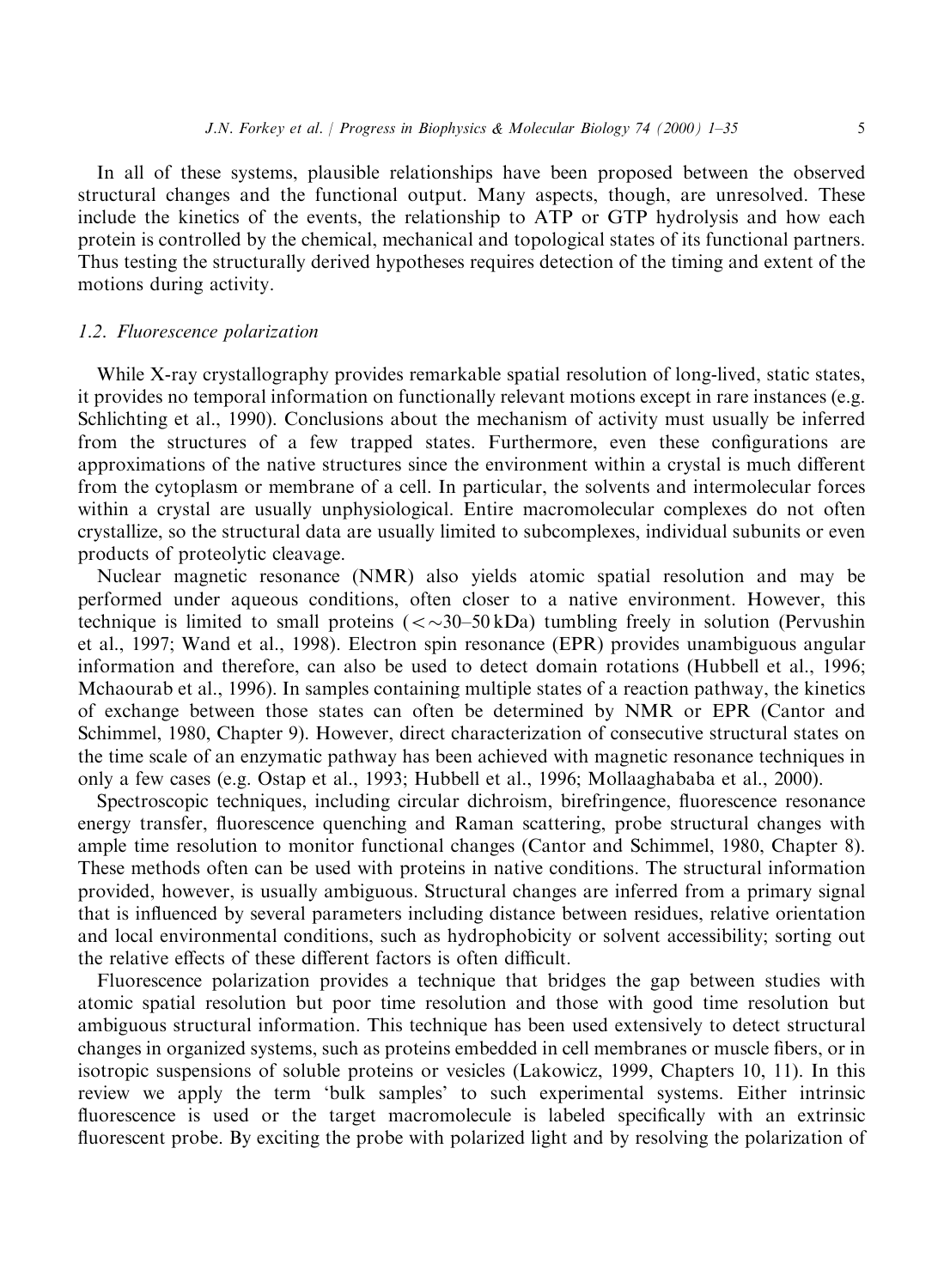the fluorescence emission, the distribution of probe orientations and the time course and extent of probe motions can be determined. The measured polarization ratios are typically sensitive solely to probe orientation. However, a problem in relating this information to the orientation and dynamics of the protein motions in these studies has been that the probe orientations relative to the protein were not known. Newly synthesized probes, discussed in more detail below, which bind to the proteins at predetermined orientations, promise to eliminate this source of uncertainty.

# 1.3. Single-molecule fluorescence polarization

The single-molecule experiments discussed in this review represent extensions of the fluorescence polarization technique that has been applied to bulk samples. While measurements on macroscopic populations offer the advantage of producing large signals, there are several disadvantages. The average behavior of a population can be measured but some properties of the distribution are lost in the ensemble average. Inhomogenieties are not detected and apparent changes are diminished by asynchrony. By studying single molecules, these problems are avoided.

In bulk measurements, the information accessible about macromolecular orientation is limited by the sample geometry. Intensities of polarized fluorescence, and therefore the derived polarization and anisotropy ratios, depend on the orientational distribution of fluorophores. In suspensions, the rates and extent of probe motions can be interpreted in comparison to expected rates of tumbling, but the isotropic distribution furnishes no average orientation. The fluorescence anisotropy is sensitive to local probe orientation relative to the major hydrodynamic axes of the macromolecule and to internal flexibility of domains and secondary structural elements. In cylindrically symmetrical organized systems such as lipid bilayer membranes (Dale, 1988) and muscle fibers (Mendelson and Wilson, 1987; Hopkins et al., 1998), additional angular information is attainable because the molecules of interest are organized spatially around a symmetry axis. The angular distribution of probes can be measured relative to the axis of symmetry, but azimuthal angles around that axis are unavailable. In contrast, SMFP can completely determine a single fluorophore's mean orientation relative to a laboratory frame of reference which can then be transformed into any convenient coordinate system in the experimental sample.

Asynchrony of molecular transitions also hampers interpretation of bulk measurements. If the sample is undergoing a catalytic cycle, then every state of its reaction pathway will be populated to some extent and a measurement on the stationary system will reflect partitioning of the molecules among these states. In order to observe conformational changes between well-defined states, a perturbation can be imposed on the stationary distribution, such as a temperature or pressure jump, rapid addition of a substrate or photoliberation of a ''caged'' ligand (Gutfreund, 1995). These perturbations, however, provide a less than complete synchronization of the population, and furthermore, the synchronization degenerates over the same time scale as the processes of interest, due to the stochastic nature of the reactions. In SMFP, no synchronization is necessary. Any conformational state that persists longer than the time required to make a measurement (typically milliseconds) is potentially detectable from changes in the measured intensities. As described in Section 3, motions on time scales both faster and slower than the fluorescence lifetime can also be distinguished with SMFP.

Additional advantages of making fluorescence polarization measurements on individual molecules relate to uncommon or rare events. In the ensemble average from a bulk measurement,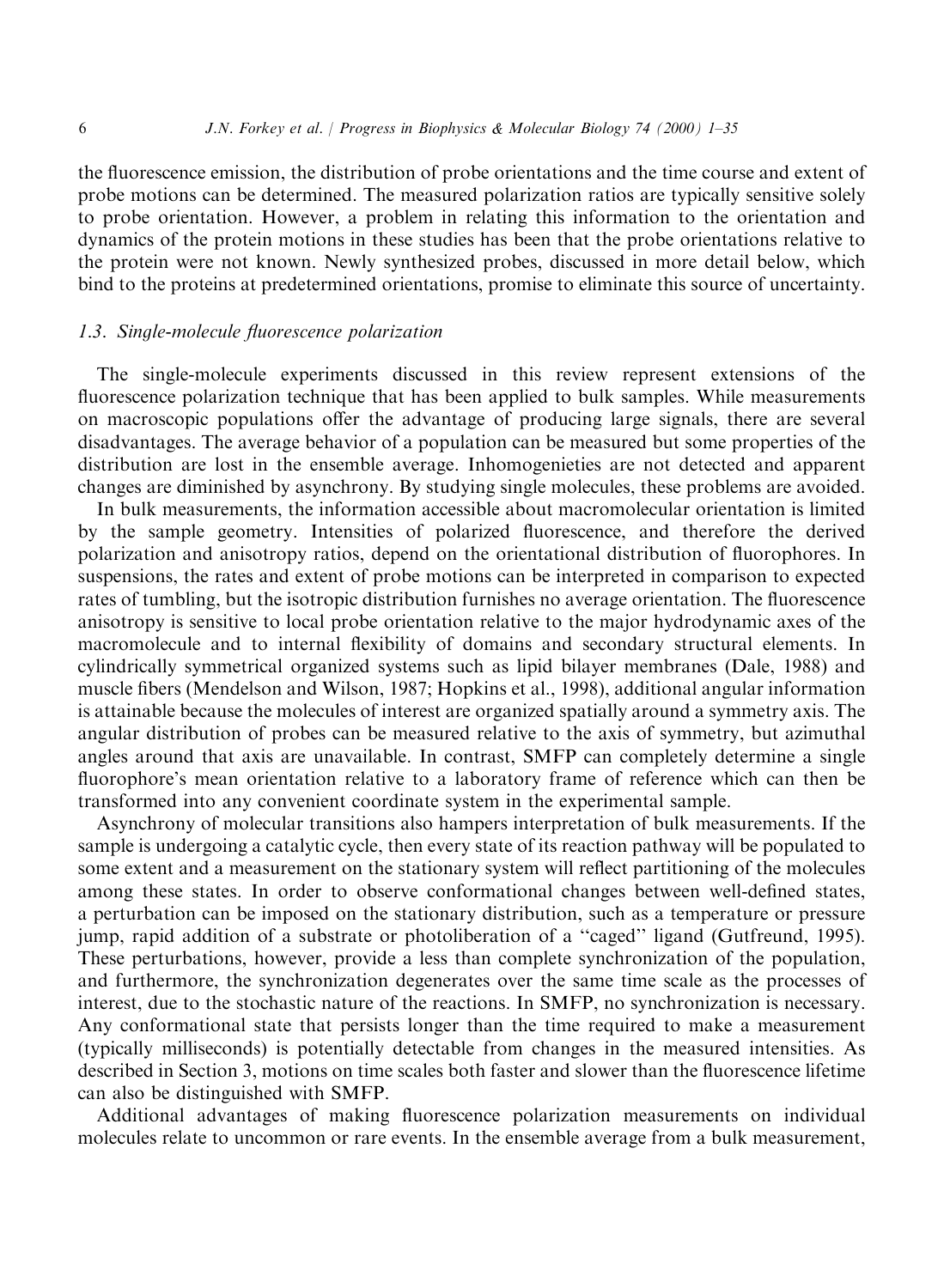signals from rare events are generally overwhelmed by signals from common processes. However, in a single-molecule experiment, rare events are observed directly. Similarly, kinetics in bulk experiments are usually sensitive to only a few 'rate limiting' steps, whereas single-molecule traces potentially reveal the lifetimes of all states persisting longer than the measurement time.

All of these advantages of SMFP follow from detection of the signal from an individual molecule rather than an average from a bulk population. A single molecule is a pure, homogeneous and synchronized sample. Analogous advantages apply to the other single-molecule techniques described in this volume.

# 1.4. Early single-molecule fluorescence experiments

A brief summary of major developments specifically relevant to SMFP measurements on biological samples is given here. The history of single-molecule detection, in general, has been reviewed extensively (Nie and Zare, 1997; Xie and Trautman, 1998; Moerner and Orrit, 1999; Weiss, 1999).

Some of the first successful efforts to detect individual molecules in solution by fluorescence spectroscopy involved labeling a single macromolecule with many  $(\sim 100)$  fluorescent probes (Hirschfeld, 1976; Barak and Webb, 1981; Morikawa and Yanagida, 1981). The multiple dipoles precluded orientation analysis and extensive labeling tends to suppress biological activity. Detection of single fluorophores in aqueous solution was first demonstrated by Shera et al. (1990) using laser-induced fluorescence by illuminating a small volume of solution traveling through a flow cell and using time-gated detection to distinguish fluorescence from Raman scattering. Autocorrelation analysis produced convincing evidence that the signals were derived from individual molecules of rhodamine-6G.

Many early single-molecule experiments were conducted at very low temperatures and in solid substrates where reduction of thermal motion simplified detection and analysis. Under these conditions, single pentacene impurities in  $p$ -terphenyl crystals were detected using frequency modulated absorption spectroscopy (Moerner and Kador, 1989), and later by fluorescence spectroscopy (Orrit and Bernard, 1990; Ambrose and Moerner, 1991; Orrit et al., 1993). Measurements of the fluorescence intensity of similar crystals, while varying the excitation polarization, yielded discrete orientations of the individual pentacene dipoles projected onto the crystal plane (Güttler et al., 1993, 1996). This work resulted in assignment of the observed spectral properties to crystal lattice states.

Near-field scanning optical microscopy (NSOM) enabled investigation of single molecules at ambient temperatures (Betzig and Trautman, 1992; Betzig and Chichester, 1993; Ambrose et al., 1994; Trautman et al., 1994). In this technique, a sub-wavelength diameter light source is positioned very close to the specimen (Fig. 2a) on a microscope slide. The source is raster-scanned across the slide. By limiting the excitation volume, background fluorescence and scattering are kept much lower than the signal from a single molecule. Betzig and Chichester (1993) measured the orientation of carbocyanine dye molecules ( $DiIC_{12}$ ) on polymethylmethacrylate (PMMA) coated slides. These experiments took advantage of the spatial distribution of optical polarization at the tip of the scanning probe to determine the three-dimensional orientation of single fluorophores, as shown in Fig. 2b. Using identical samples, Trautman and Macklin (1996) and Macklin et al. (1996) compared measurements made with NSOM and spot-confocal microscopy,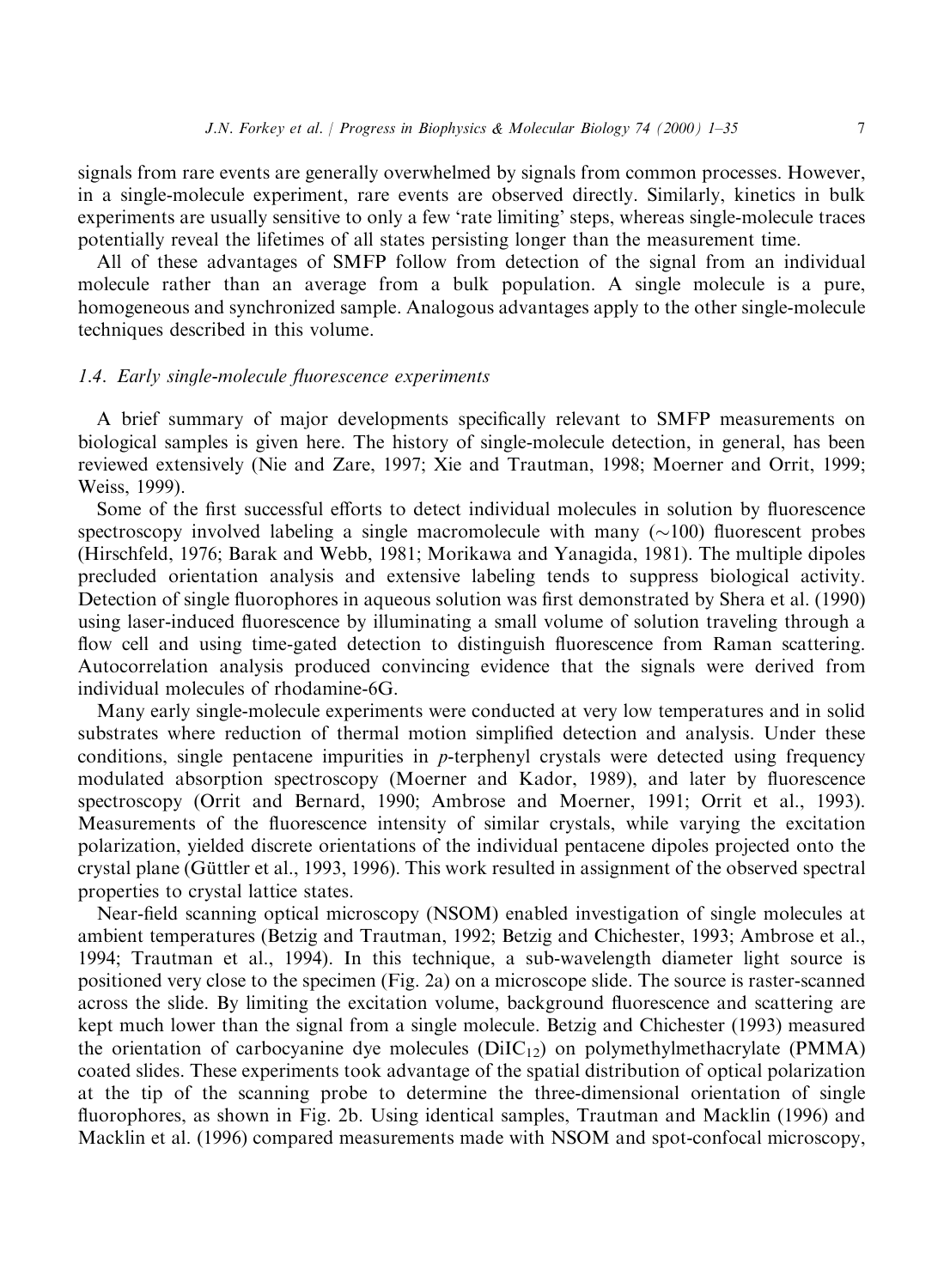

Fig. 2. (a) Near-field scanning optical microscopy utilizes a probe with diameter smaller than the wavelength of light. The probe is raster scanned across the sample. The electric field vector in the evanescent wave at the probe tip is indicated by the bars in the expanded view. (b) Dipole orientations of individual carbocyanine dye molecules determined from Near-field scanning optical fluorescence microscopy. (Reprinted with permission from Betzig and Chichester, ''Single molecules observed by near-field scanning optical microscopy'', Science 262, 1423–1424. Copyright (1993) The American Association for the Advancement of Science).

a far-field technique. These studies showed that NSOM provided better spatial resolution, as expected, as well as more complete orientation information. However, the much simpler far-field spot-confocal technique furnished more accurate measurements of excited state lifetime and higher temporal resolution. These experiments also demonstrated the orientation sensitivity of the far-field technique by exciting with two orthogonal polarizations. Using analysis procedures described below, the two resulting fluorescence intensities were combined to determine the orientation of the absorption dipole projected onto the plane of the microscope stage.

Refinements to epifluorescence microscopes using laser excitation sources enabled two groups to detect single labeled proteins under aqueous conditions appropriate for functional activity (Funatsu et al., 1995; Sase et al., 1995). Funatsu et al. (1995) also used the evanescent wave generated by total internal reflection as an excitation source and obtained an additional reduction of background compared to laser epifluorescence. They showed that kinetics of single enzymes can be studied by measuring interaction of a fluorescent ATP analog with individual fluorescently labeled myosin molecules. Sase et al. (1995) recorded continuous images of actin filaments, sparsely labeled with tetramethylrhodamine, as they were propelled by myosin in an in vitro motility assay. These pioneering studies inspired many of the SMFP experiments summarized later in this review by establishing that single functioning protein molecules could be monitored in real time.

#### 2. Experimental methods

This section presents an overview of methods used for SMFP experiments. Many suitable fluorescent probes are available for labeling the protein (or macromolecular system) under investigation, the choice being dictated by optical and biological considerations. A variety of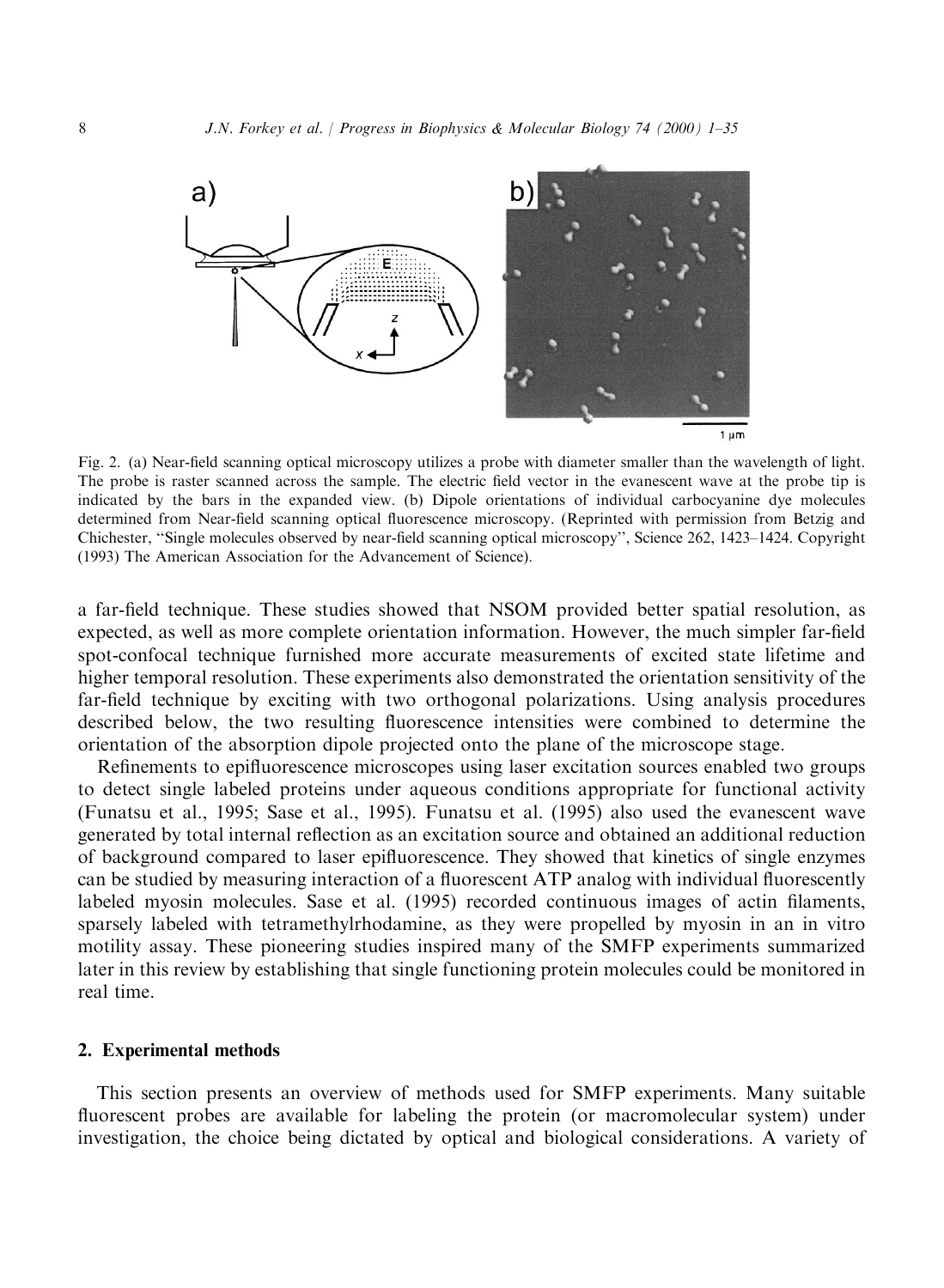optical arrangements with low background and high sensitivity have been developed to detect individual probes. The excitation methods generally minimize background signal levels by illuminating a very small volume. The detectors possess high sensitivity and low intrinsic noise. The discussion here is limited to details of particular relevance to SMFP. More general descriptions of methods for single-molecule microscopy may be found in several recent reviews (Basché et al., 1997; Nie and Zare, 1997; Xie and Trautman, 1998) and other chapters in this volume.

# 2.1. Fluorescent probes

The use of intrinsic fluorescence and the available extrinsic fluorescent probes have been reviewed (Haugland, 1996, Chapter 1; Johnson, 1998; Lakowicz, 1999, Chapter 3). Rhodamines, Cy3, Cy5, Green Fluorescent Protein (GFP), Texas Red, pentacene and  $\text{DiC}_{12}$  have all been used in single-molecule investigations and others may be applicable. High quantum yield for fluorescence emission  $(Q_f)$  and photostability are especially desirable characteristics for SMFP due to the low signal levels. The total number of photons emitted by an individual molecule before it is irreversibly photobleached must be high enough to obtain sufficient signal levels over a useful time period (typically 0.1–10 s for protein studies). Total photon emission is approximately equal to the ratio of  $Q_f$  to the quantum yield for photobleaching  $(Q_b)$ . Rhodamine and Cy3 are examples of probes with high  $Q_f/Q_b$  ratios. When photobleaching is minimized by eliminating reactive oxygen in the medium,  $\sim 10^6$  fluorescent photons are emitted by these probes before irreversible photodestruction (Soper et al., 1991; Nie and Zare, 1997).

In fluorescence polarization studies, close alignment of the probe's absorption and emission transition dipole moments is advantageous since it simplifies data analysis. This characteristic is quantified by  $r_0$ , the fluorescence anisotropy of a sample containing randomly oriented immobilized probes or the zero-time anisotropy in nanosecond time-resolved measurements of freely rotating probes.  $r<sub>o</sub>$  equals 0.4 for probes with perfectly aligned absorption and emission dipoles. For instance, for the major visible absorption transition in rhodamine and other xanthene derivative fluorophores (e.g. fluorescein, eosin, etc.),  $r_0 \approx 0.38$  (Chen and Bowman, 1965; VanderMeulen et al., 1990; van der Heide et al., 1992) indicating that the two dipoles are aligned to within  $\sim 10^{\circ}$ . In this case, the reasonable assumption is commonly made that the absorption and emission dipoles are colinear.

In experiments using extrinsic probes, the extent and specificity of labeling should be considered and functional characteristics of the labeled protein should be compared to those in the native state. Probes are available with reactive linkers that target specific residues which can be engineered into the polypeptide sequence to place probes at particular locations. Many examples of site-specific labeling of surface residues at high stoichiometry and with relatively little perturbation of activity have been reported (Maxfield, 1989; Wang, 1989; Waggoner, 1995; Mchaourab et al., 1996; Sabido-David et al., 1998).

Green fluorescent protein (GFP) and its derivatives (Cubitt et al., 1995; Heim and Tsien, 1996; Tsien, 1998; Yang et al., 1998) have been used widely in cell biological studies because they can be easily linked to many proteins and introduced into the native environment. GFP is well polarized  $(r<sub>o</sub>=0.32;$  Swaminathan et al., 1997). However, GFP has not been effectively utilized in SMFP studies because its emission is not stable. It exhibits transient periods of zero fluorescence  $\frac{-a}{a}$ phenomenon that has been termed 'blinking' (Dickson et al., 1997; Pierce et al., 1997). Instability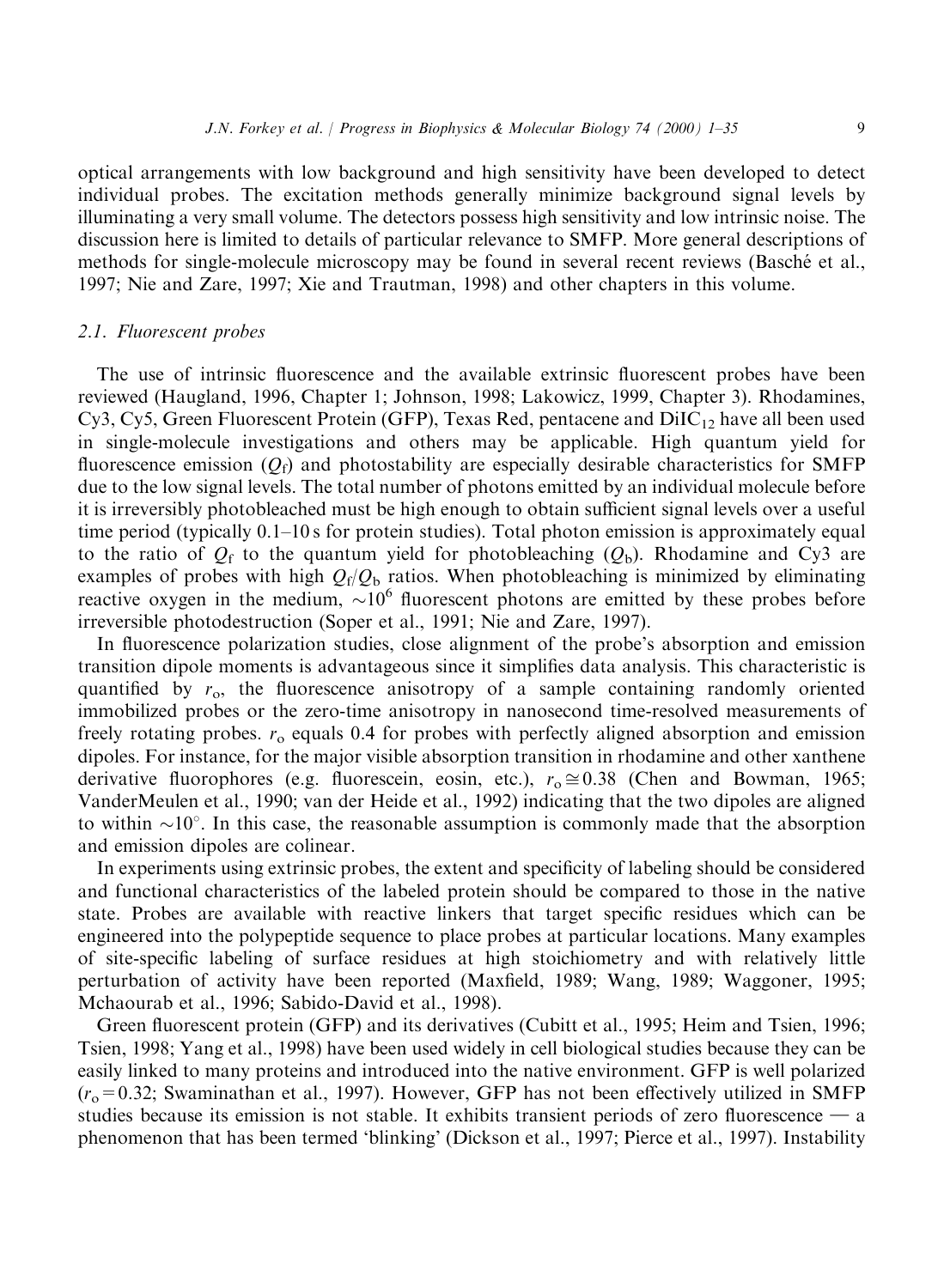of emission causes intensity changes unrelated to probe orientation and, therefore, fluorescence polarization data from GFP are difficult to analyze. Blinking has also been observed with other fluorophores (e.g. Ha et al., 1996).

The fluorophore orientation that gives rise to experimental fluorescence polarization signals reflects both the protein orientation and the angular position of the probe relative to the protein. Typically, the latter angle is not known and may even be inhomogeneous. Given these uncertainties, it is generally not possible to determine the orientation of a protein domain from the measured orientation of the probe dipoles, a major limitation of fluorescence polarization studies. Recent developments, however, circumvent this difficulty by fixing the probe to two or more amino acids, thereby defining the local orientation.

A bifunctional rhodamine (BR) (Fig. 3a and b) was synthesized by Corrie et al. (1998) to bind to two appropriately spaced cysteine residues engineered into a protein. The absorption and



Fig. 3. New probes which can be bound with known location and orientation to an engineered protein. (a) Bisiodoacetamidorhodamine (BR-I<sub>2</sub>), (b) stereo view of bifunctional rhodamine (BR) crosslinked to two cysteines in an  $\alpha$ -helix, (c) 4',5'-bis(1,3,2-dithioarsolan-2-yl)fluorescein (FlAsH-EDT<sub>2</sub>), (d) stereo view of FlAsH bound to four cysteines in an  $\alpha$ -helix. The FlAsH chromophore is depicted in one of two possible orientations (see text). The absorption and emission transition dipole moments are shown as double-headed arrows in (a) and (c).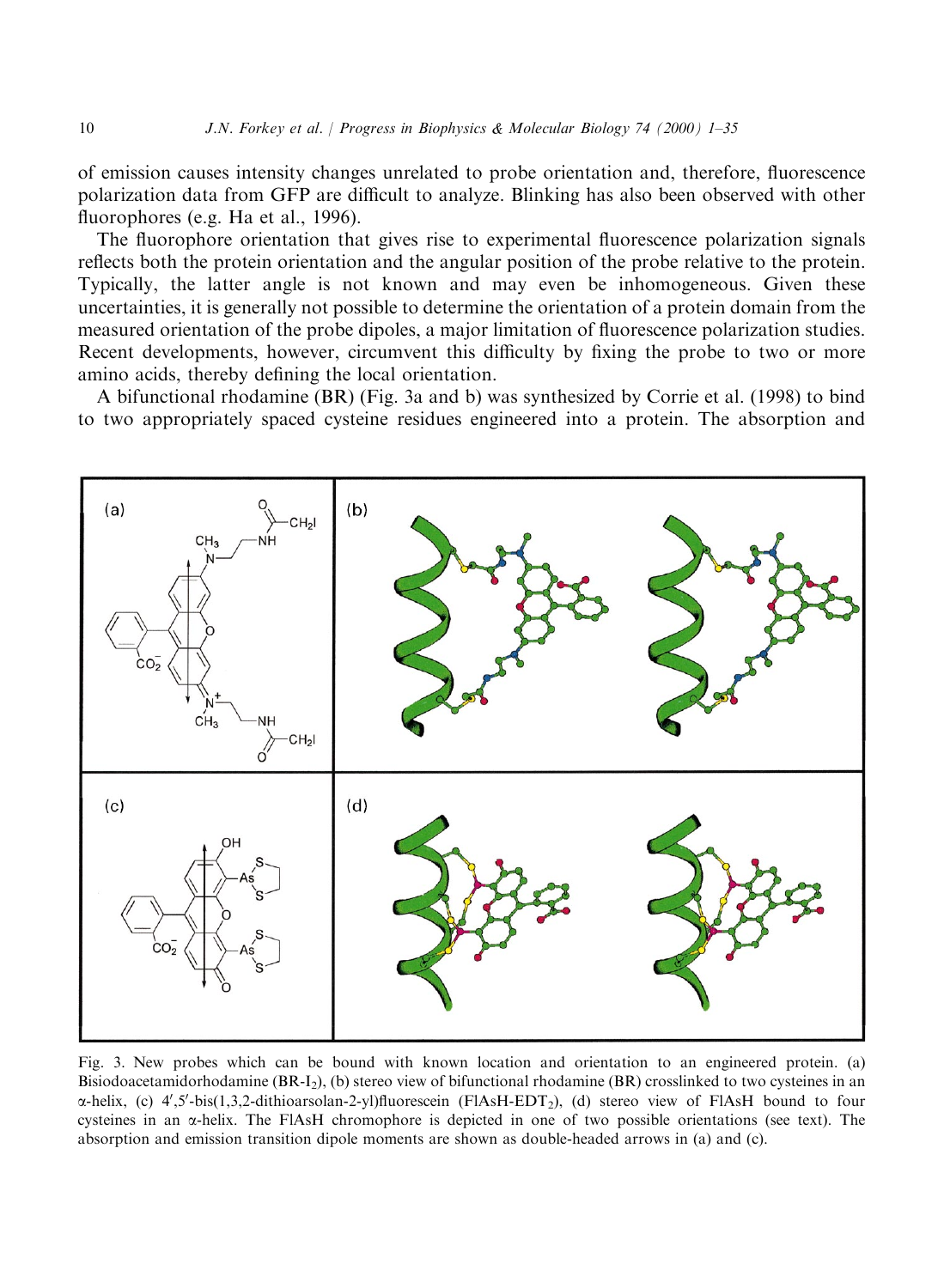emission dipoles in rhodamine are aligned with the long axis of the aromatic ring system that forms the chromophore (double-headed arrow in Fig. 3a). The two iodoacetamide linkers on the ends of the chromophore can bind covalently to accessible cysteine residues suitably spaced in the protein. The orientation of the dipoles relative to the protein is then expected to be along a line between the two cysteine residues which is known from the atomic structure. In order to detect rotations about different protein axes, various relative orientations can be obtained by replacing different pairs of native amino acids with cysteines.

Bifunctional rhodamine has been applied to the study of the myosin regulatory light chain (RLC) orientation in muscle fibers (Corrie et al., 1999). Four mutants were constructed, each containing a pair of cysteine residues 1.0–1.6 nm apart. These mutant proteins were reacted with the bifunctional rhodamine and the  $1:1$ , two-site labeled protein was isolated from the reaction mixture by FPLC. The probe was shown to bind specifically and cross-link the pair of engineered cysteine residues in each mutant. In combination, the data from the four mutants enabled determination of the motions of the RLC relative to the muscle fiber axis in steady-state experiments and in dynamic measurements with  $50 \mu s$  time resolution. BR may find many applications in single-molecule studies of myosin and other systems.

Another probe designed to provide a stable, uniform orientation relative to the protein is 4', 5'bis(1,3,2-dithioarsolan-2-yl)fluorescein (FlAsH-EDT<sub>2</sub>; Fig. 3c; Griffin et al., 1998). FlAsH is an organoarsenical compound that binds tightly to a protein  $\alpha$ -helix containing cysteines at positions i,  $i+1$ ,  $i+4$  and  $i+5$  (Fig. 3d). Native residues are replaced by cysteines to position this amino acid motif at a known orientation with respect to the crystal structure. Whether the chromophore is oriented along the  $i \leftrightarrow i+4$  direction or  $i \leftrightarrow i+1$  (or both) is not currently known, but its rotational mobility is restricted when it interacts with calmodulin containing the binding motif (S.R. Adams, pers. comm.). The FlAsH reagent itself is virtually non-fluorescent but becomes fluorescent upon binding to the four cysteine residues of the target protein. Thus, appearance of fluorescence is an indicator of specific labeling. Excess ethanedithiol (EDT) can reverse this reaction, and dissociate FlAsH from the protein. These features enable FlAsH to be used both in vitro and inside live cells.

The two fluorescent probes with multiple linkers mentioned here have been synthesized in academic laboratories. Other bifunctional fluorescent compounds have recently become available commercially (Ehrhardt et al., 1998). As the value of this new type of probe becomes more evident, other bifunctional or motif-specific labels should become available.

# 2.2. Instrumentation

In most SMFP experiments the sample under study is immobilized on a surface or in a polymer matrix (Dickson et al., 1996; Lu et al., 1998) to constrain individual molecules within the field of view long enough for their reaction processes to be observed. Either the sample sparsely occupies the detected volume or it is sparsely labeled with probes so that individual fluorophores are spatially separated and distinguishable. The surface interaction may also provide a fixed orientation of the attached domain. Rotational motions are then referred to that stable platform. Samples can be attached to glass (Howard et al., 1993, Unger et al., 1999), fused silica (Iler, 1979, Chapters 6, 7; Funatsu et al., 1995; Sase et al., 1995) or freshly cleaved mica surfaces (Bopp et al., 1997; Sytnik et al., 1999). Methods for attaching motor and cytoskeletal proteins to surfaces have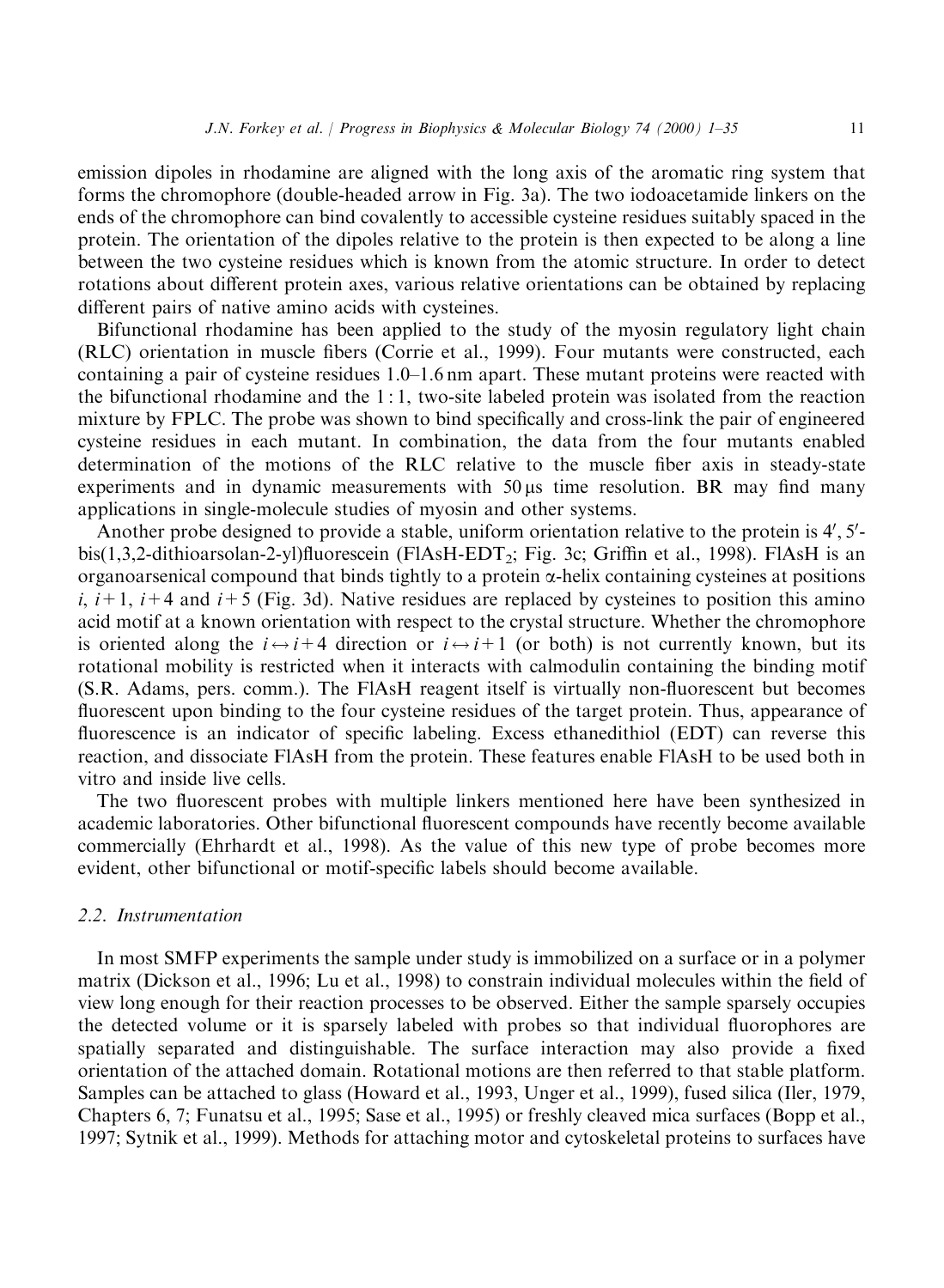been discussed by Scholey (1993). Nitrocellulose, a surface coating commonly used to attach myosin to glass coverslips, exhibits fluorescence, presumably due to contaminants (Conibear et al., 1998), that limits its usefulness in SMFP. Other methods for sample attachment to surfaces are described in the studies cited below and in other chapters in this volume.

The sample slide is placed on the stage of an upright or inverted microscope fitted with polarizing optics and a sensitive detector. The input optics are arranged to limit the excitation electric field to a very small volume (Nie and Zare, 1997). This minimizes background fluorescence from contaminants and from labeled proteins elsewhere in the sample chamber. It also reduces the amount of Rayleigh and Raman scattering from the buffer itself. A high numerical aperture (NA) microscope objective is used to collect as large a fraction of the emitted fluorescence as possible and to project the emission through bandpass or long-pass spectral filters and polarizing optics to the detector.

Lasers are ideal excitation sources for SMFP measurements because of their spectral purity, coherence, and high degree of polarization. Emission from a standard polarized laboratory laser generally exhibits a high extinction ratio (typically on the order of 100 : 1). A 'clean-up' polarizer can improve the linear polarization to achieve an extinction ratio of  $10^4:1$  or better (for a technical discussion, see e.g. catalogs of Melles Griot Corp., 1999, Chapter 1, or Newport Corp., 1999, Chapters 8, 11). Comparing emission intensities for different excitation polarizations enables determination of the orientation of the probe absorption dipole as explained below in Section 3. The polarization angle can be altered by mechanically switching linear polarizers or by rotating a retardation plate. Faster modulation of the polarization (in the us range) is achieved using electronic variable retarders (Jenkins and White, 1976, Chapter 32).

Power of the excitation light influences the intensity of fluorescence, as well as the photobleaching rate. An increase in excitation power will increase the emitted photon flux proportionally, and therefore, increase the signal-to-noise ratio (Inoué and Spring, 1997, Chapter 6). However, because the number of photons emitted by a fluorophore before photobleaching is limited, such an increase in excitation power will also accelerate photobleaching. Therefore, a tradeoff exists between signal-to-noise ratio for individual measurements and total recording time before photobleaching. Also, the excitation power should be kept low enough so that the absorption probability is linear in intensity (i.e. the fluorophore should not be saturated; Yariv, 1975, Chapter 8). The absolute intensity is difficult to quantify, so orientation measurements are usually made by comparing two or more emission intensities with different excitation and/or detection polarizations (Lakowicz, 1999, Chapter 10). Reliable determination of calibration factors that quantify the relative excitation power and detection sensitivity at different polarizations is crucial for this type of experiment. Measurements on a sample with known polarization properties are used to determine these factors. This is similar to the determination of the instrument factors in a conventional spectrofluorimeter.

#### 2.2.1. Far-field excitation

With relatively minor modifications, a standard research epifluorescence microscope may be used to perform SMFP experiments (Funatsu et al., 1995; Sase et al., 1995; Unger et al., 1999). Usually, a laser excitation source replaces the arc lamp illuminator. The objective and immersion fluid are selected for low autofluorescence. The laser is either focussed or collimated at the back focal plane of the objective, leading to wide-field epiillumination or spot-confocal excitation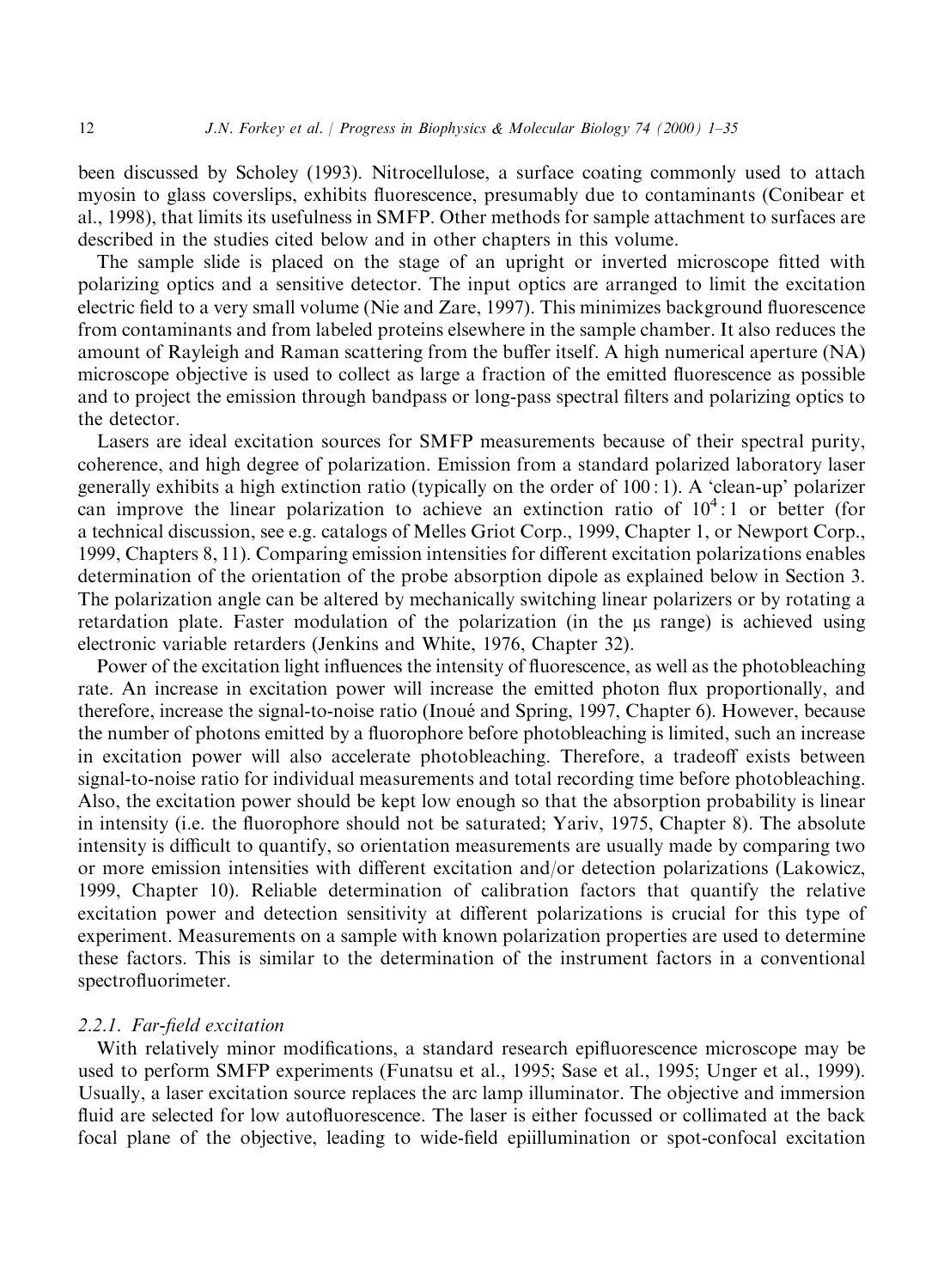

Fig. 4. Fluorescence excitation schemes. (a) With laser spot-confocal excitation, a laser beam is focused through the objective lens (OL) to a diffraction limited spot. (b) Prism (Pr)-type total internal reflection produces an evanescent wave near the microscope slide/buffer interface. (c) Cartesian coordinate system used in Section 3 and Appendix A. The origin is on the microscope slide. The x- and y-axis are in the plane of the slide. The z-axis coincides with the optical axis of the microscope and points towards the objective. The orientation of a transition dipole moment,  $\hat{\mu}$ , is described by its polar angles  $\theta$  (axial) and  $\phi$  (azimuthal).

(Fig. 4a) at the slide surface, respectively. Diffraction limited illumination and detection of emission from the same small volume in laser spot-confocal microscopy provides high spatial resolution and minimizes fluorescence from other regions of the sample (Pawley, 1995). The sample is scanned in order to obtain a two-dimensional image of the slide surface. Wide-field epiillumination avoids the necessity for lateral scanning of the excitation at the expense of higher background.

For either of these far-field excitation techniques, using a Gaussian mode laser, the excitation beam at the slide surface propagates predominantly along the optical axis (z-axis) of the microscope. The optical polarization (direction of the oscillating electric field) is thus predominately in the plane of the slide (x- and y-axis; Fig. 4c; see Xie and Trautman, 1998, for an exception). As will be discussed in more detail in Section 3, this characteristic of far-field propagating excitation makes it difficult to use for measuring the axial polar angle,  $\theta$ , of the molecular orientation with respect to the z-axis.

# 2.2.2. Total internal reflection excitation

Total internal reflection (TIR) microscopy (Fig. 4b) makes use of the evanescent wave formed beyond a reflecting surface under glancing illumination. The input laser beam is directed through a glass or fused silica microscope slide toward the interface with the aqueous medium containing the experimental sample (see Axelrod (1989a) and Ambrose et al. (1999) for other possible geometries). The index of refraction  $(n_1)$  of the slide is greater than that of the medium  $(n_2)$ . If the incident angle  $(\theta_i$  with respect to the slide normal) is greater than the critical angle defined by  $\theta_c = \sin^{-1}(n_2/n_1)$ , then all of the energy is reflected back into the slide. The electric field, however, does not vanish abruptly at the surface. An oscillating electromagnetic field, termed an evanescent wave, is present on the aqueous side of the interface (Axelrod, 1989a). The evanescent wave is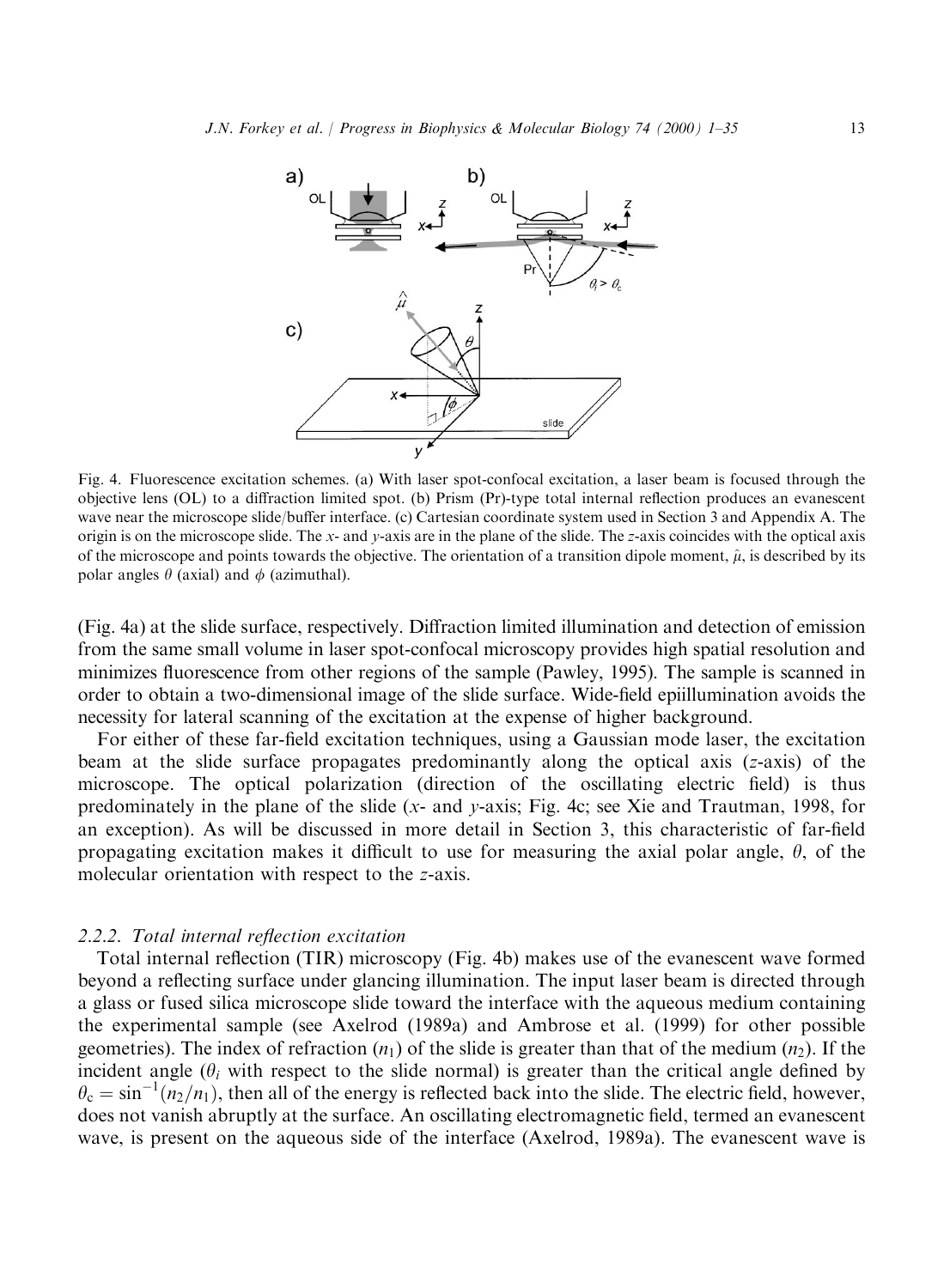capable of exciting fluorophores (Carniglia et al., 1972). Its amplitude decays exponentially away from the interface and, under conditions applicable to TIR microscopy, the  $1/e$  decay constant is only a few hundred nm ensuring that only fluorophores at or near the surface are excited. Thus, contaminants and sample molecules in the bulk medium are not excited, reducing background several orders of magnitude as compared to conventional epifluorescence microscopy (Funatsu et al., 1995).

The evanescent wave has unusual but predictable polarization properties. Consider the geometry in which the scattering plane, which is defined by the incident and reflected beams, is the  $x-z$  plane (see Fig. 4b). If the incident beam is polarized perpendicular to the scattering plane (s-polarization), then the evanescent wave is polarized in the  $\nu$  direction (see Fig. 4c). If the incident beam is polarized parallel to the scattering plane (p-polarization) then the evanescent wave is polarized predominantly along the z direction, with a small component along the  $x$ direction (Axelrod et al., 1984). The relative magnitudes of the  $z$ - and x-component of polarization depend on  $n_1/n_2$  and  $\theta_i$ . For a typical setup with p-polarized excitation, the ratio of intensities (x-component/z-component) is approximately 0.05. As discussed further in Section 3.3, the robust z-component of polarization in the evanescent wave allows sensitive detection of the fluorophore orientation  $(\theta)$  relative to the optical axis.

# 2.2.3. Near-field optical probe excitation

Near-field scanning optical microscopy is the optical equivalent of atomic force microscopy. A tapered optical fiber, coated with metal, serves as a near-field optical probe. Even though the probe aperture is smaller than the wavelength of the excitation light, a non-propagating oscillating electric field extends several hundred nanometers beyond the tip (Fig. 2a). As in TIR microscopy, this evanescent wave has predictable spatial extent and polarization. The shape of the electric field distribution provides various polarizations, including z-axis components, as the probe is scanned near an individual fluorophore (Fig. 2a; Dürig et al., 1986; Betzig and Chichester, 1993). The orientation of the electric field can also be altered by changing the polarization of the input light (Xie and Dunn, 1994; Ruiter et al., 1997).

A unique advantage of NSOM is that spectroscopic and topographic information can be measured simultaneously. Disadvantages are low-power throughput, poor reproducibility of the field distribution at the tip and the possibility of mechanical or electromagnetic perturbation of the sample by the probe (Macklin et al., 1996; Trautman and Macklin, 1996). Time resolution depends on the scanning area and signal-to-noise ratio, but is typically lower than with the spotconfocal, wide-field epiillumination or TIR methods.

# 2.2.4. Microscope objectives and emission optics

Because the signal-to-noise ratio in SMFP is limited by the number of detected photons, collection efficiency of the microscope objective is often more important than spatial resolution, flatness of field or correction of optical aberrations. Thus the numerical aperture and transmittance of the objective are the key specifications. When the excitation laser passes through the objective, a further requirement is very low autofluorescence.

The large solid angle subtended by high NA objectives complicates the data analysis somewhat due to the following effect. An individual fluorophore emits over a wide angle. When this light is collected and collimated by the objective, it is redirected to propagate along the optical axis (i.e.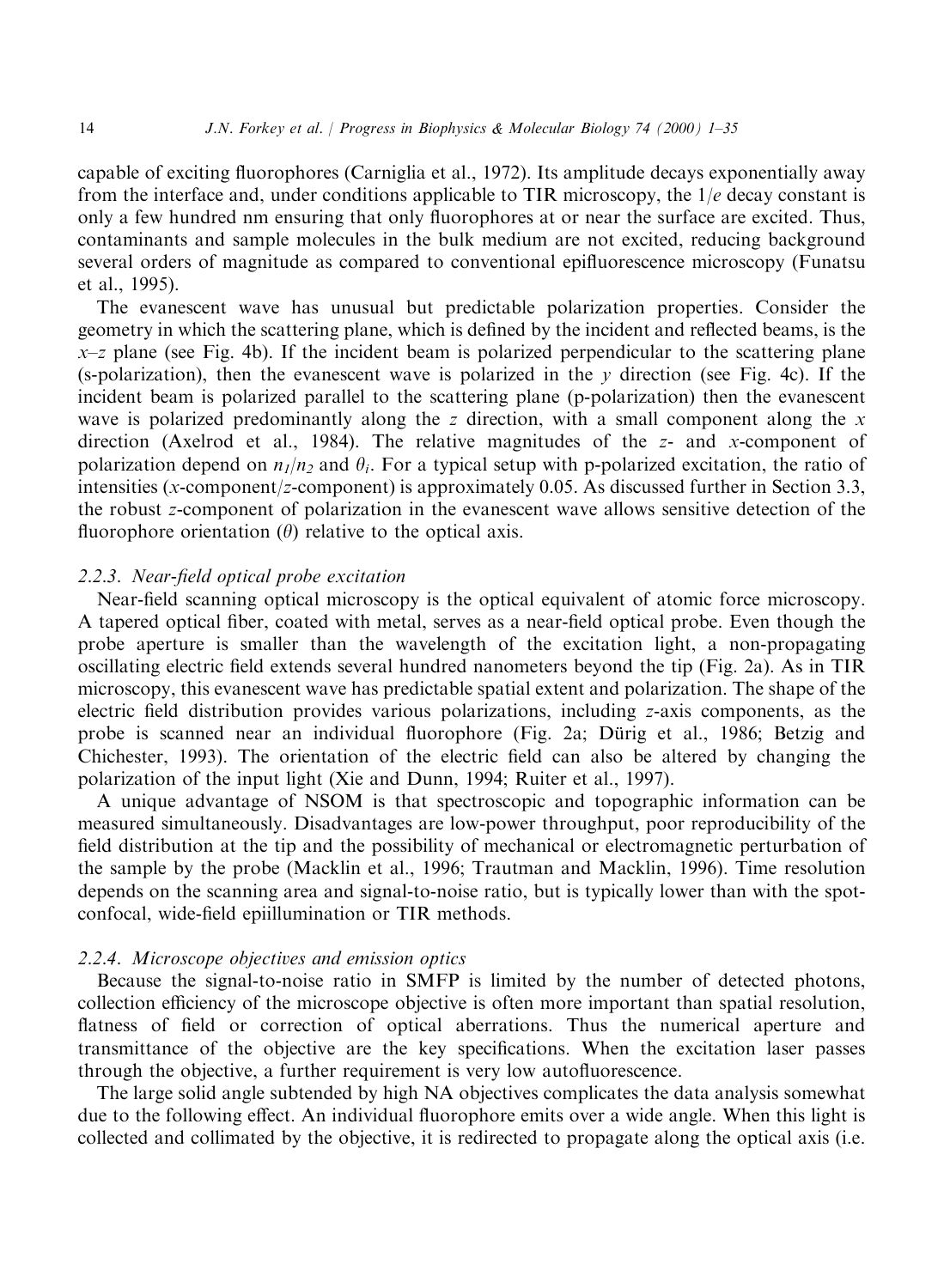the z-axis). Because the electric field remains normal to the direction of propagation for each ray, the polarization is also redirected by the objective. The effect of this refraction in regards to SMFP is that polarization originally along one axis of the microscope coordinate system is transferred partly onto the other two axes (Axelrod, 1989b). This depolarization must be taken into account as explained in Section 3.

The light collected by the objective lens is filtered in order to reject wavelengths outside of the fluorescence emission band. Stray light from the excitation beam as well as Raman and Rayleigh scattering are the greatest sources of background contamination (Nie and Zare, 1997). Highquality optical long-pass and band-pass filters are commercially available. The excitation wavelength may be further suppressed with sharp holographic notch filters which have recently become available.

Dichroic beamsplitters, filters, or mirrors are often used to redirect the emitted light. Care must be taken to account for polarization-dependent transmissions, reflections, and phase shifts (Born and Wolf, 1964, Section 1.5; see also Newport Corp. catalog, 1999, p. 11.14). This is particularly important if the light is not collimated, or when the detected polarization is not parallel or perpendicular to the reflection plane defined by the propagation direction of the incident light and the normal to the mirror. In these cases mixing between the detected polarization signals is possible. Similar precautions apply when reflecting surfaces are used in the excitation pathway.

Either total fluorescence is detected or orthogonal components of polarization are selected by a polarizer (analyzer). Hereafter, the term detector polarization will be used to denote the polarization transmitted by the analyzer. Simultaneous detection of both  $x$ - and  $y$ -polarization by using a polarizing beam splitting prism (e.g. a Wollaston or Thompson prism) and directing the polarized components onto two separate detectors is a common arrangement (Fig. 5a) because this scheme utilizes all of the collected light. A variant of this arrangement is the 'dual-view microscope' (Kinosita et al., 1991; Sase et al., 1997). The two polarization components are projected onto two-halves of the detector surface in a single video camera to simultaneously obtain spatial resolution and polarized fluorescence (Fig. 5b).



Fig. 5. Fluorescence detection schemes. (a) Emitted fluorescence is resolved into its two orthogonal components (here, x and y) with a polarizing beam splitter (PBS) and focused onto two separate avalanche photodiodes (APDs). (b) Emitted fluorescence is split by a Wollaston prism (WP), and imaged onto two halves of the detector area of an ICCD camera (Kinosita et al., 1991). L, lens; P, pinhole; S, slit.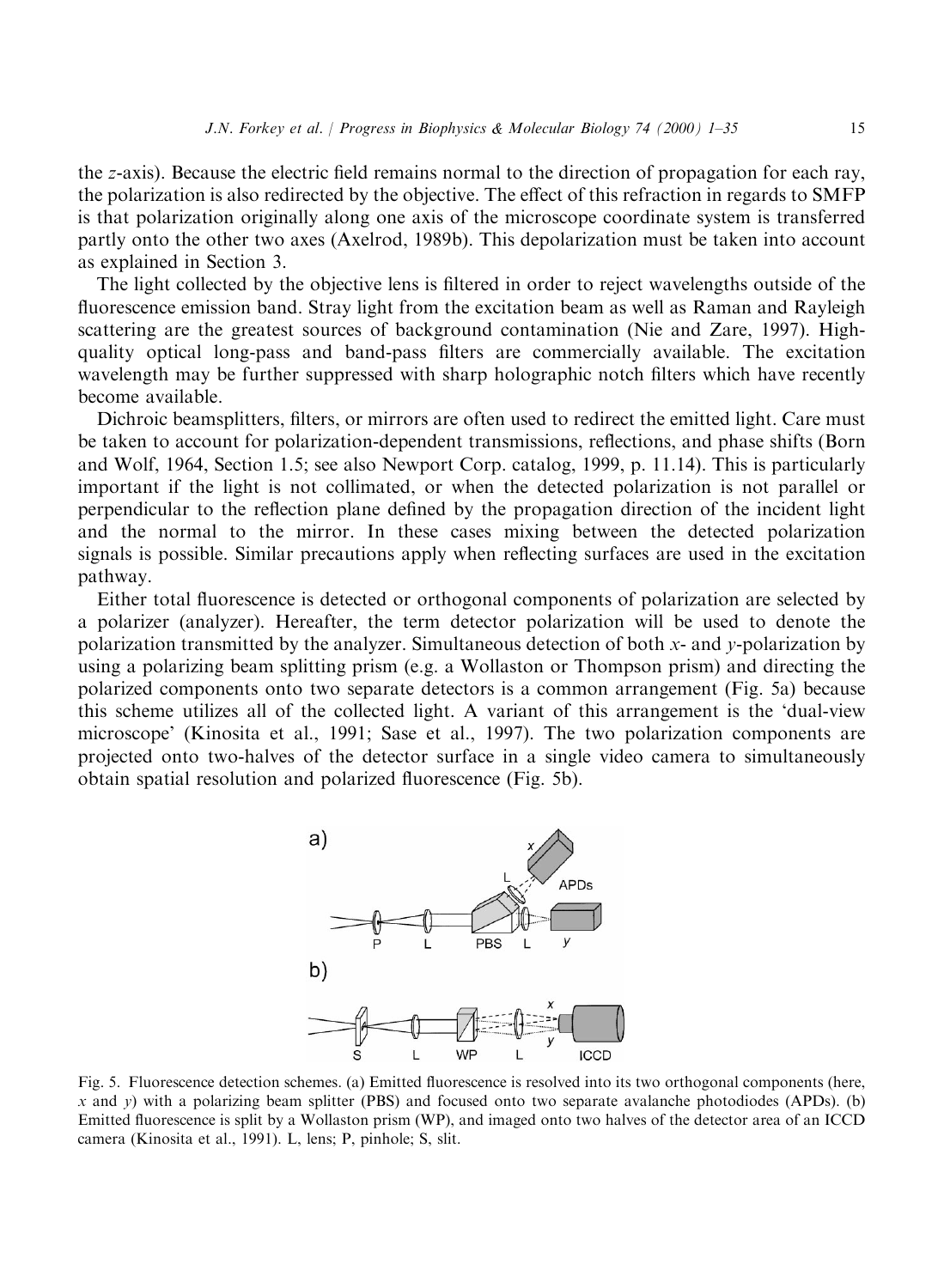# 2.2.5. Detectors

The light collected from individual fluorophores in SMFP experiments is  $\sim$ 10,000 photons per second or less, thus necessitating highly sensitive detectors. For single-molecule experiments in which localization of the molecule is the primary goal, a signal-to-noise ratio of 2 may be sufficient. However, for SMFP experiments, the accuracy of the deduced orientations is directly related to the measurement precision of the various polarized intensities and thus to the signal-to-noise ratio. The specific characteristics of a detector that govern the signal-to-noise ratio include the quantum efficiency, intrinsic background noise, and the fidelity of the amplification and readout processes. The time resolution of the detector is also important in dynamic experiments. Either solid-state (CCD) cameras or avalanche photodiodes have been used in most SMFP experiments.

Cameras offer the obvious advantage of simultaneously collecting data from a two-dimensional field on the microscope slide (Inoué and Spring, 1997, Chapters 7, 8). Slow scan, digital readout, back illuminated CCD cameras are available with very high quantum efficiencies (as high as 90% at 600 nm) and low combined readout and background noise (e.g. less than 10 counts per pixel per image). However, these cameras usually require several seconds to transfer data from an entire image. While data acquisition rates can be increased by binning pixels, or using on-chip frame transfer technology, slow-scan cameras are generally not fast enough to observe biologically relevant events in real time. CCD cameras coupled to image intensifiers offer considerably higher readout rates with transfer times for an entire frame as short as 30 ms and even faster subframe transfer times. The tradeoff for improved time resolution is a lower quantum efficiency (typically peaking at 40% near 550 nm) and higher measurement uncertainty caused by the statistical nature of the intensifier gain.

In SMFP, measurements of polarized fluorescence from individual stationary molecules have been made almost exclusively with avalanche photodiode (APD) detectors. These photon counting devices have an active area a few hundred  $\mu$ m in diameter, peak photon detection efficiency (including quantum efficiency) of  $\sim 70\%$  at 700 nm, dark noise as low as 25 counts per second and maximum counting rates up to 10 MHz (Dautet et al., 1993) and manufacturer data sheets cited there. Thus, they impose no restriction on the measurement time resolution, which is then limited only by photon statistics.

#### 3. Analysis of single-molecule fluorescence polarization data

Single-molecule fluorescence polarization data consist of a number of intensity measurements made with different excitation and detector polarizations. To analyze these data, the dependence of the intensities on molecular orientation and motions must be considered. Relationships of polarized fluorescence intensities to fluorophore orientation and mobility appropriate for SMFP data are presented here, in the appendix, and the references therein. The equations assume that a fluorescent molecule with non-degenerate, linear, absorption and emission transition dipole moments is excited by an electromagnetic field with known polarization, and that fluorescence is collected by a high NA objective lens. The excitation is assumed to be non-saturating so that the signal is linearly proportional to excitation intensity. The equations assume that the data have been corrected for background light and for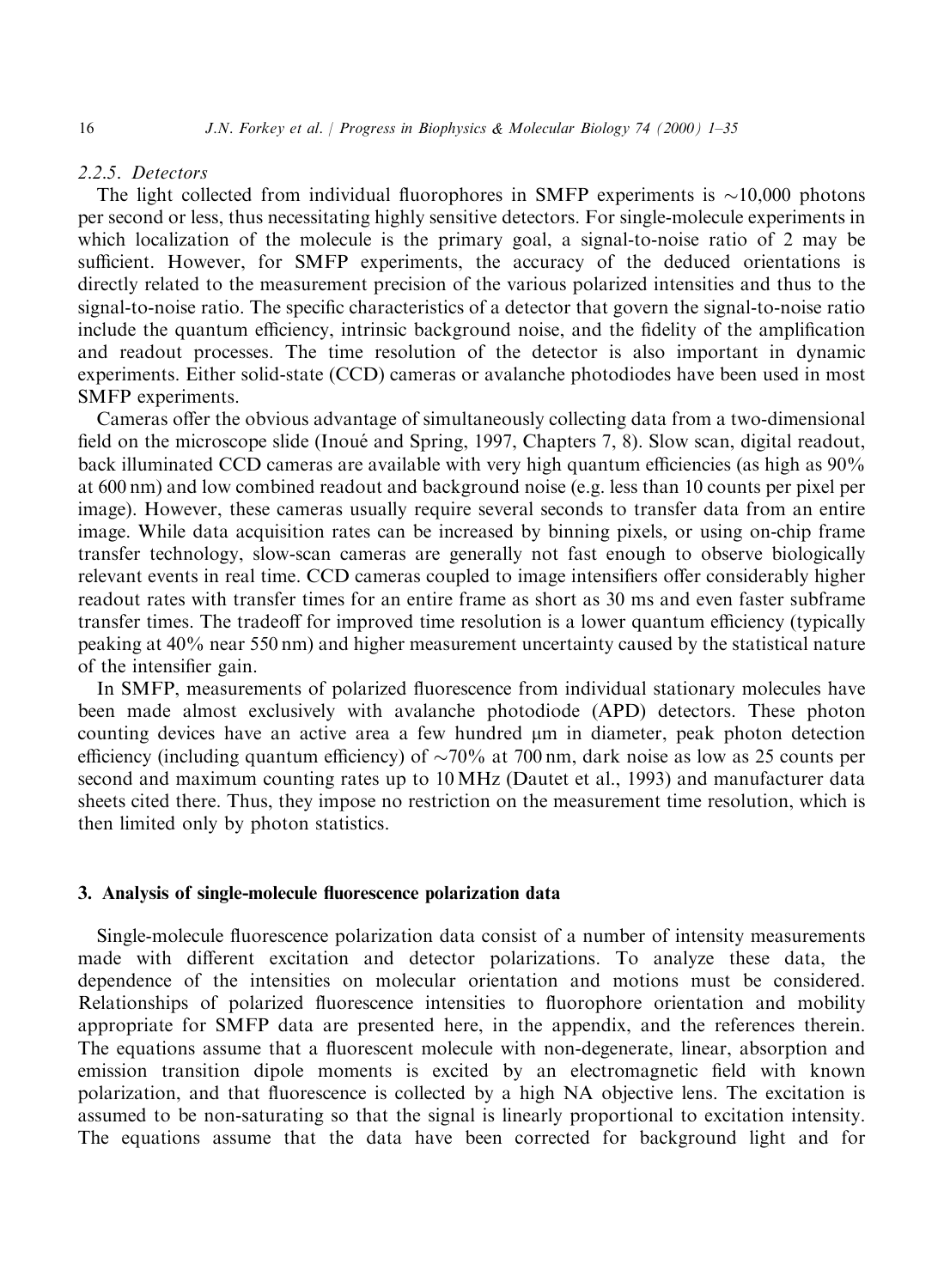polarization-dependent variations in excitation intensity and detector sensitivity (instrumental artifacts).

The analysis given here does not account for Fresnel reflections at optical interfaces or for non-propagating components of dipole emission. These effects introduce only small perturbations for molecules more than a few wavelengths from the cover slip on the objective side of the sample chamber. However, the corrections may be larger for molecules on the surface of the cover slip if an oil immersion objective is used. In this case, non-propagating emission toward the objective may be converted into propagating radiation in the cover slip and contribute to the measured intensity. These effects, which are discussed by Hellen and Axelrod (1987), may change the quantitative analysis, but do not alter the types of information that can be obtained.

For the purposes of this discussion, it will be useful to define a number of distinct time scales of possible molecular motion. These are defined relative to the fluorophore's excited state lifetime, typically 1–10 ns, and relative to the time required for a single intensity measurement, typically 1–10 ms for photon counting experiments, or 33 ms for video imaging. Changes in molecular orientation that occur on a time scale much longer than the measurement time will lead to changes in measured intensity between successive data samples. Functionally related conformational changes may cause this behavior. A molecule undergoing such motion may be considered static for analyzing each individual measurement. The analysis for this case is the most straightforward, and will be considered first.

Following that, molecular motion with a time scale shorter than the measurement time will be considered. While a single equation may, in principle, account for any motion of this type, two limiting cases are of particular interest. ''Fast wobble'' will refer to the case of motion with a time scale much shorter than the fluorescence lifetime. Independent thermal vibrations of the probe may occur in this time regime. ''Slow wobble'' will refer to motions with a time scale much longer than the fluorescence lifetime, but still much shorter than the measurement time. Such rotations are likely to result from thermal motions of protein domains or from steps in the enzymatic reaction pathway. Motions in these characteristic time regimes confer distinct characteristics on the measured intensities. Furthermore, these cases are useful because often a small fluorescent probe will undergo fast wobble relative to its attachment point on a protein, while the protein (and attached probe) may exhibit slow wobble relative to the laboratory frame. While not treated explicitly here, the equations for slow wobble and for fast wobble may be combined to take into account motions on both time scales.

# 3.1. Stationary fluorophores

If the fluorophore is effectively stationary during the measurement time, the analysis provides the polar angles,  $\theta$  and  $\phi$ , of the absorption and/or emission dipole, as defined by the coordinate system shown in Fig. 4c.

# 3.1.1. Absorption polarization ratios

Switching between two excitation polarizations parallel to the x- and y-axis, and collecting the emitted fluorescence with a high NA objective lens, results in two measured intensities. As shown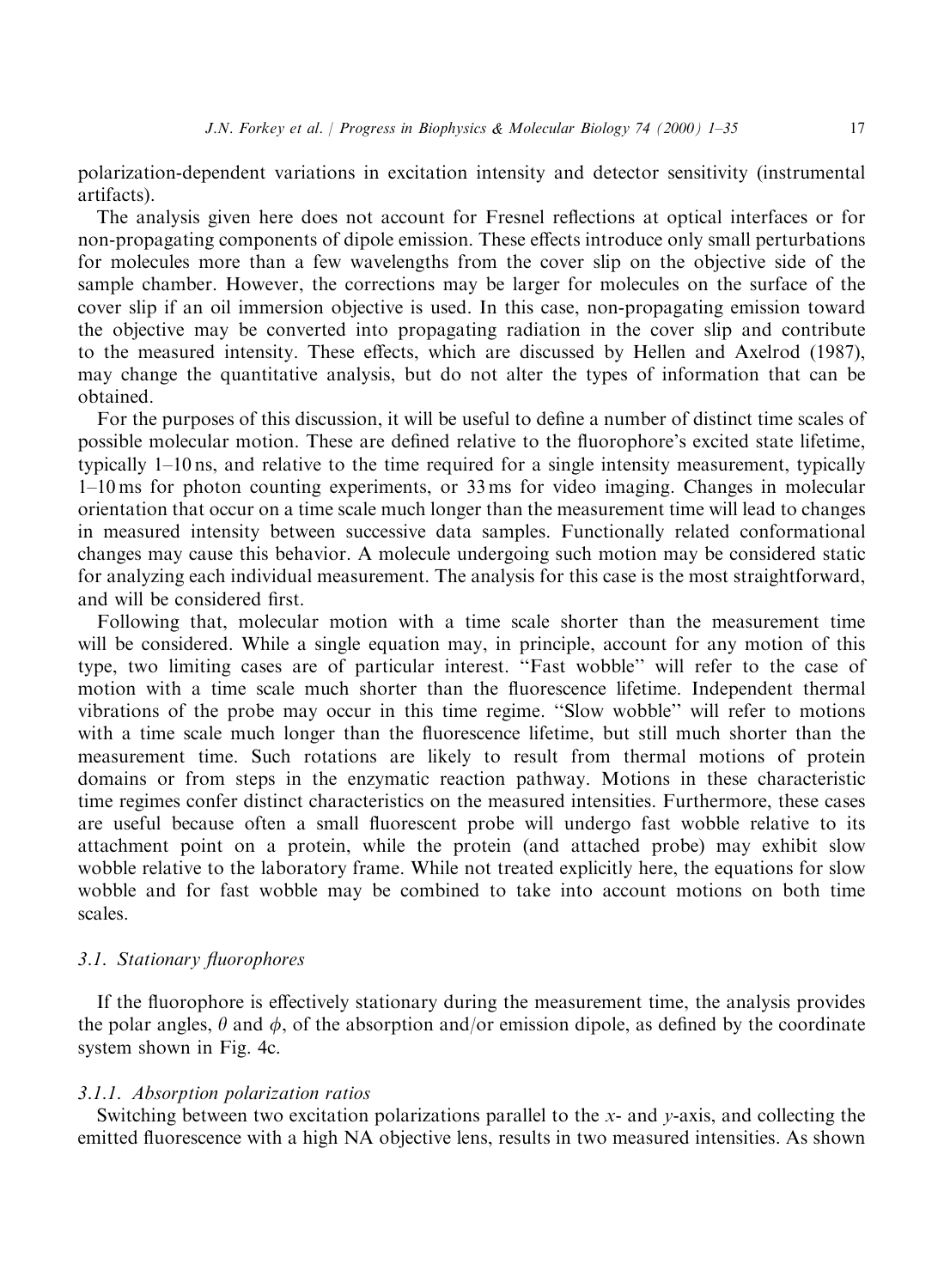in the appendix, these measured intensities are proportional to the projections of the absorption transition dipole moment onto the directions of polarization (i.e. along the  $x$ - and  $y$ -axis):

$$
\begin{aligned} \n\ _{x}I \propto \sin^{2}\theta_{a} \cos^{2}\phi_{a} \\ \n\ _{y}I \propto \sin^{2}\theta_{a} \sin^{2}\phi_{a} \n\end{aligned} \tag{1}
$$

where  $\theta_a$  and  $\phi_a$  are the polar angles of the absorption dipole, and the subscripts preceding I indicate the polarizations of the excitation light. In order to eliminate unknown multiplicative factors which are common to both measured intensities, including laser power, absorption cross section, objective collection efficiency, etc., an absorption polarization ratio, Q, may be calculated:

$$
Q = \frac{{}_{y}I - _{x}I}{{}_{y}I + _{x}I} = \frac{\sin^{2}\theta_{a}(\sin^{2}\phi_{a} - \cos^{2}\phi_{a})}{\sin^{2}\theta_{a}(\sin^{2}\phi_{a} + \cos^{2}\phi_{a})} = 1 - 2\cos^{2}\phi_{a}.
$$
\n(2)

 $\phi_a$  may then be determined from Q, which ranges from –1 to +1 as  $\phi_a$  ranges from 0 to  $\pi/2$ . Note that due to the mirror symmetry of the transition dipole, optical techniques cannot differentiate between probe orientations  $(\theta_a, \phi_a)$  and  $(\pi - \theta_a, \pi + \phi_a)$ . For measurements using only linear polarizations along the x-, y- and z-axis, a further four-fold ambiguity arises in the determination of orientation due to reflection symmetries.

In order to increase accuracy, and to partially resolve this symmetry problem, measurements may be made at additional excitation polarizations. For an excitation laser with polarization in the plane of the stage and at an angle  $\zeta$  with respect to the x-axis, the fluorescence intensity is given by (see Appendix A)

$$
\zeta I \propto \sin^2 \theta_a (\cos \phi_a \cos \zeta + \sin \phi_a \sin \zeta)^2 = \sin^2 \theta_a \cos^2 (\zeta - \phi_a). \tag{3}
$$

As  $\zeta$  is varied continuously, the phase of the intensity change gives  $\phi_a$ .

#### 3.1.2. Emission polarization ratios

The orientation of the emission dipole of a static molecule may be interrogated by resolving the polarization of the fluorescence. In analogy to the excitation case, the intensity of the emitted light detected through the analyzer is dependent mainly on the projection of the emission dipole onto the detector polarization axis. However, due to collimation of the light collected over the large solid angle subtended by a high NA objective, the detected intensity will also have some smaller contributions from components of the emission dipole perpendicular to the detector polarization. The extent of mixing of contributions from orthogonal components of the emission dipole depends on the numerical aperture of the objective as described in Appendix A. The intensities of detected fluorescence with polarizations along the x- and y-axis are given by

$$
I_x \propto C_1 \sin^2 \theta_e \cos^2 \phi_e + C_2 \sin^2 \theta_e \sin^2 \phi_e + C_3 \cos^2 \theta_e,
$$
  
\n
$$
I_y \propto C_2 \sin^2 \theta_e \cos^2 \phi_e + C_1 \sin^2 \theta_e \sin^2 \phi_e + C_3 \cos^2 \theta_e,
$$
\n(4)

where the subscript after each I indicates the polarization component detected, and  $\theta_e$  and  $\phi_e$  are the polar angles of the emission dipole. The coefficients  $C_1$ ,  $C_2$  and  $C_3$  take into account the effects of the numerical aperture (see Appendix A and Axelrod, 1989b). For a water immersion objective with a typical numerical aperture of 1.2,  $C_1 = 0.76$ ,  $C_2 = 0.01$ , and  $C_3 = 0.23$ . Calculating the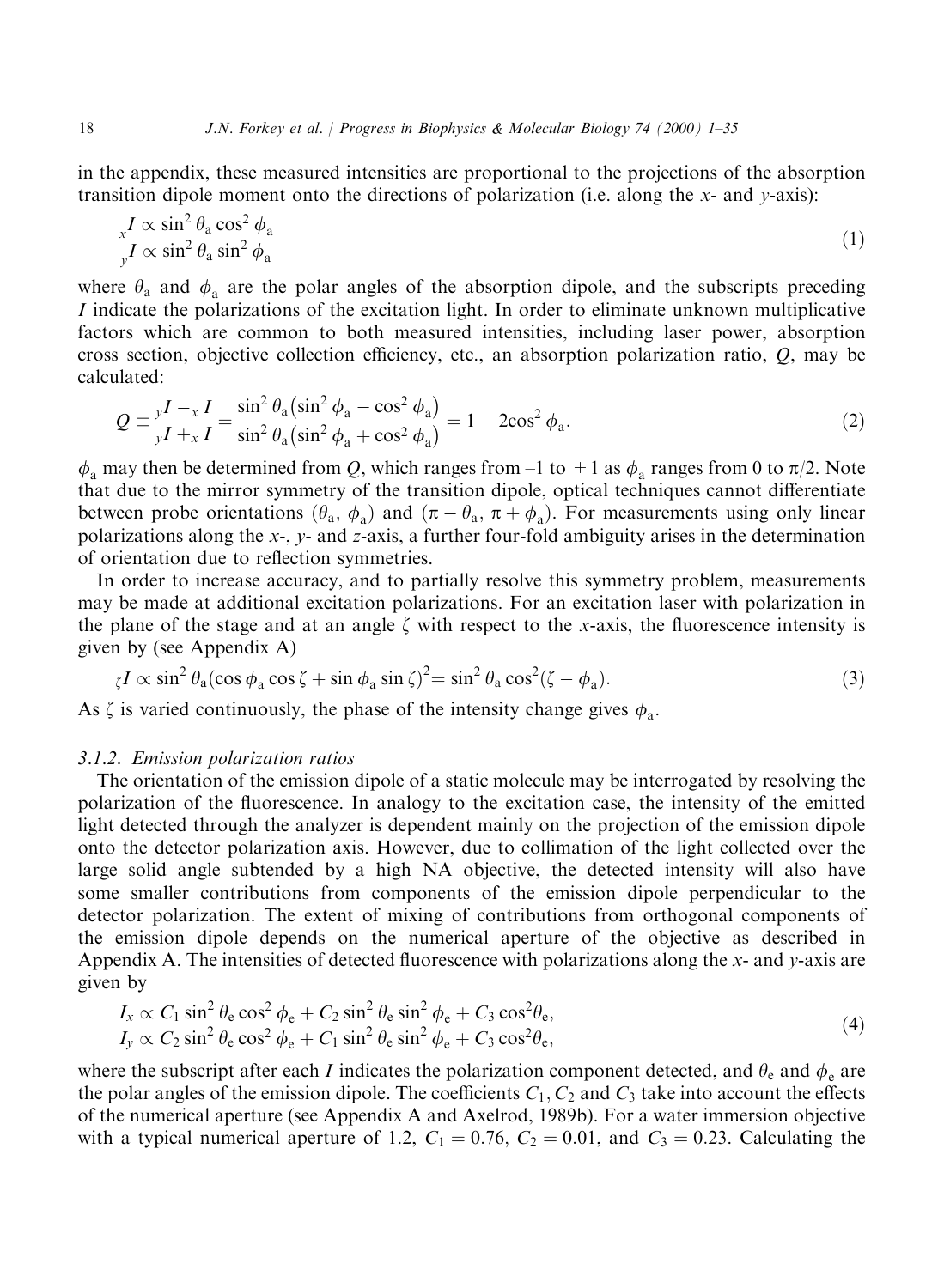emission polarization ratio,  $P$ , from the intensities in Eq. (4) yields

$$
P = \frac{I_y - I_x}{I_y + I_x} = \frac{(C_1 - C_2)(\sin^2 \phi_e - \cos^2 \phi_e)\sin^2 \theta_e}{(C_1 + C_2)\sin^2 \theta_e + 2C_3\cos^2 \theta_e}.
$$
  
= 
$$
\frac{(C_1 - C_2)(\sin^2 \phi_e - \cos^2 \phi_e)}{(C_1 + C_2) + 2C_3\cot^2 \theta_e}.
$$
 (5)

P is sensitive not only to  $\phi_e$ , but also to  $\theta_e$  due to the high numerical aperture of the objective. The extent of the ratio's dependence on  $\theta_e$  may be considered by comparing the relative magnitudes of  $2C_3$  and  $(C_1 + C_2)$ . For the objective mentioned above,  $2C_3 = 0.46$ , while  $(C_1 + C_2) = 0.77$ . In principle, this polarization ratio may be combined with another measurement to determine both polar angles. For example, if the absorption and emission dipoles are colinear with polar angles  $(\theta_a, \phi_a) = (\theta_e, \phi_e) \equiv (\theta, \phi)$ , then the absorption polarization ratio in Eq. (2) will give the azimuthal angle,  $\phi$ , and the emission polarization ratio can then be solved for the axial angle,  $\theta$ .

Note that for fluorescence from a single stationary molecule, absorption polarization ratios are independent of the detector polarization, as indicated by Eq. (2). Emission polarization ratios (e.g. Eq. (5)) are independent of the excitation polarization. This is in striking contrast to the analogous measurements on bulk samples where, even if the molecules are stationary, the absorption polarization ratio depends on the detector polarization and the emission polarization ratio depends on the excitation polarization. For example, the excitation source preferentially excites a subpopulation of molecules aligned along its polarization. This photoselection biases the polarization of the emitted light.

For a stationary single molecule the measured fluorescence intensities (corrected for instrumental artifacts) depend on both excitation and detection polarization; however, the ratios do not. Regardless of how the molecule is excited, polarization of the emitted light is determined solely by the orientation of the emission dipole. Analogously, the probability of excitation depends only on the angle between the excitation polarization and the molecular absorption dipole. Thus, absorption polarization ratios do not depend on the detector polarization.

#### 3.2. Non-stationary molecules

The general form of the equation describing polarized fluorescence intensity from a molecule undergoing rotation during an individual measurement is

$$
\epsilon I_{\alpha} = K \int_0^{\infty} \int \int \rho(\theta_a, \phi_a, \theta_e, \phi_e, t) (1/\tau) e^{-(t/\tau)} P_a(\theta_a, \phi_a, \hat{\epsilon}) P_e(\theta_e, \phi_e, \hat{\alpha}) d\Omega_a d\Omega_e dt \tag{6}
$$

(see also Cantor and Schimmel, 1980, Section 8-2). Here,  $\rho(\theta_a, \phi_a, \theta_e, \phi_e, t)$  is a correlation function which describes the probability density of finding the absorption dipole at orientation  $(\theta_a, \phi_a)$  and the emission dipole at orientation  $(\theta_e, \phi_e)$  some time t later. Integrations are taken over all possible orientations of absorption and emission dipole, and over time.  $d\Omega_a = \sin \theta_a d\theta_a d\phi_a$ ;  $d\Omega_e = \sin \theta_e d\theta_e d\phi_e$ .  $P_a(\theta_a, \phi_a, \hat{\varepsilon})$  is the relative probability of absorbing a photon, given absorption dipole orientation  $(\theta_a, \phi_a)$  and electric field polarization  $\hat{\varepsilon}$ .  $P_e$ ( $\theta_e$ ,  $\phi_e$ ,  $\hat{\alpha}$ ) is the relative probability of detecting an emitted photon, given emission dipole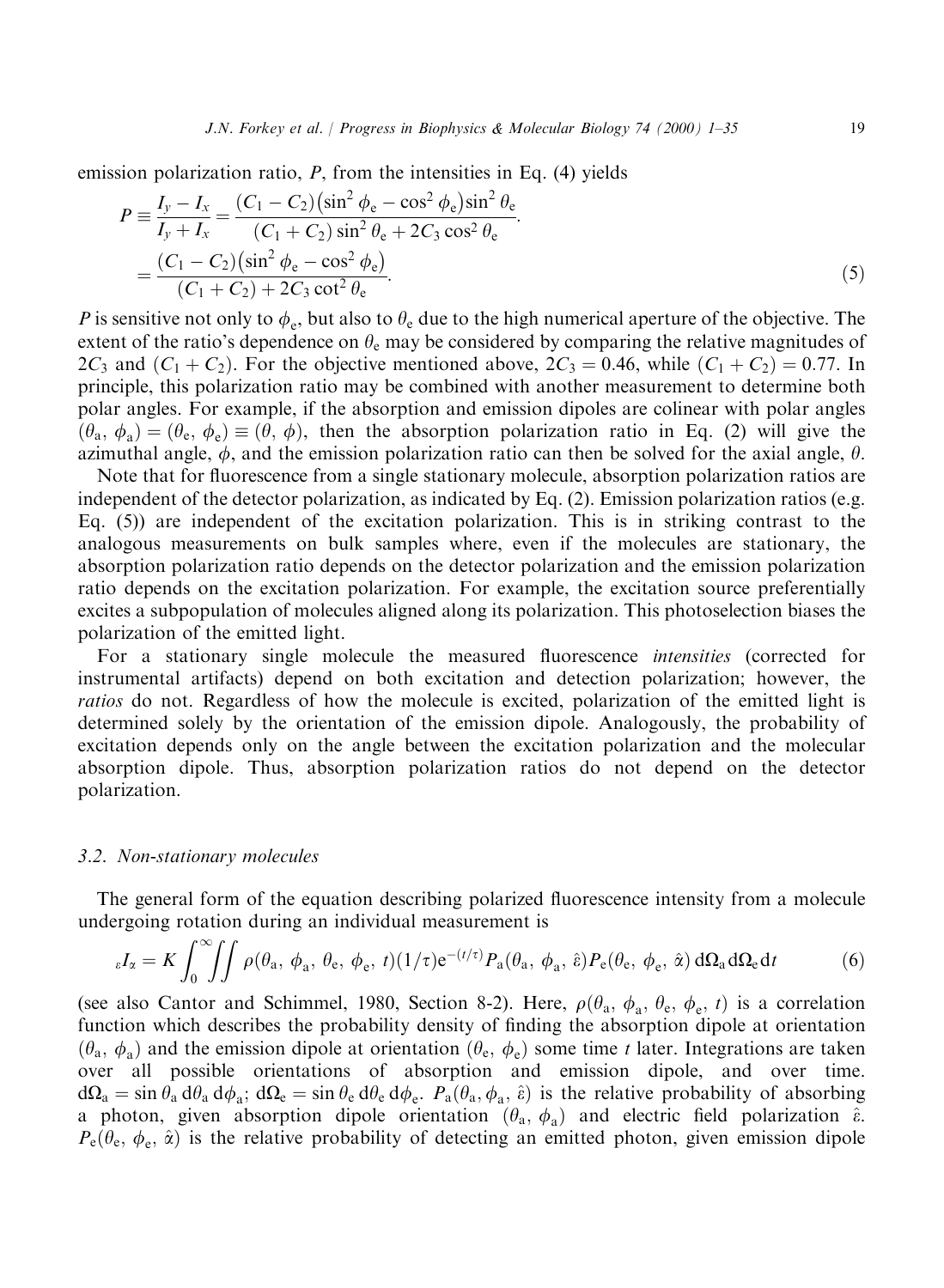orientation  $(\theta_e, \phi_e)$  and analyzer aligned along  $\hat{\alpha}$ . Expressions for  $P_a (\theta_a, \phi_a, \hat{\varepsilon})$  and  $P_e (\theta_e, \phi_e, \hat{\alpha})$ are given in Appendix A. The factor  $(1/\tau)e^{-t/\tau}$  is a weighting function that expresses the normalized probability of emitting a photon at time  $t$ , after excitation, assuming a single fluorescence lifetime,  $\tau$ . The infinite time integral is closely approximated when the measurement time is much greater than  $\tau$ . K is a constant of proportionality that is independent of excitation/ detector polarization and molecular orientation.

As described in the Applications Section 4 below, Ha et al. (1998, 1999a) have used a form of Eq. (6) to analyze SMFP data and obtained average azimuthal angles, extent of motion and rotational diffusion coefficients of their probes. It is useful to simplify Eq. (6) for the limiting cases of fast and slow wobble.

#### 3.2.1. Fast wobble

In the case of fast wobble, the fluorophore fully samples a distribution of angles, within a region restricted by its local environment, over a time period much faster than the fluorescence lifetime. Therefore, all ''memory'' of the probe orientation (within its restricted range) at the instant of excitation is lost before the instant of emission. The orientation of the emission dipole, within its restricted range, at emission is independent of the orientation of the absorption dipole at excitation. This property implies that,  $\rho(\theta_a, \phi_a, \theta_e, \phi_e, t)$  can be written as the product of two time-independent distribution functions,  $\rho_{fa}(\theta_a, \phi_a)$  and  $\rho_{fe}(\theta_e, \phi_e)$  which describe the independent probabilities of finding the absorption and emission dipoles in particular orientations. Eq. (6) then simplifies to the product of two terms that describe the absorption and emission separately

$$
{}_{\varepsilon}I_{\alpha} = K \left[ \int \rho_{\text{fa}}(\theta_{\text{a}}, \phi_{\text{a}}) P_{\text{a}}(\theta_{\text{a}}, \phi_{\text{a}}, \hat{\varepsilon}) d\Omega_{\text{a}} \right] \left[ \int \rho_{\text{fe}}(\theta_{\text{e}}, \phi_{\text{e}}) P_{\text{e}}(\theta_{\text{e}}, \phi_{\text{e}}, \hat{\alpha}) d\Omega_{\text{e}} \right]. \tag{7}
$$

Polarization ratios calculated from measurements taken with different values of  $\hat{\epsilon}$  and/or  $\hat{\alpha}$  may be considered as in the stationary molecule case. For a set of intensity measurements that vary only in excitation polarization,  $\hat{\epsilon}$ , the second integral term in Eq. (7) will be constant. Therefore, this term will cancel when an absorption polarization ratio is calculated from these intensities. Analogously, an emission polarization ratio will be independent of the first integral term in Eq. (7). Therefore, as in the case of a static fluorophore, absorption polarization ratios are independent of the detection polarization, and emission polarization ratios are independent of the excitation polarization. For example, if a molecule is alternately excited with x and y polarized light, the resulting absorption polarization ratio, using expressions for  $P_a(\theta_a, \phi_a)$  and  $P_e(\theta_e, \phi_e)$ given in the Appendix, is

$$
Q = \frac{{}_yI_\alpha - _xI_\alpha}{{}_yI_\alpha + _xI_\alpha} = \frac{\int \rho_{fa}(\theta_a, \ \phi_a)\sin^2\theta_a(\sin^2\phi_a - \cos^2\phi_a)d\Omega_a}{\int \rho_{fa}(\theta_a, \ \phi_a)\sin^2\theta_a d\Omega_a}.
$$
 (8)

Note that this equation is similar to that for the static case  $(Eq. (2))$  except that the intensities are now averaged over the distribution of dipole orientations produced by the motion. Adding fast wobble reduces the range of possible polarization ratios, since the fluorophore is not aligned along any precise direction for the entire duration of a measurement. In effect, fast wobble, while still preserving the independence of the absorption and emission polarizations from each other, causes a reduction in the magnitude of polarization ratios.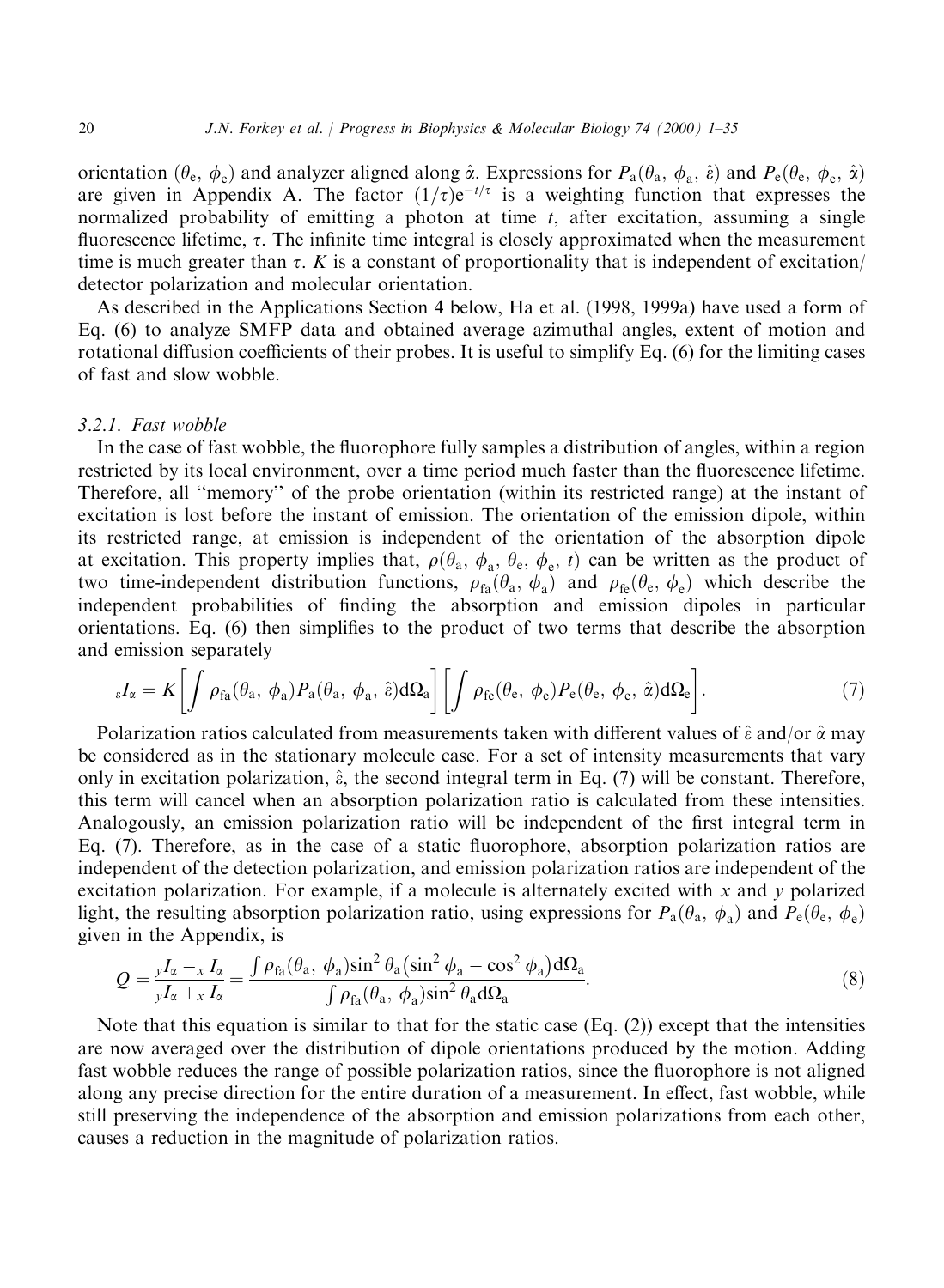#### 3.2.2. Slow wobble

If the characteristic time scale of motion is much longer than the fluorescence lifetime, but still shorter than the measurement time, then the molecule is effectively static between corresponding absorption and emission events. Therefore, during the time between absorption and emission (i.e. over the time integral of Eq. (6))  $\rho(\theta_a, \phi_a, \theta_e, \phi_e, t)$  is constant and may be approximated by the time-independent probability,  $\rho_s(\theta_a, \phi_a, \theta_e, \phi_e)$ , of finding the absorption and emission dipoles oriented in the directions  $(\theta_a, \phi_a)$  and  $(\theta_e, \phi_e)$ , respectively. Eq. (6) then simplifies to

$$
{}_{\varepsilon}I_{\alpha} = K \iint \rho_{\rm s}(\theta_{\rm a}, \phi_{\rm a}, \theta_{\rm e}, \phi_{\rm e}) P_{\rm a}(\theta_{\rm a}, \phi_{\rm a}, \hat{\varepsilon}) P_{\rm e}(\theta_{\rm e}, \phi_{\rm e}, \hat{\alpha}) d\Omega_{\rm a} d\Omega_{\rm e}.
$$
 (9)

In this case the integrations over  $d\Omega_a$  and  $d\Omega_e$  are not separable. Therefore, when absorption polarization ratios are calculated, terms with  $P_e(\theta_e, \phi_e, \hat{\alpha})$  do not cancel as in the static and fast wobble cases. Analogously, when emission polarization ratios are calculated, terms with  $P_a(\theta_a, \phi_a, \hat{\varepsilon})$  do not cancel. In contrast to the static fluorophore and fast wobble cases (Eqs. (2) and (8)), the absorption polarization ratios for slow wobble depend on the detector polarization, and the emission polarization ratios depend on the excitation polarization. This property, and Eq. (9), also describe fluorescence polarization data for a static distribution of many fluorophores. Slow wobble thus makes a single molecule appear to have polarization properties similar to those of a bulk sample.

Again, taking  $x$  and  $y$  polarized excitations as an example, the absorption polarization ratio, analogous to that in Eqs. (2) and (8), is given by

$$
Q_{\alpha} = \frac{yI_{\alpha} - xI_{\alpha}}{yI_{\alpha} + xI_{\alpha}}
$$
  
= 
$$
\frac{\int \int \rho_{s}(\theta_{a}, \phi_{a}, \theta_{e}, \phi_{e})(\sin^{2}\theta_{a})(\sin^{2}\phi_{a} - \cos^{2}\phi_{a})P_{e}(\theta_{e}, \phi_{e}, \hat{\alpha})d\Omega_{a} d\Omega_{e}}{\int \int \rho_{s}(\theta_{a}, \phi_{a}, \theta_{e}, \phi_{e})(\sin^{2}\theta_{a})P_{e}(\theta_{e}, \phi_{e}, \hat{\alpha}) d\Omega_{a} d\Omega_{e}}.
$$
(10)

Note that here, the subscript,  $\alpha$ , has been added to the polarization ratio, Q. This is necessary since, as explained above, the value of this absorption polarization ratio, is dependent on the orientation,  $\hat{\alpha}$ , of the *detector* polarizer, which determines  $P_e (\theta_e, \phi_e, \hat{\alpha})$ .  $Q_x$  measured from xpolarized detection does not equal  $Q<sub>v</sub>$  measured from y-polarized detection. A simple check, then, to evaluate the extent of slow motion in a single molecule system, which follows from this analysis, is to measure a pair of absorption or emission polarization ratios (e.g.  $Q_x$  and  $Q_y$  or  $_xP$  and  $_yP$ ). The pair will differ only if slow wobble is present.

# 3.3. Measurement of the axial angle,  $\theta$

Wide-field epiillumination and laser spot-confocal excitation cannot readily be used to determine the axial angle of the absorption transition dipole moment,  $\theta_a$ . The difficulty is that for an excitation laser beam propagating along the optical axis of the microscope, the polarization at the center of the beam is in the plane of the microscope stage (Axelrod, 1989b). The intensities in Eqs. (1) and (3) are sensitive to  $\sin^2 \theta_a$  but they are also proportional to a number of other physical parameters, such as intensity of the laser, absorption cross section, etc. Because these factors are difficult to quantify,  $\theta_a$  cannot be inferred directly. The excitation polarization ratio (Eq. (2)) is completely independent of  $\theta_a$ . The use of a high numerical aperture objective results in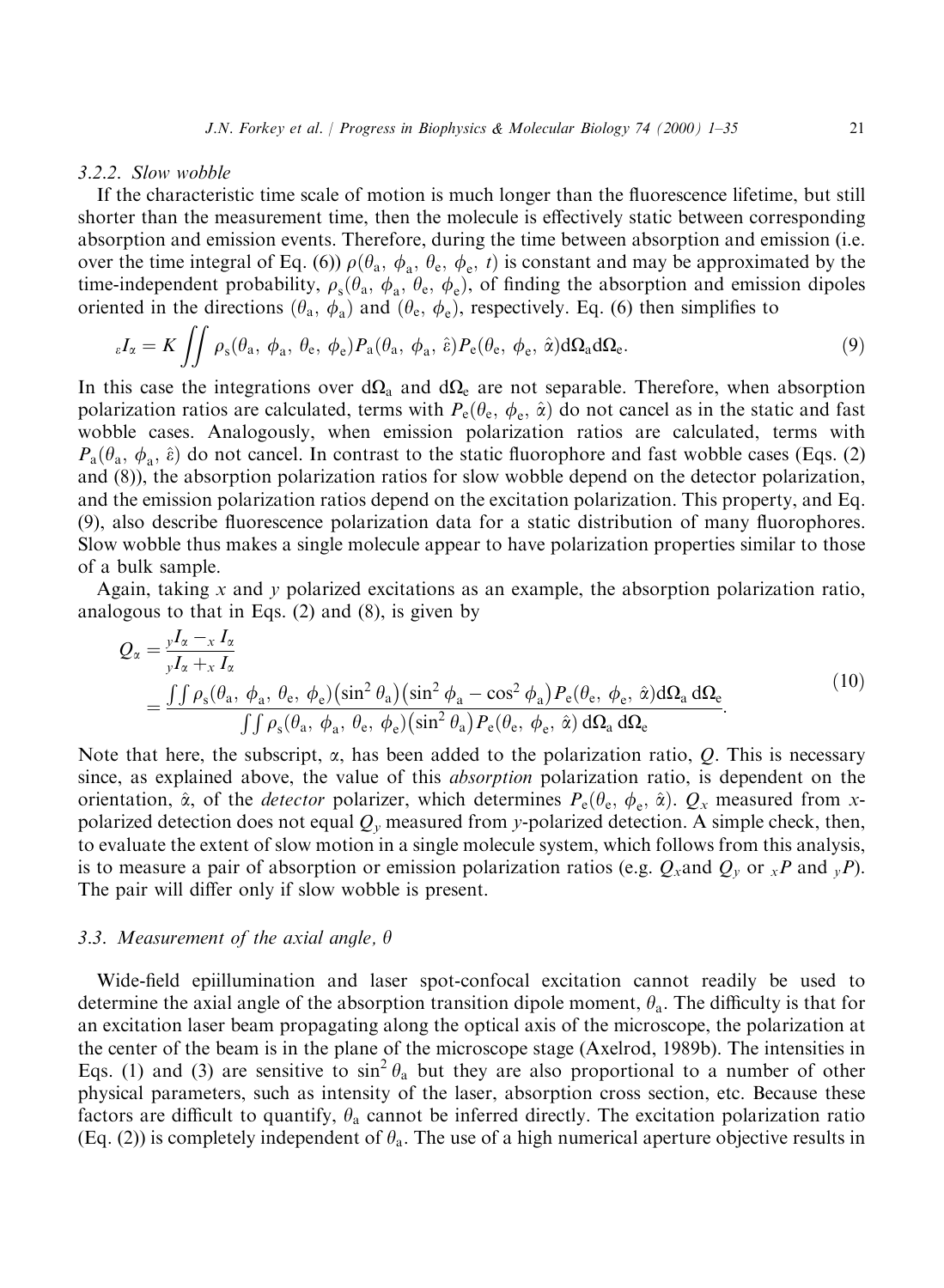some dependence of emission polarization ratios on  $\theta_e$ , as shown in Eq. (5). Introduction of motion may also introduce some  $\theta_a$  or  $\theta_e$  dependence of absorption and emission polarization ratios. However with axially propagating excitation, the sensitivities of polarized fluorescence ratios to  $\theta_a$  and  $\theta_e$  are low.

To get around this problem, some studies have made use of specialized fluorophores with multiple degenerate transition dipole moments distributed isotropically in a plane perpendicular to a symmetry axis (Bopp et al., 1997, 1999; Empedocles et al., 1999). With these unusual fluorophores, both axial and azimuthal angles of the symmetry axis can be determined with widefield epiillumination or spot-confocal excitation.

A more direct solution, that applies to conventional fluorophores with linear, non-degenerate, transition dipole moments, is to utilize excitation with a large component of electric field along the optical axis of the microscope (i.e. along the z-axis; Betzig and Chichester, 1993; Dickson et al., 1998; Forkey et al., 1999). The evanescent waves generated by total internal reflection and nearfield scanning optical probes have polarization with large z-components. For a static molecule excited with a z-polarized electric field, the intensity expression, analogous to Eq. (1) is

$$
zI \propto \cos^2 \theta_a \tag{11}
$$

and an absorption polarization ratio, analogous to that in Eq. (2) can be calculated. For example

$$
Q' = \frac{zI - xI}{zI + xI} = \frac{\cos^2 \theta_a - \sin^2 \theta_a \cos^2 \phi_a}{\cos^2 \theta_a + \sin^2 \theta_a \cos^2 \phi_a} = \frac{1 - \tan^2 \theta_a \cos^2 \phi_a}{1 + \tan^2 \theta_a \cos^2 \phi_a}.
$$
(12)

This polarization ratio is dependent on the axial angle,  $\theta_a$ , and, therefore, may be used in conjunction with another measurement, such as  $Q$  in Eq. (2) to determine both polar angles of the absorption dipole.

The evanescent wave generated by total internal reflection is an excellent source for this type of measurement. Expressions for the evanescent wave electric fields generated by total internal reflection of p- and s-polarized laser beams (see Section 2.2.2) at the interface between a microscope slide and an aqueous sample chamber are (Axelrod et al., 1984; Thompson et al., 1984):

$$
\mathbf{E}_{\mathbf{p}} = \begin{bmatrix} \hat{x}2A_{\mathbf{p}}\cos\theta_{i}\sin\delta_{\mathbf{p}}\exp(-i\frac{\pi}{2})\exp(-i\delta_{\mathbf{p}}) \\ +\hat{z}2A_{p}(1/\xi^{2})\sin\theta_{i}\cos\delta_{\mathbf{p}}\exp(-i\delta_{\mathbf{p}}) \end{bmatrix} \exp(-z/d)\exp(-i(\omega t - n_{1}k_{0}x\sin\theta_{i}))
$$
  
\n
$$
\mathbf{E}_{\mathbf{s}} = [\hat{y}2A_{\mathbf{s}}\cos\delta_{\mathbf{s}}\exp(-i\delta_{\mathbf{s}})]\exp(-z/d)\exp(-i(\omega t - n_{1}k_{0}x\sin\theta_{i}))
$$
  
\n
$$
\xi = \frac{n_{2}}{n_{1}}, \quad d = \left(n_{1}k_{0}\sqrt{\sin^{2}\theta_{i} - \xi^{2}}\right)^{-1}, \quad \theta_{i} > \theta_{c} \equiv \sin^{-1}(\xi),
$$
  
\n
$$
\delta_{\mathbf{p}} = \tan^{-1}\left[\frac{\sqrt{\sin^{2}\theta_{i} - \xi^{2}}}{\xi^{2}\cos\theta_{i}}\right], \quad \delta_{\mathbf{s}} = \tan^{-1}\left[\frac{\sqrt{\sin^{2}\theta_{i} - \xi^{2}}}{\cos\theta_{i}}\right],
$$
\n(13)

where the actual electric fields are given by the real parts of the expressions for  $E_p$  and  $E_s$ . These equations assume that the scattering plane is the  $x-z$  plane (see Fig. 4b).  $A_p$  and  $A_s$  are the electric field amplitudes of the p- and s-wave laser beams, respectively.  $\theta_i$  is the angle of the incident laser beam relative to the direction normal to the interface and  $\theta_c$  is the critical angle,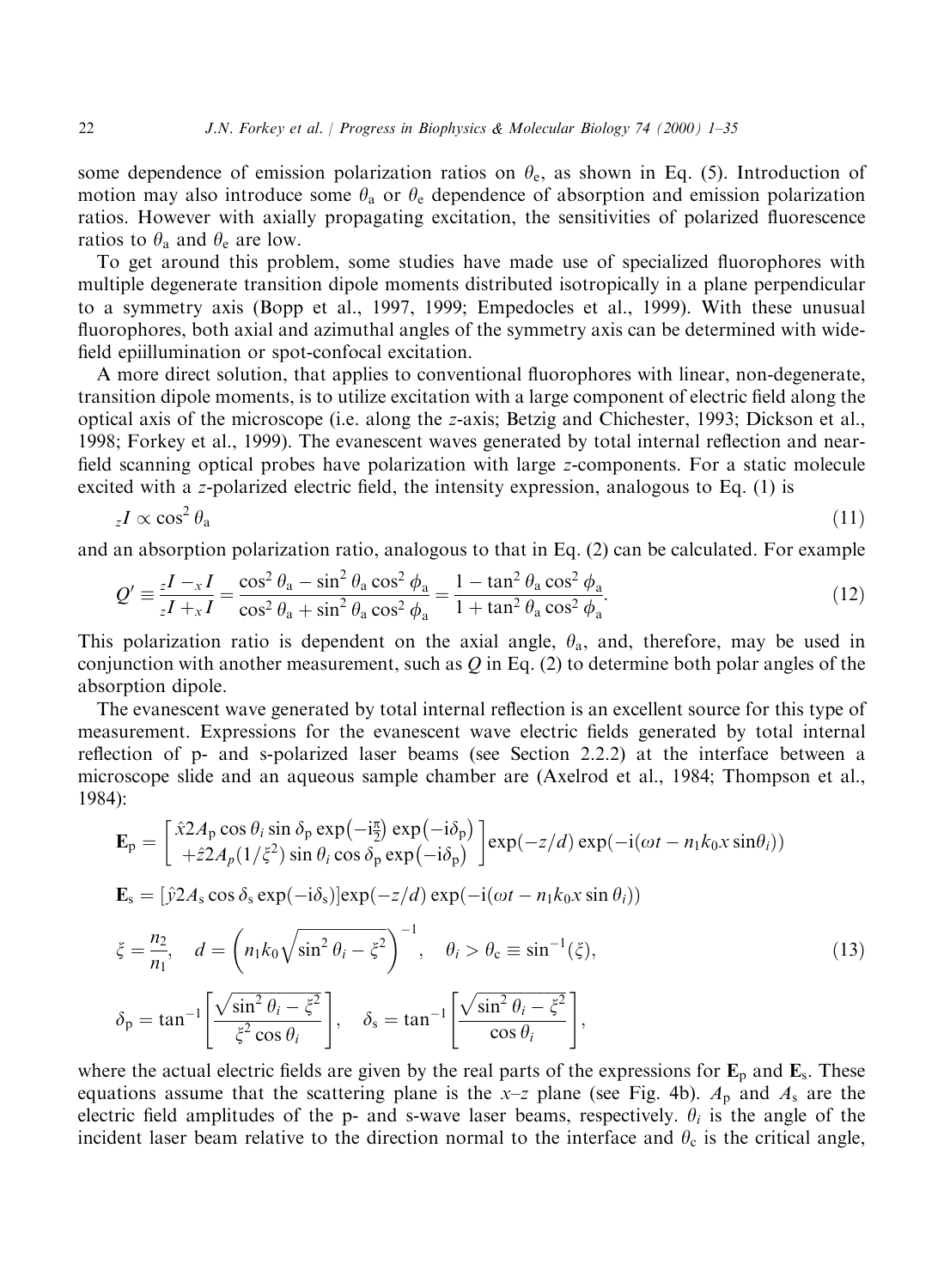beyond which total internal reflection occurs.  $n_1$  is the index of refraction on the side of the interface with the propagating laser beam, and  $n<sub>2</sub>$  is the refractive index on the side of the interface with the evanescent wave. d represents the  $1/e$  decay distance of the amplitude of the evanescent wave.  $\omega$  is the radial frequency, and  $k_0$  the vacuum wave number of the excitation laser beam.

For a quartz slide  $(n_1 = 1.46)$ /water  $(n_2 = 1.33)$  interface, total internal reflection of an argon ion laser beam with wavelength 514 nm occurs for incident angles greater than the critical angle of  $\sim 66^\circ$ . For an incident angle,  $\theta_i$ , of 70° an evanescent wave is generated with amplitude decay distance, d, of 240 nm (intensity decay distance,  $d/2 = 120$  nm). The evanescent wave generated by an s-polarized incident beam is linearly polarized along the y-direction and has intensity  $|\mathbf{E}_s \cdot \hat{y}|^2 = 2.7A_s^2$  at the slide surface; the evanescent wave generated by a p-polarized incident beam is elliptically polarized in the x-z plane with  $|\mathbf{E}_p \cdot \hat{z}|^2 = 3.1 A_p^2$  and  $|\mathbf{E}_p \cdot \hat{x}|^2 = 0.2 A_p^2$  at the slide surface. For the p-generated wave, the component of the electric field along the x-direction can easily be taken into account in expressions for the polarization ratios. However, the x-component of the electric field is so much smaller than the z-component, that the excitation probability is dominated by the z-component of the absorption dipole. This makes total internal reflection a particularly useful excitation source for determining the full three-dimensional orientation of single fluorescent molecules.

#### 4. Applications

The studies summarized in this section make use of the experimental and analytical methods described above. In contrast to many of the early experiments, those described here apply to functioning biophysical systems in aqueous media.

Using a laser spot-confocal apparatus, Ha et al. (1996) determined the orientation of single DNA-bond fluorophore dipoles projected onto the  $x-y$  plane. With data averaged over  $\sim$ 4 s they achieved an impressive angular resolution of  $0.2^{\circ}$ . The data enabled unambiguous differentiation between molecular rotations, and spectral jumps or transitions to non-fluorescent states. While these initial measurements were made at a slide/air interface, subsequent studies incorporated an aqueous medium. Ha et al. (1998) resolved the orientation of the transition dipole moment of single Texas Red probes covalently linked to short single-stranded DNA (ssDNA) bound to silanized glass. The DNA tethered the fluorophore in the aqueous solution, close to the slide while allowing rotation. The linear polarization angle of the fluorescence excitation was swept through a 120° range in the plane of the microscope stage during a period of  $\sim$ 50 ms, and the fluorescence emission was resolved into orthogonal components by a polarizing beam splitter. Averages over several angle scans (Fig. 6) were analyzed using a limited diffusion model (similar to Eq. (6) above) and assuming that the absorption and emission dipoles were colinear. Analysis of the experiments yielded the average orientation and extent of motion projected onto the  $x-y$  plane, as well as the rotational diffusion rate. Individual fluorophores were observed to ''jump'' repeatedly from a rotating state to a fixed orientation and vice versa, suggesting that individual probes repeatedly adsorbed to the glass substrate and were released from it. Some molecules which exhibited multiple jumps returned to fixed orientations, indicating preferential binding sites on the substrate. Further experiments with DNA may reveal new aspects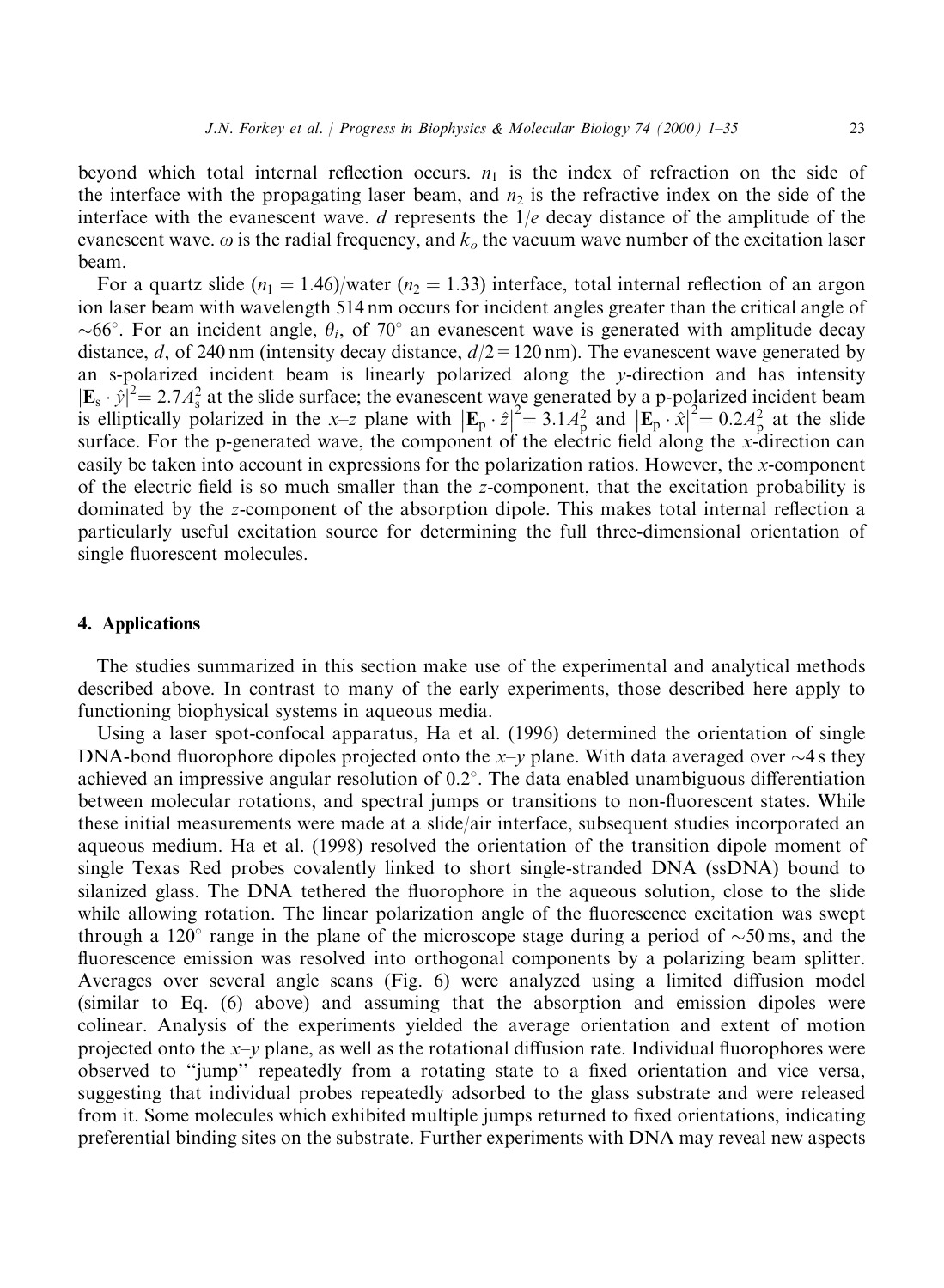

Fig. 6. SMFP experiments with high angular resolution. Fluorescence from single Texas Red molecules was excited by polarized spot-confocal excitation. The linear polarization of the excitation beam was repeatedly rotated through  $120^\circ$ in the  $x-y$  plane. Fluorescence was split into its two orthogonal polarization components by a polarizing beam splitter. (a) Raw data shows the two intensities (indicated by black and gray traces) changing with excitation polarization. The orthogonally polarized signals are out of phase as expected for a freely rotating molecule. (b–e) Time-averaged data (symbols) and fitted curves based on a limited rotational diffusion model. Amplitudes and relative phases indicate mean probe orientation and degree of rotational freedom. (Modified with permission from Ha et al., 1998.).

of its physical properties and its interactions with other macromolecules. Using a similar technique, structural changes of staphylococcal nuclease upon binding of an inhibitor, have also been detected (Ha et al., 1999b).

Schmidt et al. (1995) interrogated motions of individual tetramethylrhodamine (TMR)-labeled 1-2-dihexadecanoyl-sn-glycero-3-phosphoethanolamine (DHPE) molecules in bilayer membranes. They demonstrated tracking, with 10 ms time resolution, of single DHPE molecules diffusing in 1 palmitoyl-2-oleoyl-sn-glycero-3-phosphocholine (POPC) membranes. In further experiments, SMFP was used to detect rotational mobility (Schütz et al., 1997). Polarization of the laser excitation beam was switched at 30 Hz, by an electro-optic modulator, between two discrete orientations in the sample plane and absorption polarization ratios ( $Q$  given in Eqs. (2), (8) and (10)) were calculated. For TMR-labeled DHPE in POPC membranes, the average absolute value of O ( $|\overline{O}|$ ) was 0.14. This value indicates virtually free rotational mobility on the submillisecond time scale. In contrast, DHPE embedded in a solid membrane composed of 1,2-dipalmitoyl-snglycero-3-phosphocholine (DPPC) gave  $|\overline{Q}|=0.66$ , consistent with immobile fluorophores randomly oriented in the plane of the bilayer. Similar experiments with TMR- and Cy7-labeled lipid molecules in DPPC membranes allowed sequential measurements of orientation to determine the trajectory of slow motion (Harms et al., 1999). The extent of rotational mobility of the probe molecules agrees with earlier studies on bulk samples, thus indicating the potential for further investigations of individual macromolecules embedded in membranes.

The study of motor proteins is a natural application of SMFP because rotational motions are prevalent and in vitro assays of their function have already been well characterized (Scholey, 1993; Vallee, 1998). Sase et al. (1997) monitored the emission polarization ratio  $(P, Eq. (5))$  from single TMR molecules conjugated to actin filaments. A  $30 \mu m$  diameter region of the microscope slide was illuminated by circularly polarized wide-field epiillumination. As the filament was actively propelled by myosin, P oscillated between ca.  $-0.5$  and  $+0.5$  on a  $\frac{1}{2}$  s timescale (Fig. 7). This experiment elegantly demonstrated rotation of the actin filament about its axis during translation. Because the observed pitch of rotation was more than 10-fold greater than that of the actin helix,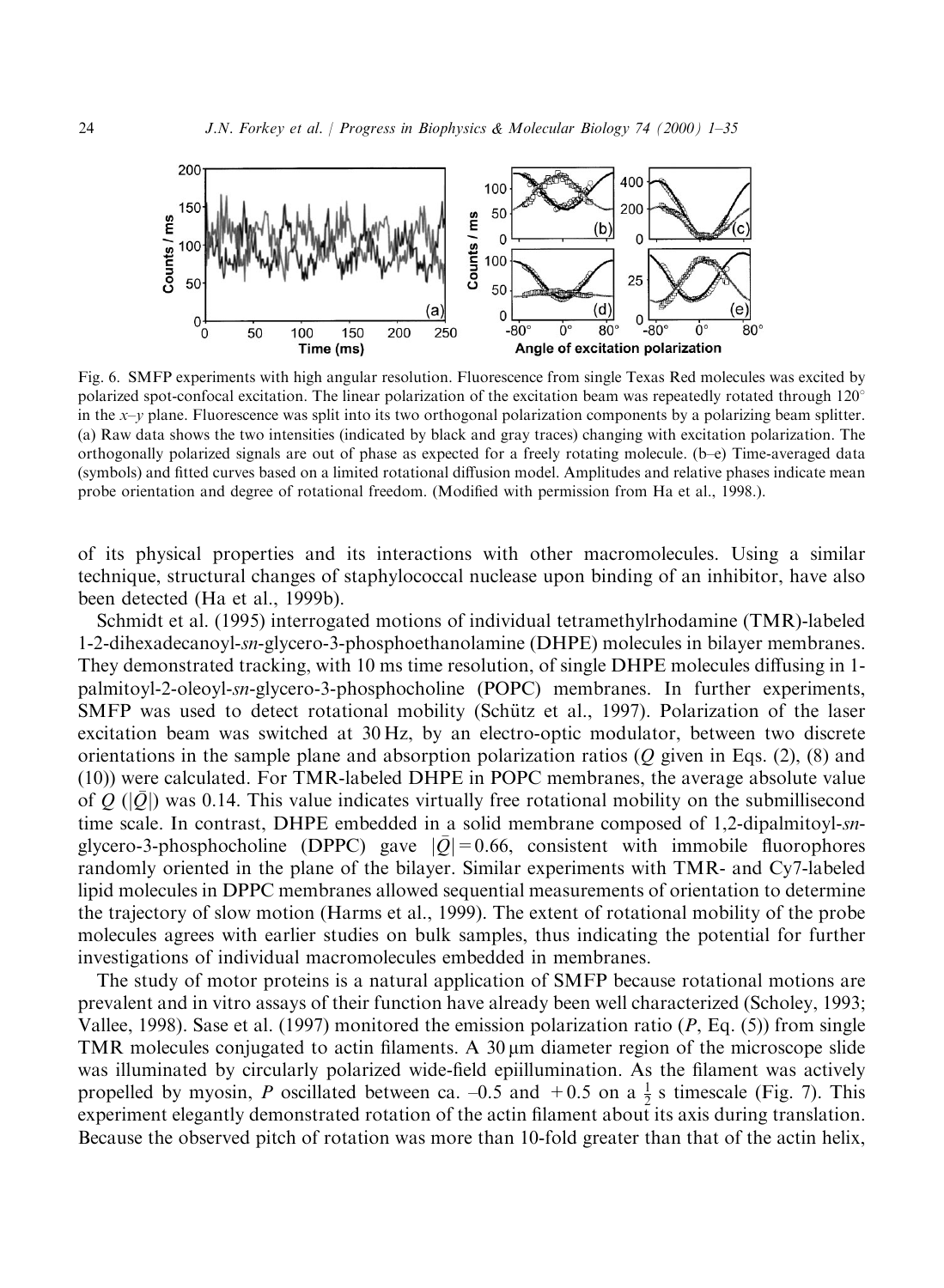

Fig. 7. Twisting of actin during translation in an in vitro actomyosin motility assay. (a) Polarized fluorescence images of an individual fluorophore attached to actin. The experiments used wide-field laser epiillumination with circularly polarized excitation, and the imaging system shown in Fig. 5b.  $V$  and  $H$  indicate vertically and horizontally polarized emission. Images were collected at 33-ms intervals. Alternating intensity levels in the two sequences of polarized images demonstrate that the actin filament rotated about its axis as it translated. (b) Total intensity of a spot during translocation ( $I=V+H$ , solid line); emission polarization ratio ( $P=(V-H)/(V+H)$ , open circles); displacement of the spot from its position at  $t=0$  (broken line). (Reproduced with permission from Sase et al., "Axial rotation of sliding actin filaments revealed by single-fluorophore imaging'', Proceedings of the National Academy of Sciences, USA 94, 5646–5650. Copyright (1994) National Academy of Sciences, USA).

these results indicate, in agreement with other studies, that the myosin is not rigidly constrained along the actin helix.

Warshaw et al. (1998) detected motions of TMR bound to myosin RLC (see Fig. 1c) in an in vitro motility assay. They excited the sample with circularly polarized light in a laser spot-confocal microscope, resolved emission from the probes into orthogonal components with a polarizing beam splitter and collected the fluorescence with two APDs at 1–10 ms time resolution. The intensity signals exhibited discrete, reversible transitions in the presence of ATP and actin. The duration of these events versus ATP concentration indicated that they were due to actomyosin association and dissociation during the force-generating enzymatic cycle. An emission polarization ratio similar to the P ratio (Eq.  $(5)$ ) indicated extensive mobility of the RLC when the myosin was dissociated from actin and discrete orientations during association. The polarization ratio was constant during an event. This result indicates that attached 'pre-force' states are either disordered like detached ones or are occupied for a period shorter than the time resolution.

In a similar experiment, Quinlan et al. (1999) used myosin RLC labeled with bifunctional rhodamine (see Section 3.1.2 on Fluorescent Probes above and Fig. 2a). Evanescent waves with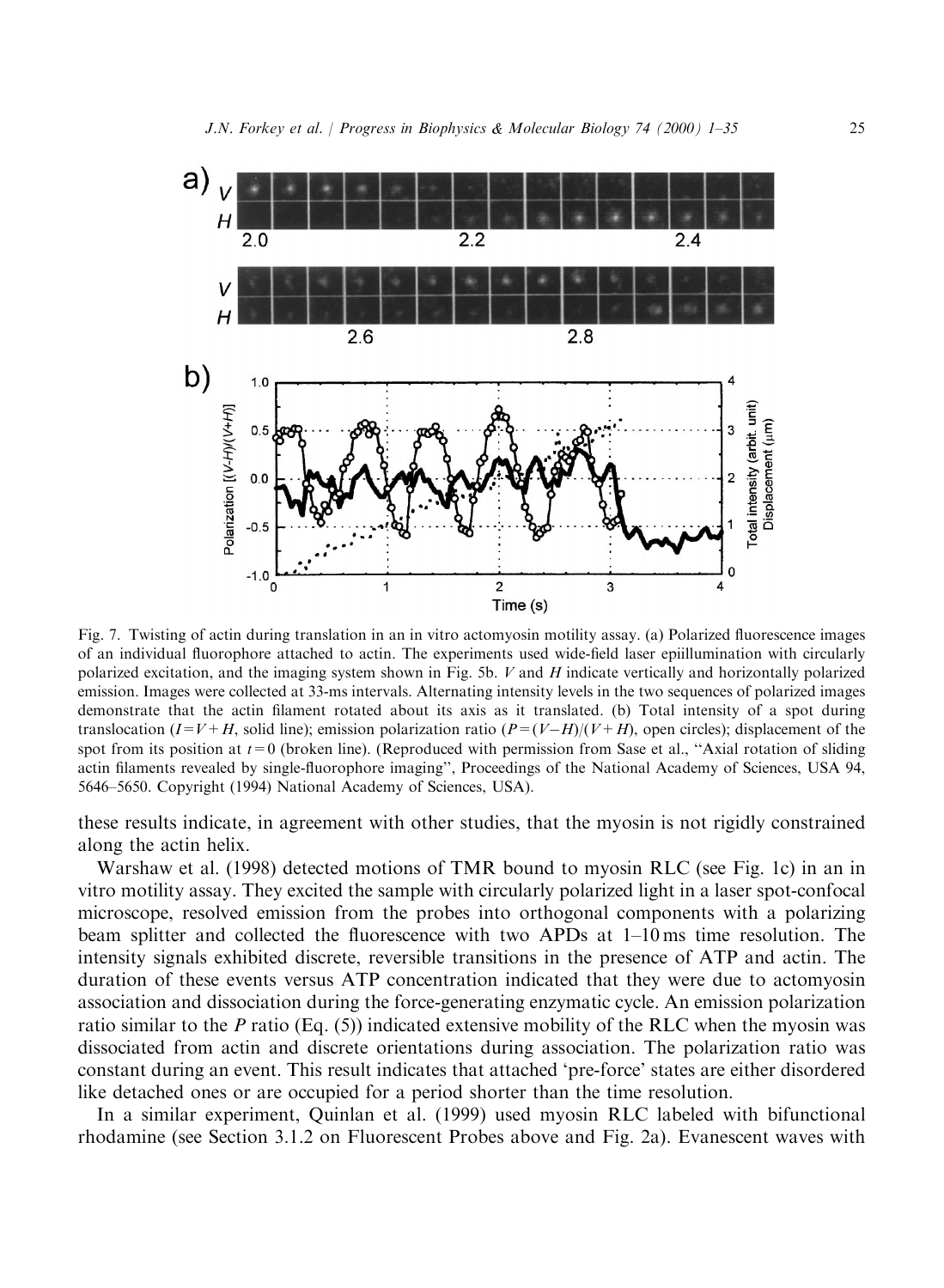polarizations along the y-axis and predominantly along the z-axis were generated by total internal reflection. The polarization of the input laser beam was switched by an electro-optic modulator at 50 Hz. The fluorescent emission was resolved into its components polarized along the  $x$ - and  $y$ axis by a beam splitting prism and detected by two APDs (Forkey et al., 1999). As discussed above, this excitation scheme enables resolution of probe orientation in the  $x-y$  plane ( $\phi$ ) and along the z-axis ( $\theta$ , Fig. 4c). Discrete changes of intensities were observed, often in opposite directions, indicating sudden changes of orientation and mobility of the RLC during actomyosin motility (Fig. 8). Coumarin probes attached to the actin filaments were also excited by an ultraviolet evanescent wave to select myosins colocalized with actin and to provide an angular reference axis. The bifunctional probe potentially enables protein orientation to be quantified



Fig. 8. Polarized fluorescence intensities and fitted orientation parameters for a single bifunctional rhodamine probe. The fluorophore was bound to the regulatory light chain of rabbit skeletal muscle myosin in an in vitro motility assay. The excitation source was an evanescent wave generated by total internal reflection (Fig. 4b). Time multiplexed s- and p-polarized excitation (see text), and two detector polarizations (Fig. 5a) yielded four independent intensities:  $s_1s_2, s_2s_3$  $sI_y$ , and  $pI_y$ . Intensities are plotted as number of photons detected during two 10 ms periods with constant excitation polarization. Axial angle ( $\theta$ ), azimuthal angle ( $\phi$ ) and a mobility parameter ( $\delta$ ) are given in degrees.  $\theta$  is the half-angle of a cone describing the extent of mobility on the 'slow wobble' time scale (see Section 3). Time is indicated in seconds relative to the start of excitation. Values of the measured parameters between 0 and 2 s were approximately constant. The abrupt changes in intensities, highlighted by the dotted lines, indicate changes in orientation and extent of mobility of the myosin light chain domain.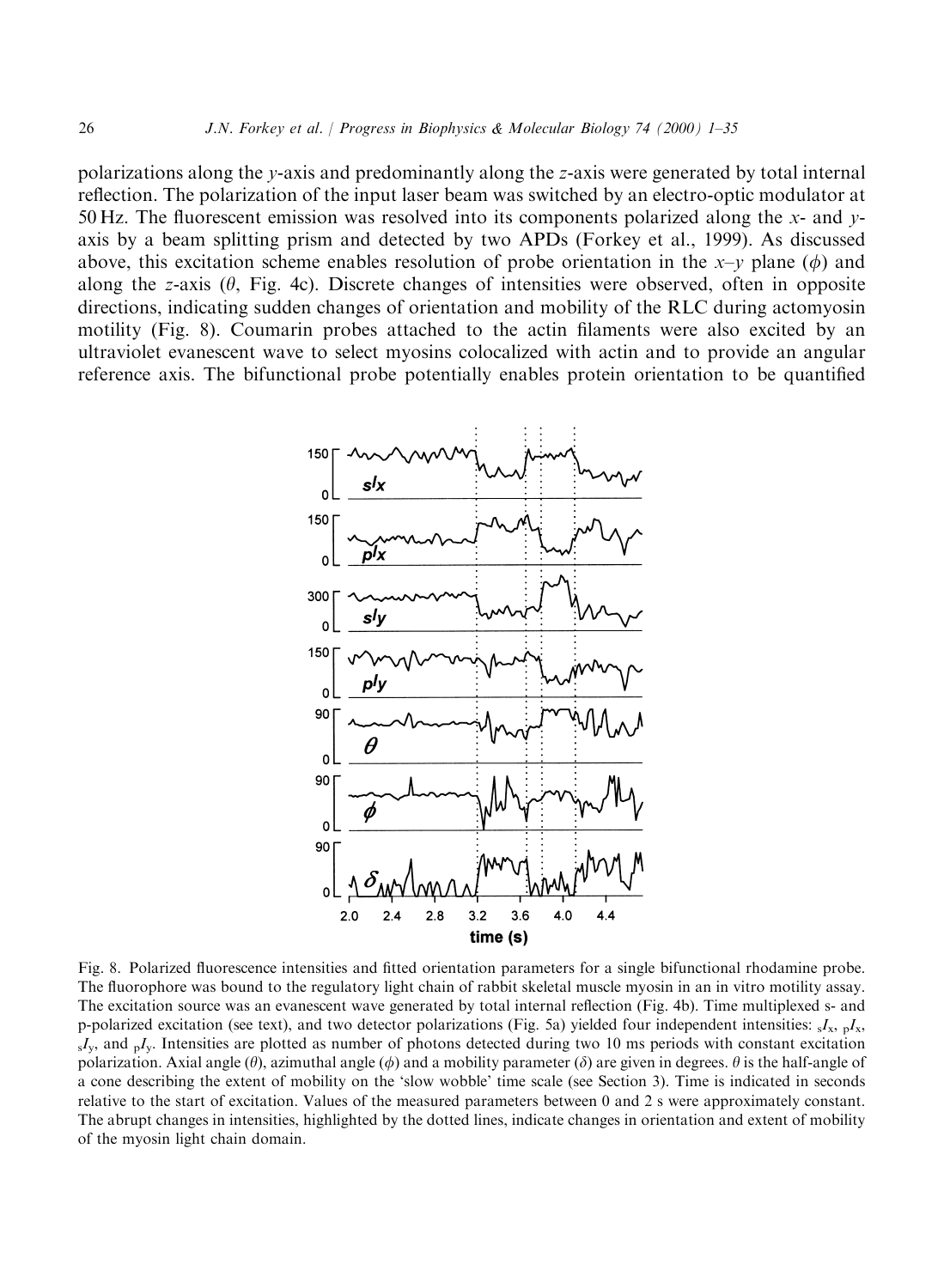from the probe orientation in relation to this reference axis as was reported in bulk experiments with the actomyosin system (Corrie et al., 1999).

A third research group applying SMFP to myosin-based motility used evanescent wave excitation through a high numerical aperture microscope objective (Saito et al., 1997). In this case, the propagation direction of a totally reflected, s-polarized incident beam was switched between  $x-z$  and  $y-z$  scattering planes by alternating (at 10 Hz) its position at the objective back focal plane. These two excitation modes generated evanescent wave polarizations along the  $\nu$ - and xaxis, respectively. Total fluorescence intensity was monitored from single probe molecules bound to the motor domain of myosin (see Fig. 1c) or to the RLC. Absorption polarization ratios indicated that fluorophores bound to the motor domain were less mobile than those bound to the RLC.

While the studies described thus far all made use of extrinsic fluorophores attached to the biological molecule of interest, intrinsic fluorophores may also be used. This was demonstrated by Bopp et al. (1997) who measured the molecular orientation of the light harvesting complex (LH-2) from the purple bacterium, Rhodopseudomonas acidophila, using a spot-confocal microscope. Instead of a discrete absorption dipole as in the previously discussed systems, LH-2 contains a set of fluorophores arranged around a molecular symmetry axis. Measurements by Bopp et al. using two orthogonal excitation polarizations in the plane of the microscope slide, were consistent with a homogeneous surface distribution of cyllindrically symmetric LH-2 complexes with their axes tilted  $20-30^{\circ}$  relative to the substrate normal. More recently, the excitation polarization was swept through a range of orientations on a time scale faster than 100 ms (Bopp et al., 1999). These measurements indicated that the molecules are not circularly symmetric, but can be described as elliptic absorbers. Discrete jumps in ellipticity and orientation of the major axes found in the 10 s time domain indicated structural deformations.

# 5. Conclusions

The technology, components and analytical tools are now readily available to perform biologically relevant SMFP experiments. Nevertheless, the method has not yet been widely applied partly because it is new, but also because significant hurdles limit the preparation and characterization of the experimental materials. Functioning samples that can be integrated into SMFP instruments have been designed for several macromolecular systems. Most of these involve attachment of the enzyme complex or lipid bilayer to the surface of the microscope slide necessitating careful evaluation of functional integrity under these conditions. Measurements of fluorescence polarization from bound probes reveal the mobility of the labeled component in various occupied states and kinetics of transitions between them. Quantifying domain orientation from the probe angles, however, requires knowledge of the local probe orientation within the macromolecule. Determination of these angles has been accomplished in only a few cases. Availability of new probes capable of labeling proteins with predetermined orientation, improved methods for attachment without compromising activity and innovations in the assay methods should promote application of SMFP to studies of many more biophysical systems.

Further development of SMFP will increase the accessible information. For example, the use of multiple, spectrally distinct fluorophores would allow simultaneous orientation measurements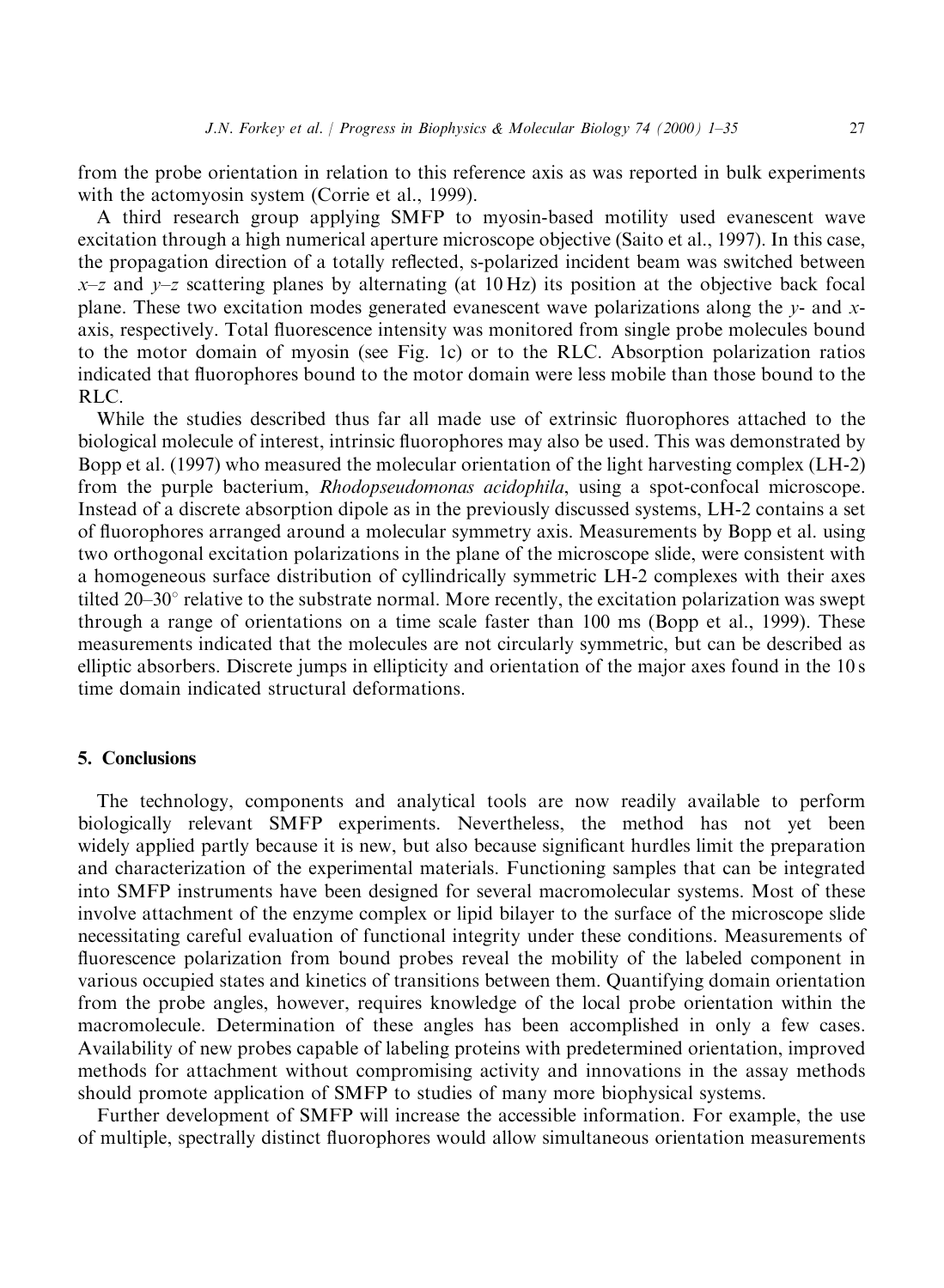on several domains. Also, continued advancement of video cameras may enhance polarization measurements on spatially separated molecules. Integration of SMFP with other single molecule techniques will enable direct correlation of structural changes with other processes. Combination with optical traps would enable correlation between structural changes and mechanical events such as force production or movement. Combination of SMFP with detection of ligand binding and dissociation would provide the timing of conformational changes relative to these chemical reactions. With continued development and implementation, SMFP is expected to play a major role in elucidating the dynamic relationships between structural changes in macromolecular machines and their functional output.

#### Acknowledgements

This work was supported by the NIH, MDA, AHA and HHMI. We thank Drs. John E. T. Corrie, Enrique M. De La Cruz, Carol J. Deutsch, Dennis E. Discher, Uulke van der Heide, Michael Ostap, Brian M. Salzberg and Mr. Francesco Vanzi for helpful discussions and comments on the manuscript.

# Appendix A. Dependence of polarized fluorescence intensity on molecular orientation

In this appendix, equations are presented that show the dependence on molecular orientation of single-molecule polarized fluorescence intensities. The molecule is presumed to have well defined, linear, absorption and emission transition dipole moments. The fluorescence from a single molecule on a microscope slide is collected and collimated by a microscope objective having a high numerical aperture. The right handed Cartesian coordinate system, described by the unit vectors  $\hat{x}, \hat{y}$  and  $\hat{z}$  (Fig. 4c), has its origin on the slide surface. The positive z-axis coincides with the optical axis of the microscope, and points toward the objective.

#### A.1. Excitation of a single fluorophore

The oscillating electric field **E** at a given point for any of the excitation schemes used in singlemolecule experiments may be written in the form

$$
\mathbf{E} = E\hat{\epsilon}e^{-i\omega t},
$$
  
\n
$$
\hat{\epsilon} = \left[\hat{x}\,\varepsilon_{x}e^{-i\delta_{x}} + \hat{y}\varepsilon_{y}e^{-i\delta_{y}} + \hat{z}\varepsilon_{z}e^{-i\delta_{z}}\right],
$$
\n(A.1)

where the actual electric field is given by the real part of this complex expression. Here,  $E$  is the magnitude of the electric field,  $\omega$  is the radial frequency of the field, and t is time.  $\hat{\epsilon}$  describes the polarization.  $\varepsilon_i$  and  $\delta_i$  represent the relative magnitude and phase, respectively, of the jth component of the electric field and the  $\varepsilon_i$  values have been normalized so that  $|\hat{\varepsilon}| = \sqrt{\varepsilon_x^2 + \varepsilon_y^2 + \varepsilon_z^2} = 1$ .

For an individual molecule, the orientation of its absorption transition dipole moment may be described either by axial and azimuthal polar angles,  $\theta_a$  and  $\phi_a$ , respectively, or equivalently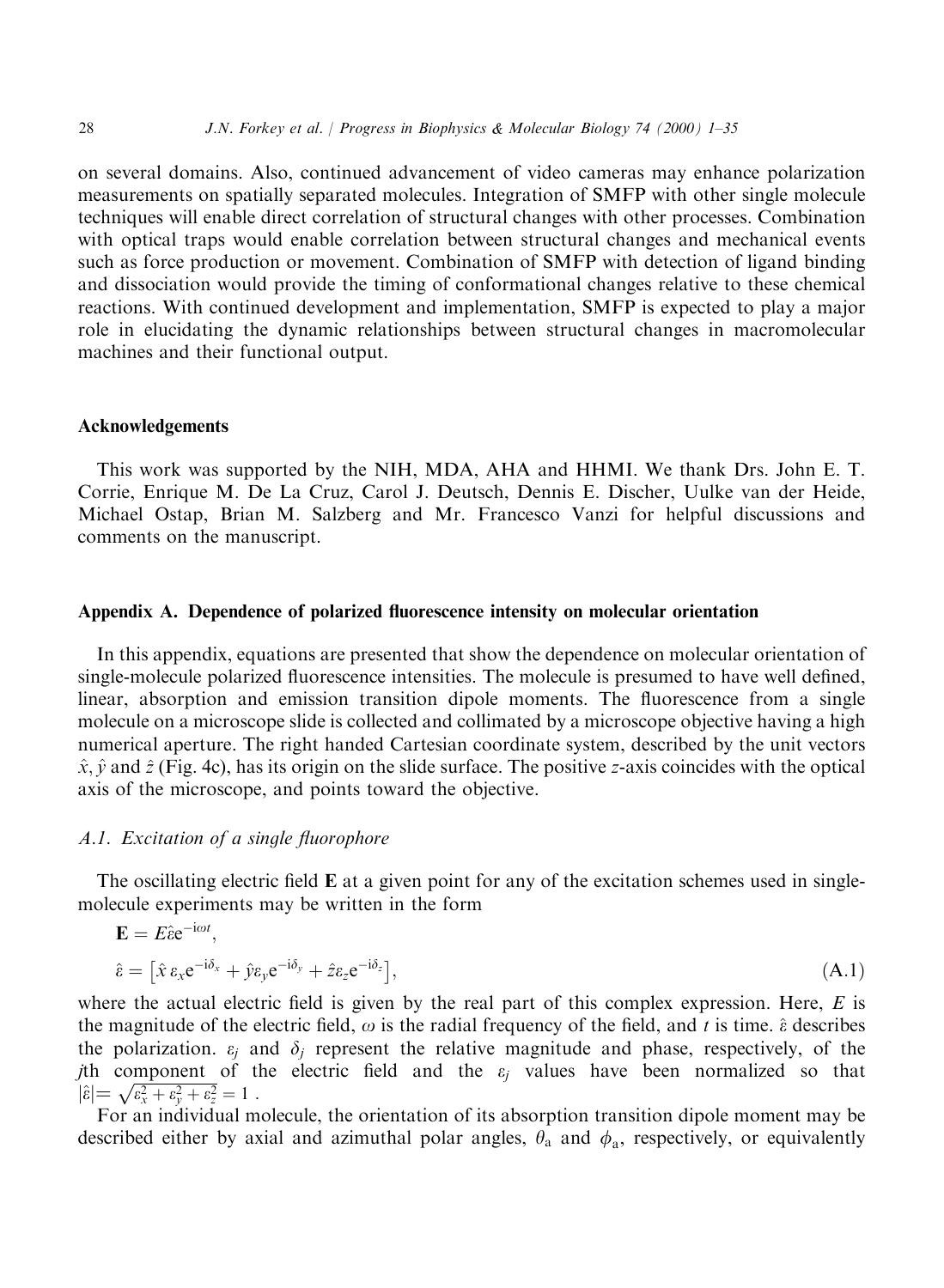by the unit vector  $\hat{\mu}_a = \hat{x}\mu_{ax} + \hat{y}\mu_{ay} + \hat{z}\mu_{az}$ , where  $\mu_{ax} = \sin \theta_a \cos \phi_a$ ,  $\mu_{ay} = \sin \theta_a \sin \phi_a$ , and  $\mu_{az} = \cos \theta_a$ . The probability per unit time of exciting this molecule is proportional to the square of the magnitude of the projection of the electric field along the direction of the absorption dipole. In particular, the dependence of the excitation probability on the electric field polarization,  $\hat{\epsilon}$ , and molecular orientation,  $\hat{\mu}_a$ , is given by  $P_a (\hat{\mu}_a, \hat{\varepsilon})$  which is defined as

$$
P_{\rm a}(\hat{\mu}_{\rm a},\,\hat{\epsilon}) \equiv |\hat{\mu}_{\rm a} \cdot \hat{\epsilon}|^2
$$
  
=  $(\epsilon_x \mu_{\rm ax} \cos \delta_x + \epsilon_y \mu_{\rm ay} \cos \delta_y + \epsilon_z \mu_{\rm az} \cos \delta_z)^2$   
+  $(\epsilon_x \mu_{\rm ax} \sin \delta_x + \epsilon_y \mu_{\rm ay} \sin \delta_y + \epsilon_z \mu_{\rm az} \sin \delta_z)^2$ , (A.2)

where the dependence of  $\mu_{ax}$ ,  $\mu_{ay}$  and  $\mu_{az}$  on  $(\theta_a, \phi_a)$  has been given above.

Eq. (A.2) may often be reduced to a relatively simple expression depending on the particular mode of excitation. A number of examples are:

Epifluorescence (wide-field or spot-confocal) with electric field linearly polarized along the  $x$ -axis:

$$
\varepsilon_x = 1, \ \varepsilon_y = \varepsilon_z = 0,
$$

$$
P_{\rm a}(\hat{\mu}_{\rm a},\,\hat{\varepsilon})=\mu_{\rm ax}^2=\sin^2\theta_{\rm a}\cos^2\phi_{\rm a};
$$

Epifluorescence with electric field linearly polarized along the  $\nu$ -axis:

$$
\varepsilon_y = 1, \quad \varepsilon_x = \varepsilon_z = 0,
$$
  

$$
P_a(\hat{\mu}_a, \hat{\varepsilon}) = \mu_{ay}^2 = \sin^2 \theta_a \sin^2 \phi_a;
$$

Epifluorescence with electric field linearly polarized in the  $x-y$  plane and making an angle  $\zeta$ relative to the  $x$ -axis:

$$
\varepsilon_x = \cos \zeta, \quad \varepsilon_y = \sin \zeta, \quad \varepsilon_z = 0, \quad \delta_x = \delta_y,
$$
  

$$
P_a(\hat{\mu}_a, \hat{\varepsilon}) = (\mu_{ax} \cos \zeta + \mu_{ay} \sin \zeta)^2
$$
  

$$
= (\sin \theta_a \cos \phi_a \cos \zeta + \sin \theta_a \sin \phi_a \sin \zeta)^2 = \sin^2 \theta_a \cos^2(\zeta - \phi_a);
$$

Epifluorescence with a circularly polarized electric field in the  $x-y$  plane:

$$
\varepsilon_x = \varepsilon_y = 1/\sqrt{2}, \quad \varepsilon_z = 0, \quad \delta_y = \delta_x \pm \pi/2
$$
  
\n $P_a(\hat{\mu}_a, \hat{\varepsilon}) = \frac{1}{2} (\mu_{ax}^2 + \mu_{ay}^2) = \frac{1}{2} \sin^2 \theta_a;$ 

Evanescent wave generated by total internal reflection of an s-polarized excitation laser beam propagating in the  $x-z$  plane (see Section 3.3):

$$
\varepsilon_x = \varepsilon_z = 0, \quad \varepsilon_y = 1,
$$
  

$$
P_a(\hat{\mu}_a, \hat{\varepsilon}) = \mu_{ay}^2 = \sin^2 \theta_a \sin^2 \phi_a;
$$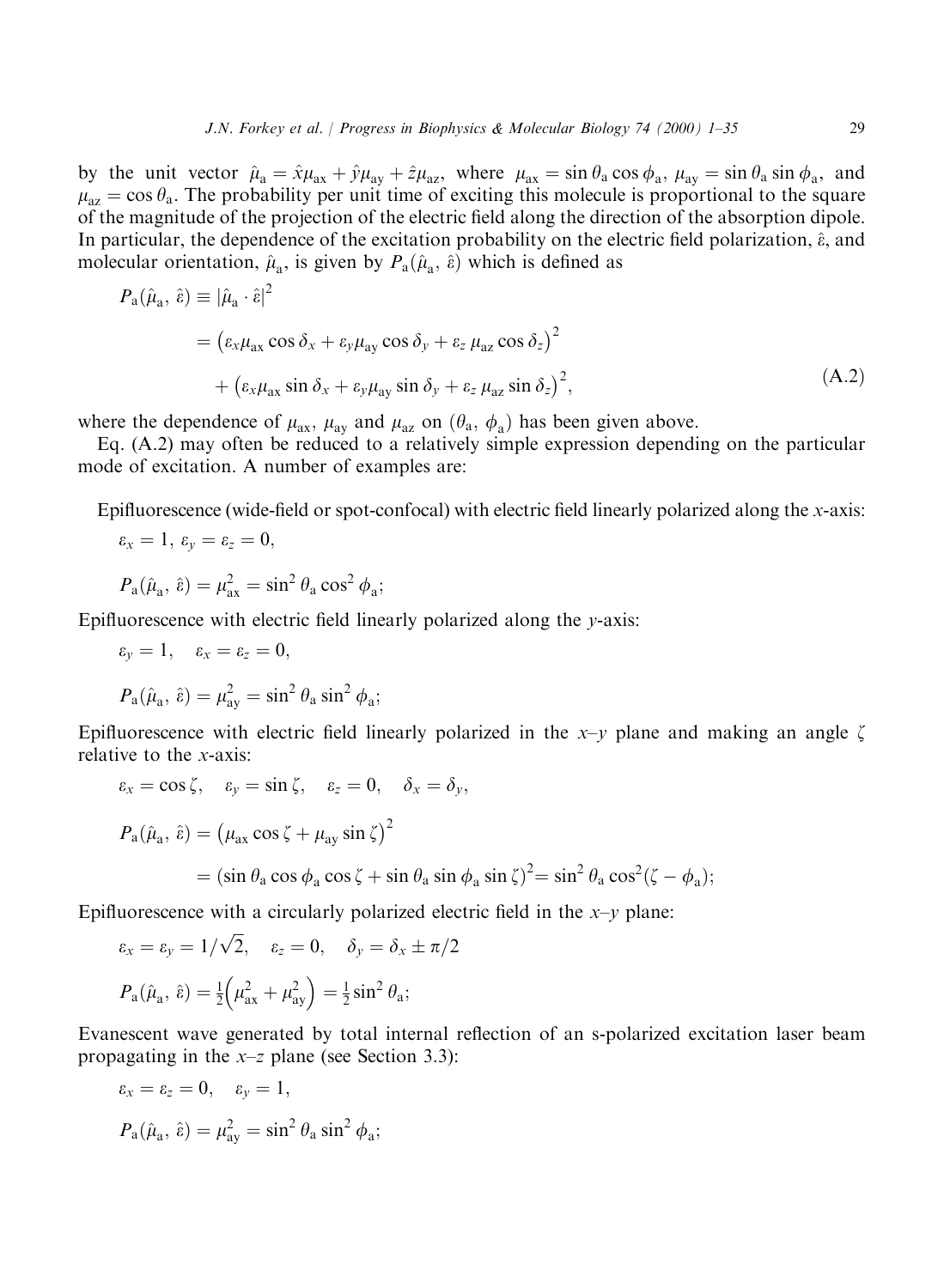Evanescent wave generated by total internal reflection of a p-polarized excitation laser beam propagating in the  $x-z$  plane (see Section 3.3):

$$
\varepsilon_x = \sqrt{\kappa}, \ \varepsilon_y = 0, \ \varepsilon_z = \sqrt{1 - \kappa}, \ \delta_x = \delta_z + \pi/2 \ \ (0 < \kappa \ll 1).
$$
\n
$$
P_a(\hat{\mu}_a, \hat{\varepsilon}) = \kappa \mu_{ax}^2 + (1 - \kappa) \mu_{az}^2 = \kappa \sin^2 \theta_a \cos^2 \phi_a + (1 - \kappa) \cos^2 \theta_a.
$$

#### A.2. Fluorescence from a single fluorophore

When a molecule fluoresces, the probability of any emitted photon propagating in some direction,  $\hat{k}$ , is proportional to the square of the magnitude of the induced electric field propagating in that direction. At locations much farther from the molecule than the wavelength (i.e. far field), this electric field is given by

$$
\mathbf{E}_{\text{dipole}} = K' \left[ \hat{\mu}_{e} - \left( \hat{\mu}_{e} \cdot \hat{k} \right) \hat{k} \right] e^{-i\omega t}, \tag{A.3}
$$

where  $\hat{\mu}_e = \hat{x}\mu_{ex} + \hat{y}\mu_{ev} + \hat{z}\mu_{ez}$  is a unit vector in the direction of the molecule's emission transition dipole moment (Born and Wolf, 1964, Section 2.2).  $K'$  is a scale factor that is independent of molecular orientation but depends on other physical parameters such as excitation rate and fluorescence quantum efficiency. The magnitude squared of this field is proportional to  $1 - (\hat{\mu}_e \cdot \hat{k})^2$ which equals sin<sup>2</sup>  $\chi$ , where  $\chi$  is the angle between  $\hat{\mu}_e$ , and the propagation direction,  $\hat{k}$ .

Because the fluorescence in this far-field region is a transverse propagating wave, it is polarized in the plane perpendicular to  $\hat{k}$ . The intensity of the fluorescence with polarization along some specific direction,  $\hat{A}$ , perpendicular to  $\hat{k}$  (i.e.  $\hat{A} \cdot \hat{k} = 0$ ), is proportional to the square of the projection of  $\mathbf{E}_{\text{dipole}}$  onto  $\hat{A}$ , as given by

$$
P_{\rm e}'(\hat{\mu}_{\rm e},\,\hat{A})\equiv \left|\left[\hat{\mu}_{\rm e}-\left(\hat{\mu}_{\rm e}\cdot\hat{k}\right)\hat{k}\right]\cdot\hat{A}\right|^2=\left|\hat{\mu}_{\rm e}\cdot\hat{A}\right|^2.\tag{A.4}
$$

For a system that uses a high numerical aperture objective lens, the polarization analyzer is placed after the objective, where the collected light is approximately collimated along the z-axis. Integrating Eq. (A.4) over all  $\hat{k}$  directions subtended by the objective, and taking into account the collimation of the fluorescence, yields the following probability function for detecting a photon after the objective, with the analyzer along  $\hat{\alpha}$ , in the x–y plane:

$$
P_{\rm e}(\hat{\mu}_{\rm e},\,\hat{\alpha}) = C_1 \big(\mu_{\rm ex}\cos\eta + \mu_{\rm ey}\sin\eta\big)^2 + C_2 \big(\mu_{\rm ex}\sin\eta - \mu_{\rm ey}\cos\eta\big)^2 + C_3\mu_{\rm ez}^2,\tag{A.5}
$$

where  $\eta$  is the angle between  $\hat{\alpha}$  and the x-axis, defined to be positive for rotation from the positive x-axis towards the positive y-axis. The formulas for  $C_1, C_2$  and  $C_3$  that express mixing of polarizations between the orthogonal directions due to the high numerical aperture have been derived elsewhere for use in the analysis of polarization microscopy measurements on bulk samples (Axelrod, 1989b):

$$
C_1 = (1/8) \left[ 5 - 3 \cos(\delta_c) - \cos^2(\delta_c) - \cos^3(\delta_c) \right] \left[ 1 - \cos(\delta_c) \right]^{-1},
$$
  
\n
$$
C_2 = (1/24) \left[ 1 - 3 \cos(\delta_c) + 3 \cos^2(\delta_c) - \cos^3(\delta_c) \right] \left[ 1 - \cos(\delta_c) \right]^{-1},
$$
  
\n
$$
C_3 = (1/6) \left[ 2 - 3 \cos(\delta_c) + \cos^3(\delta_c) \right] \left[ 1 - \cos(\delta_c) \right]^{-1}.
$$
\n(A.6)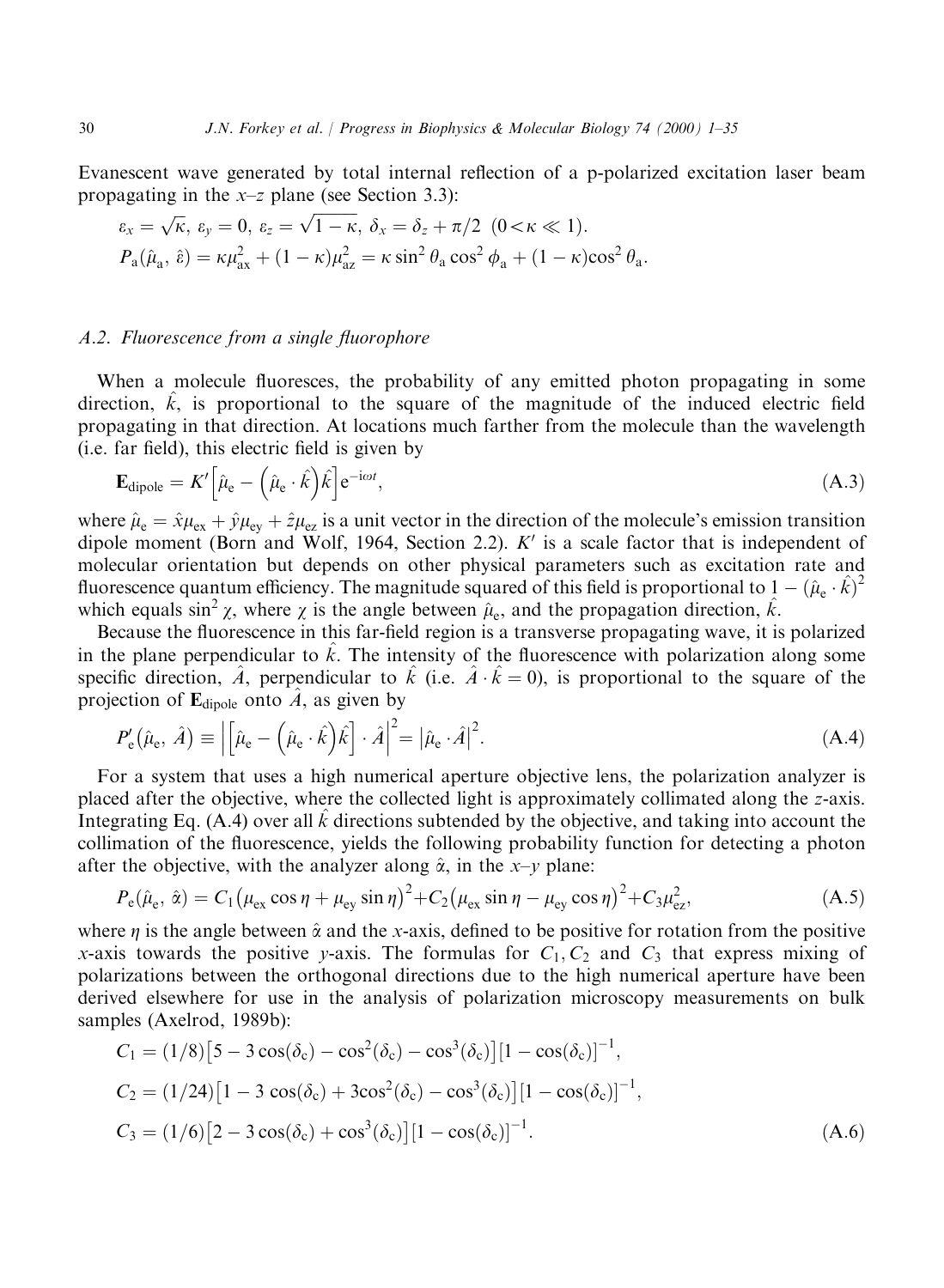Here,  $\delta_c$  is the half-angle of the collection cone subtended by the objective at the sample and is given by  $\delta_c = \sin^{-1}(NA/n)$ . NA is the numerical aperture of the objective, and n is the index of refraction of the medium containing the sample. These formulas for  $C_1$ ,  $C_2$  and  $C_3$  do not include effects due to reflections of emitted light at water/slide/oil interfaces or effects of non-propagating components of the dipole radiation (i.e. near-field emission). These effects have been discussed by Hellen and Axelrod (1987).

A polarization analyzer after the objective will commonly split the fluorescence into components with polarization parallel to the x- and y-axis. For these cases, Eq.  $(A.5)$  simplifies to

$$
P_e(\hat{\mu}_e, \hat{x}) = C_1 \mu_{ex}^2 + C_2 \mu_{ey}^2 + C_3 \mu_{ez}^2 = C_1 \sin^2 \theta_e \cos^2 \phi_e + C_2 \sin^2 \theta_e \sin^2 \phi_e + C_3 \cos^2 \theta_e,
$$
  
\n
$$
P_e(\hat{\mu}_e, \hat{y}) = C_2 \mu_{ex}^2 + C_1 \mu_{ey}^2 + C_3 \mu_{ez}^2 = C_2 \sin^2 \theta_e \cos^2 \phi_e + C_1 \sin^2 \theta_e \sin^2 \phi_e + C_3 \cos^2 \theta_e.
$$
 (A.7)

where  $\theta_e$  and  $\phi_e$  are axial and azimuthal polar angles, respectively, of the emission dipole.

Combining the expressions for the relative absorption and detection probabilities yields a general equation for the expected dependence on molecular orientation, of fluorescence intensities from a single non-rotating molecule:

$$
I(\hat{\mu}_a, \ \hat{\mu}_e, \ \hat{\varepsilon}, \ \hat{\alpha}) = K'' P_a(\hat{\mu}_a, \ \hat{\varepsilon}) P_e(\hat{\mu}_e, \ \hat{\alpha}), \tag{A.8}
$$

where K<sup>n</sup> is a constant, independent of  $\hat{\mu}_a$ ,  $\hat{\mu}_e$ ,  $\hat{\varepsilon}$  and  $\hat{\alpha}$ .  $P_a (\hat{\mu}_a, \hat{\varepsilon})$  is given in Eq. (A.2) (or the expressions that follow it for specific types of excitation) and  $P_e(\hat{\mu}_e, \hat{\alpha})$  is given in Eq. (A.5) (or A.7).

#### **References**

- Ambrose, W.P., Goodwin, P.M., Martin, J.C., Keller, R.A., 1994. Single molecule detection and photochemistry on a surface using near-field optical excitation. Phys. Rev. Lett. 72, 160–163.
- Ambrose, W.P., Goodwin, P.M., Nolan, J.P., 1999. Single-molecule detection with total internal reflection excitation: comparing signal-to-background and total signals in different geometries. Cytometry 36, 224–231.

Ambrose, W.P., Moerner, W.E., 1991. Fluorescence spectroscopy and spectral diffusion of single impurity molecules in a crystal. Nature 349, 225–227.

- Axelrod, D., 1989a. Total internal reflection fluorescence microscopy. Methods Cell Biol. 30, 245–270.
- Axelrod, D., 1989b. Fluorescence polarization microscopy. Methods Cell Biol. 30, 333–352.
- Axelrod, D., Burghardt, T.P., Thompson, N.L., 1984. Total internal reflection fluorescence. Annu. Rev. Biophys. Bioeng. 13, 247–268.
- Barak, L.S., Webb, W.W., 1981. Fluorescent low density lipoprotein for observation of dynamics of individual receptor complexes on cultured human fibroblasts. J. Cell Biol. 90, 595–604.
- Basché, T., Moerner, W.E., Orrit, M., Wild, U.P., 1997. Single-Molecule Optical Detection, Imaging and Spectroscopy. VCH Publishers, Inc., New York.
- Betzig, E., Chichester, R.J., 1993. Single molecules observed by near-field scanning optical microscopy. Science 262, 1422–1425.
- Betzig, E., Trautman, J.K., 1992. Near-field optics: microscopy, spectroscopy, and surface modification beyond the diffraction limit. Science 257, 189–195.
- Bopp, M.A., Jia, Y., Li, L., Cogdell, R.J., Hochstrasser, R.M., 1997. Fluorescence and photobleaching dynamics of single light-harvesting complexes. Proc. Natl. Acad. Sci. USA 94, 10630–10635.
- Bopp, M.A., Sytnik, A., Howard, T.D., Cogdell, R.J., Hochstrasser, R.M., 1999. The dynamics of structural deformations of immobilized single light-harvesting complexes. Proc. Natl. Acad. Sci. USA 96, 11271–11276.
- Born, M., Wolf, E., 1964. Principles of Optics: Electromagnetic Theory of Propagation, Interference and Diffraction of Light, 2nd Edition (Section: 2.2.3). MacMillan, New York, pp. 81–84.
- Boyer, P.D., 1997. The ATP synthase  $-\alpha$  splendid molecular machine. Annu. Rev. Biochem. 66, 717–749.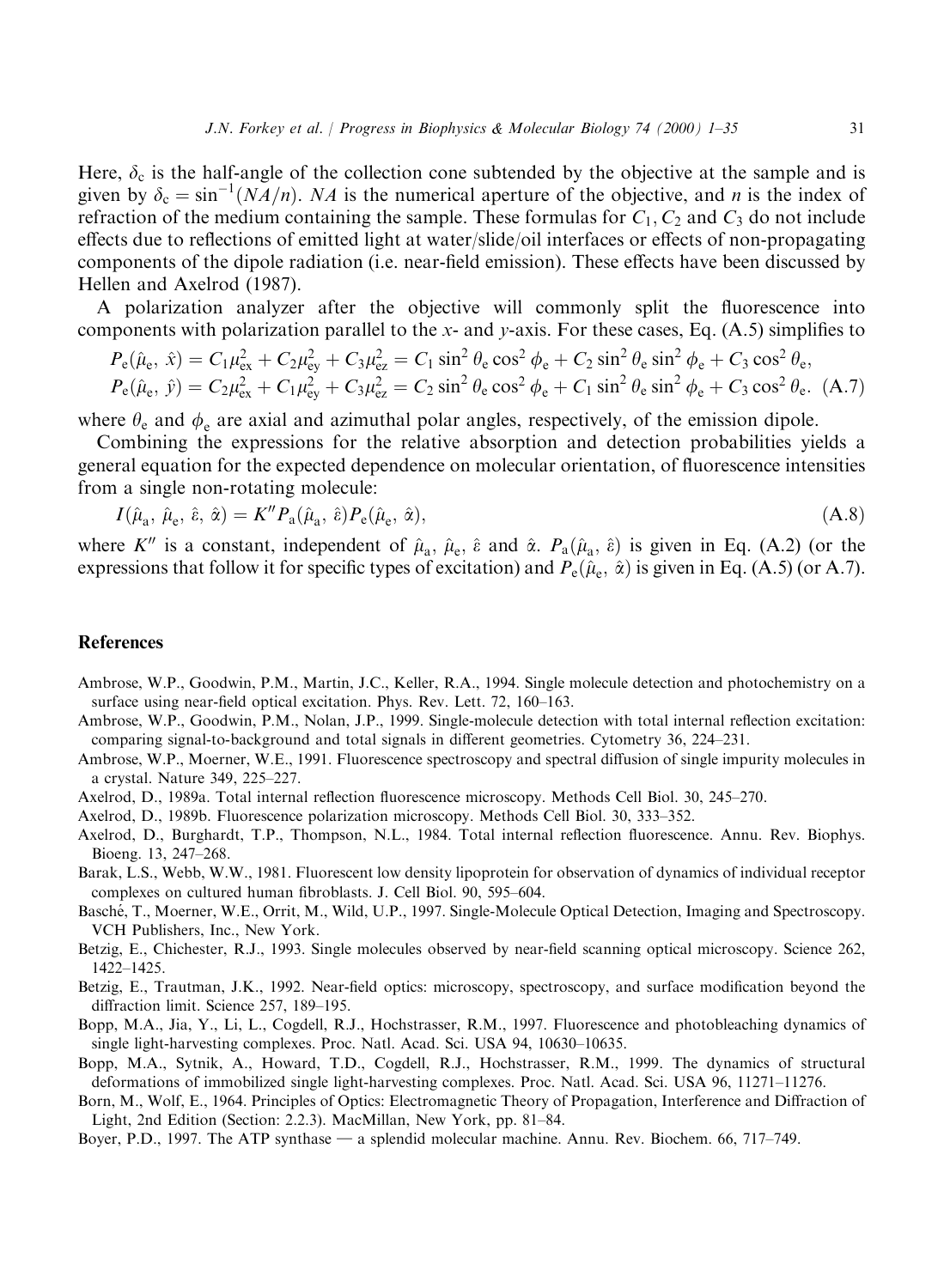- Cantor, C.R., Schimmel, P.R., 1980. Biophysical Chemistry. Part II: Techniques for the Study of Biological Structure and Function. W.H. Freeman and Company, New York.
- Carniglia, C.K., Mandel, L., Drexhage, K.H., 1972. Absorption and emission of evanescent photons. J. Opt. Soc. Am. 62, 479–486.
- Chen, R.F., Bowman, R.L., 1965. Fluorescence polarization: measurement with ultraviolet-polarizing filters in a spectrophotofluorometer. Science 147, 729–732.
- Clark, B.F.C., Thirup, S., Kjeldgaard, M., Nyborg, J., 1999. Structural information for explaining the molecular mechanism of protein biosynthesis. FEBS Lett. 452, 41–46.
- Conibear, P.B., Kuhlman, P.A., Bagshaw, C.R., 1998. Measurement of ATPase activites of myosin at the level of tracks and single molecules. Adv. Exp. Med. Biol. 453, 15–26.
- Corrie, J.E.T., Brandmeier, B.D., Ferguson, R.E., Trentham, D.R., Kendrick-Jones, J., Hopkins, S.C., van der Heide, U.A., Goldman, Y.E., Sabido-David, C., Dale, R.E., Criddle, S., Irving, M., 1999. Dynamic measurement of myosin light-chain-domain tilt and twist in muscle contraction. Nature 400, 425–430.
- Corrie, J.E.T., Craik, J.S., Munasinghe, V.R.N., 1998. A homobifunctional rhodamine for labeling proteins with defined orientations of a fluorophore. Bioconjugate Chem. 9, 160–167.
- Cubitt, A.B., Heim, R., Adams, S.R., Boyd, A.E., Gross, L.A., Tsien, R.Y., 1995. Understanding, improving and using green fluorescent proteins. TiBS 20, 448–455.
- Dale, R.E., 1988. Some aspects of excited-state probe emission spectroscopy for structure and dynamics of model and biological membranes. In: Samori', B., Thulstrup, E.W. (Eds.), Polarized Spectroscopy of Ordered Systems. Kluwer Academic Publishers, Dordrecht, The Netherlands, pp. 491–567.
- Dautet, H., Deschamps, P., Dion, B., MacGregor, A.D., MacSween, D., McIntyre, R.J., Trottier, C., Webb, P.P., 1993. Photon counting techniques with silicon avalanche photodiodes. Appl. Opt. 32, 3894–3900.
- Dickson, R.M., Cubitt, A.B., Tsien, R.Y., Moerner, W.E., 1997. On/off blinking and switching behaviour of single molecules of green fluorescent protein. Nature 388, 355–358.
- Dickson, R.M., Norris, D.J., Moerner, W.E., 1998. Simultaneous imaging of individual molecules aligned both parallel and perpendicular to the optic axis. Phys. Rev. Lett. 81, 5322–5325.
- Dickson, R.M., Norris, D.J., Tzeng, Y.-L., Moerner, W.E., 1996. Three-dimensional imaging of single molecules solvated in pores of poly(acrylamide) gels. Science 274, 966–969.
- Dominguez, R., Freyzon, Y., Trybus, K.M., Cohen, C., 1998. Crystal structure of a vertebrate smooth muscle myosin motor domain and its complex with the essential light chain: visualization of the pre-power stroke state. Cell 94, 559–571.
- Doyle, D.A., Cabral, J.M., Pfuetzner, R.A., Kuo, A., Gulbis, J.M., Cohen, S.L., Chait, B.T., MacKinnon, R., 1998. The structure of the potassium channel: molecular basis of  $K^+$  conduction and selectivity. Science 280, 69–77.
- Dürig, U., Pohl, D.W., Rohner, F., 1986. Near-field optical-scanning microscopy. J. Appl. Phys. 59, 3318–3327.
- Ehrhardt, A.G., Kang, H.C., Tuft, R.A., Fay, F.S., Ikebe, M., 1998. Labeling of calmodulin with a new bifunctional bodipy for improved fluorophore stability in anisotropy measurements. Biophys. J. 74, A380.
- Empedocles, S.A., Neuhauser, R., Bawendi, M.G., 1999. Three-dimensional orientation measurements of symmetric single chromophores using polarization microscopy. Nature 399, 126–130.
- Fass, D., Bogden, C.E., Berger, J.M., 1999. Quaternary changes in topoisomerase II may direct orthogonal movement of two DNA strands. Nat. Struct. Biol. 6, 322–326.
- Forkey, J.N., Quinlan, M.E., Corrie, J.E.T., Goldman, Y.E., 1999. Single-molecule structural dynamics by fluorescence polarization microscopy. Biophys. J. 76, A20.
- Funatsu, T., Harada, Y., Tokunaga, M., Saito, K., Yanagida, T., 1995. Imaging of single fluorescent molecules and individual ATP turnovers by single myosin molecules in aqueous solution. Nature 374, 555–559.
- Goldman, Y.E., 1998. Wag the tail: structural dynamics of actomyosin. Cell 93, 1–4.
- Griffin, B.A., Adams, S.R., Tsien, R.Y., 1998. Specific covalent labeling of recombinant protein molecules inside live cells. Science 281, 269–272.
- Gutfreund, H., 1995. Kinetics for the Life Sciences. Cambridge University Press, New York.
- Güttler, F., Croci, M., Renn, A., Wild, U.P., 1996. Single molecule polarization spectroscopy: pentacence in pterphenyl. Chem. Phys. 211, 421–430.
- Güttler, F., Sepiol, J., Plakhotnik, T., Mitterdorfer, A., Renn, A., Wild, U.P., 1993. Single molecule spectroscopy: fluorescence excitation spectra with polarized light. J. Lumin. 56, 29–38.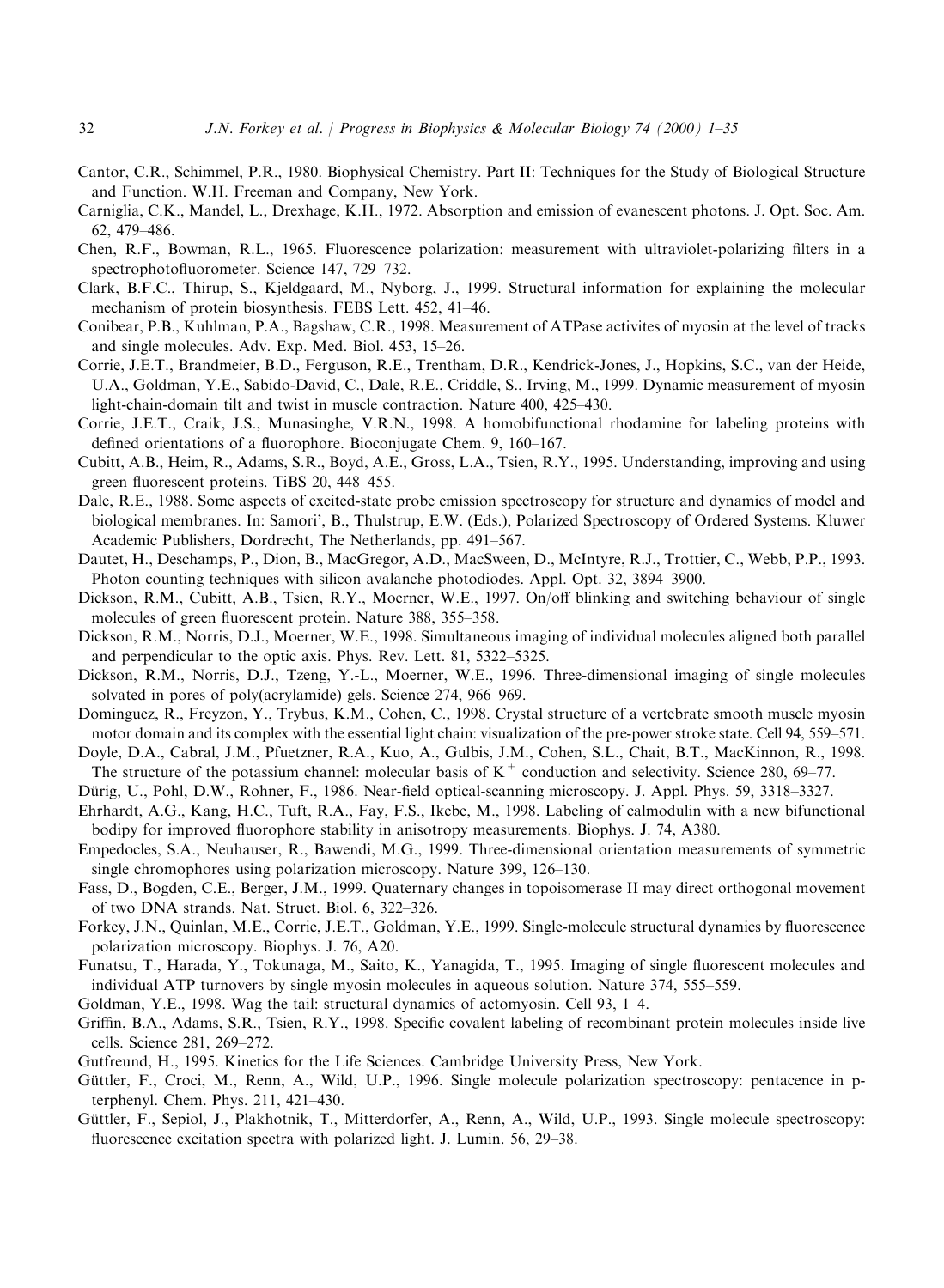- Ha, T., Enderle, Th., Chemla, D.S., Selvin, P.R., Weiss, S., 1996. Single molecule dynamics studied by polarization modulation. Phys. Rev. Lett. 77, 3979–3982.
- Ha, T., Glass, J., Enderle, Th., Chemla, D.S., Weiss, S., 1998. Hindered rotational diffusion and rotational jumps of single molecules. Phys. Rev. Lett. 80, 2093–2096.
- Ha, T., Laurence, T.A., Chemla, D.S., Weiss, S., 1999a. Polarization spectroscopy of single fluorescent molecules. J. Phys. Chem. B 103, 6839–6850.
- Ha, T., Ting, A.Y., Liang, J., Caldwell, W.B., Deniz, A.A., Chemla, D.S., Schultz, P.G., Weiss, S., 1999b. Singlemolecule fluorescence spectroscopy of enzyme conformational dynamics and cleavage mechanism. Proc. Natl. Acad. Sci. USA 96, 893–898.
- Harms, G.S., Sonnleitner, M., Schütz, G.J., Gruber, H.J., Schmidt, Th., 1999. Single-molecule anisotropy imaging. Biophys. J. 77, 2864–2870.
- Haugland, R.P., 1996. In: Spence, M.T.Z. (Ed.), Handbook of Fluorescent Probes and Research Chemicals, 6th Edition. Molecular Probes Inc, Eugene, OR, pp. 7–46.
- Heim, R., Tsien, R.Y., 1996. Engineering green fluorescent protein for improved brightness, longer wavelengths, and fluorescence resonance energy transfer. Curr. Biol. 6, 178–182.
- Hellen, E.H., Axelrod, D., 1987. Flourescence emission at dielectric and metal-film interfaces. J. Opt. Soc. Am. B. 4, 337–350.
- Hirschfeld, T., 1976. Optical microscopic observation of single small molecules. Appl. Opt. 15, 2965–2966.
- Hopkins, S.C., Sabido-David, C., Corrie, J.E.T., Irving, M., Goldman, Y.E., 1998. Fluorescence polarization transients from rhodamine isomers on the myosin regulatory light chain in skeletal muscle fibers. Biophys. J. 74, 3093–3110.
- Houdusse, A., Kalabokis, V.N., Himmel, D., Szent-Gyorgyi, A.G., Cohen, C., 1999. Atomic structure of scallop myosin subfragment S1 complexed with MgADP: a novel conformation of the myosin head. Cell 97, 459–470.
- Howard, J., Hunt, A.J., Baek, S., 1993. Assay of microtubule movement driven by single kinesin molecules. Methods Cell Biol. 39, 137–147.
- Hubbell, W.L., Mchaourab, H.S., Altenbach, C., Lietzow, M.A., 1996. Watching proteins move using site-directed spin labeling. Structure 4, 779–783.
- Iler, R.K., 1979. The Chemistry of Silica. Solubility, Polymerization, Colloid, and Surface Properties, and Biochemistry. Wiley, New York.
- Inoue´, S., Spring, K.R., 1997. Video Microscopy. The Fundamentals 2nd Edition.. Plenum Press, New York.
- Jenkins, F.A., White, H.E., 1976. Fundamentals of Optics 4th Edition. McGraw-Hill, New York.
- Johnson, I., 1998. Fluorescent probes for living cells. Histochem. J. 30, 123–140.
- Kinosita Jr., K., Itoh, H., Ishiwata, S., Hirano, K., Nishizaka, T., Hayakawa, T., 1991. Dual-view microscopy with a single camera: real-time imaging of molecular orientations and calcium. J. Cell Biol. 115, 67–73.
- Lakowicz, J.R., 1999. Principles of Fluorescence Spectroscopy, 2nd Edition. Plenum Press, New York.
- Loots, E., Isacoff, E.Y., 1998. Protein rearrangements underlying slow inactivation of the Shaker K+ channel. J. Gen. Physiol. 112, 377–389.
- Lu, H.P., Xun, L., Xie, X.S., 1998. Single-molecule enzymatic dynamics. Science 282, 1877–1882.
- Macklin, J.J., Trautman, J.K., Harris, T.D., Brus, L.E., 1996. Imaging and time-resolved spectroscopy of single molecules at an interface. Science 272, 255–258.
- Mannuzzu, L.M., Moronne, M.M., Isacoff, E.Y., 1996. Direct physical measure of conformational rearrangement underlying potassium channel gating. Science 271, 213–216.
- Maxfield, F.R., 1989. Fluorescent analogs of peptides and hormones. Methods Cell Biol. 29, 13–28.
- Mchaourab, H.S., Lietzow, M.A., Hideg, K., Hubbell, W.L., 1996. Motion of spin-labeled side chains in T4 lysozyme. Correlation with protein structure and dynamics. Biochemistry 35, 7692–7704.
- Mendelson, R., Wilson, M.G.A., 1987. Chapter 4: Fluorescence polarization studies of myosin and muscle crossbridges. In: Baskin, R.J., Yeh, Y. (Eds.), Optical Studies of Muscle Cross-Bridges. CRC Press, Boca Raton, FL, pp. 67–98.
- Moerner, W.E., Kador, L., 1989. Optical detection and spectroscopy of single molecules in a solid. Phys. Rev. Lett. 62, 2535–2538.
- Moerner, W.E., Orrit, M., 1999. Illuminating single molecules in condensed matter. Science 283, 1670–1676.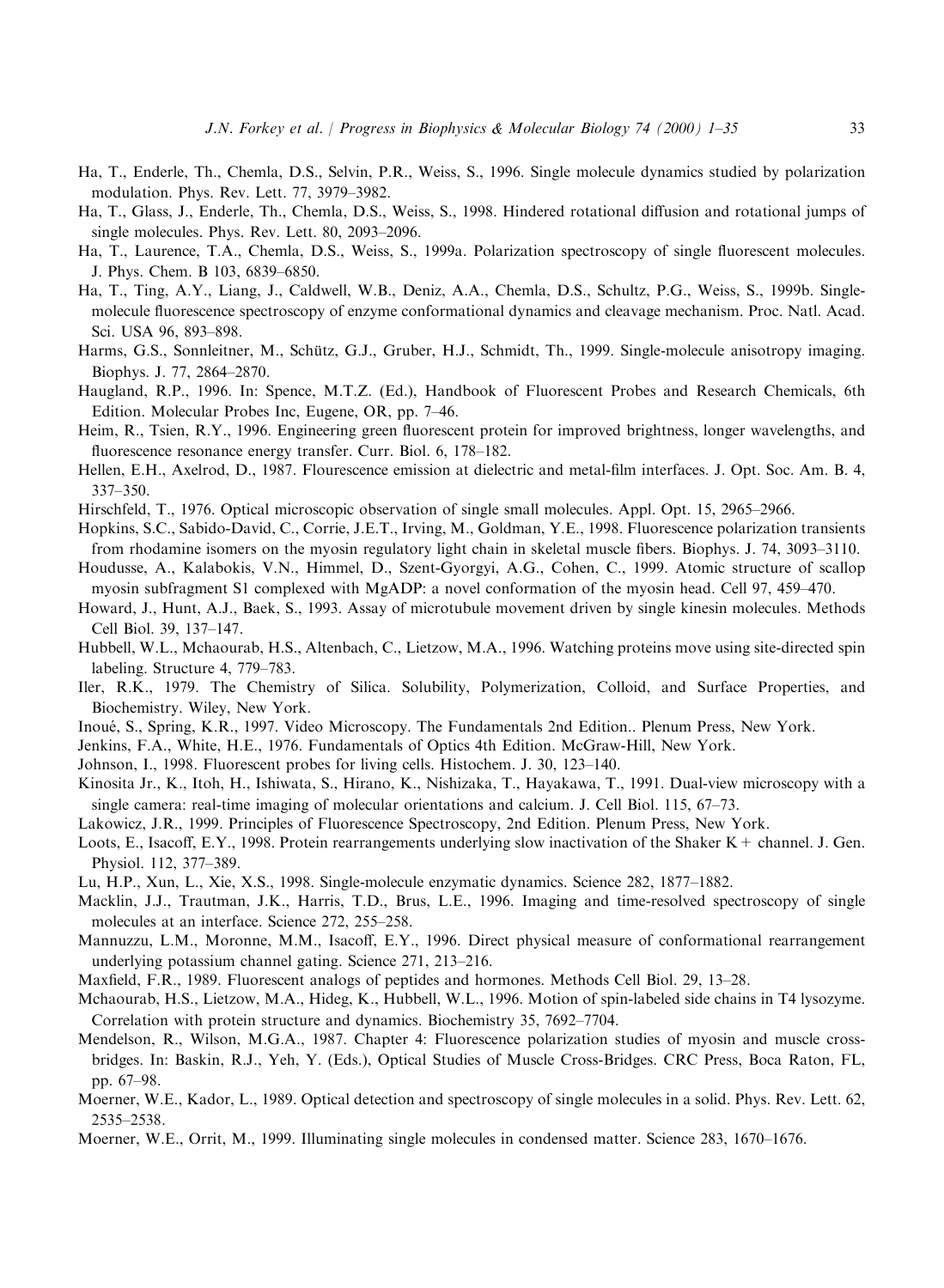- Mollaaghababa, R., Steinhoff, H-J., Hubbell, W.L., Khorana, H.G., 2000. Time-resolved site-directed spin-labeling studies of bacteriorhodopsin: loop-specific conformational changes in M. Biochemistry 39, 1120–1127.
- Morikawa, K., Yanagida, M., 1981. Visualization of individual DNA molecules in solution by light microscopy: DAPI staining method. J. Biochem. 89, 693–696.
- Nie, S., Zare, R.N., 1997. Optical detection of single molecules. Annu. Rev. Biophys. Biomol. Struct. 26, 567–596.
- Orrit, M., Bernard, J., 1990. Single pentacene molecules detected by fluorescence excitation in a p-terphenyl crystal. Phys. Rev. Lett. 65, 2716–2719.
- Orrit, M., Bernard, J., Personov, R.I., 1993. High-resolution spectroscopy of organic molecules in solids: from fluorescence line narrowing and hole burning to single molecule spectroscopy. J. Phys. Chem. 97, 10256–10268.
- Ostap, E.M., White, H.D., Thomas, D.D., 1993. Transient detection of spin-labeled myosin subfragment 1 conformational states during ATP hydrolysis. Biochemistry 32, 6712–6720.
- Pawley, J.B., 1995. Handbook of Biological Confocal Microscopy, 2nd Edition. Plenum Press, New York.
- Pervushin, K., Riek, R., Wider, G., Wüthrich, K., 1997. Attenuated  $T_2$  relaxation by mutual cancellation of dipoledipole coupling and chemical shift anisotrophy indicates an avenue to NMR structures of very large biological macromolecules in solution. Proc. Natl. Acad. Sci. USA 94, 12366–12371.
- Pierce, D.W., Hom-Booher, N., Vale, R.D., 1997. Imaging individual green fluorescent proteins. Nature 388, 338.
- Quinlan, M.E., Forkey, J.N., Corrie, J.E.T., Goldman, Y.E., 1999. Tilting of the light chain region in single myosin molecules using total internal reflection fluorescence polarization microscopy. Biophys. J. 76, A165.
- Rayment, I., Holden, H.M., Whittaker, M., Yohn, C.B., Lorenz, M., Holmes, K.C., Milligan, R.A., 1993a. Structure of the actin-myosin complex and its implications for muscle contraction. Science 261, 58–65.
- Rayment, I., Rypniewski, W.R., Schmidt-Bäse, K., Smith, R., Tomchick, D.R., Benning, M.M., Winkelmann, D.A., Wesenberg, G., Holden, H.M., 1993b. Three-dimensional structure of myosin subfragment-1: a molecular motor. Science 261, 50–58.
- Rodnina, M.V., Savelsbergh, A., Wintermeyer, W., 1999. Dynamics of translation on the ribosome: molecular mechanics of translocation. FEMS Microbiol. Rev. 23, 317–333.
- Ruiter, A.G.T., Veerman, J.A., Garcia-Parajo, M.F., van Hulst, N.F., 1997. Single molecule rotational and translational diffusion observed by near-field scanning optical microscopy. J. Phys. Chem. 101, 7318–7323.
- Sabido-David, C., Hopkins, S.C., Saraswat, L.D., Lowey, S., Goldman, Y.E., Irving, M., 1998. Orientation changes of fluorescent probes at five sites on the myosin regulatory light chain during contraction of single skeletal muscle fibres. J. Mol. Biol. 279, 387–402.
- Saito, K., Tokunaga, M., Iwane, A., Yanagida, T., 1997. Polarization measurements of single fluorophores attached to motor protein in aqueous solution. Biophys. J. 72, A179.
- Sase, I., Miyata, H., Corrie, J.E.T., Craik, J.S., Kinosita Jr., K., 1995. Real time imaging of single fluorophores on moving actin with an epifluorescence microscope. Biophys. J. 69, 323–328.
- Sase, I., Miyata, H., Ishiwata, S., Kinosita Jr., K., 1997. Axial rotation of sliding actin filaments revealed by singlefluorophore imaging. Proc. Natl. Acad. Sci. USA 94, 5646–5650.
- Schlichting, I., Almo, S.C., Rapp, G., Wilson, K., Petratos, K., Lentfer, A., Wittinghofer, A., Kabsch, W., Pai, E.F., Petsko, G.A., Goody, R.S., 1990. Time-resolved X-ray crystallographic study of the conformational change in Ha-Ras p21 protein on GTP hydrolysis. Nature 345, 309–315.
- Schmidt, Th., Schütz, G.J., Baumgartner, W., Gruber, H.J., Schindler, H., 1995. Characterization of photophysics and mobility of single molecules in fluid lipid membrane. J. Phys. Chem. 99, 17662–17668.
- Scholey, J.M., 1993. Methods in Cell Biology Volume 39 Motility Assays for Motor Proteins. Academic Press, Inc., New York.
- Schütz, G.J., Schindler, H., Schmidt, Th., 1997. Imaging single-molecule dichroism. Opt. Lett. 22, 651–653.
- Shera, E.B., Seitzinger, N.K., Davis, L.M., Keller, R.A., Soper, S.A., 1990. Detection of single fluorescent molecules. Chem. Phys. Lett. 174, 553–557.
- Soper, S.A., Shera, E.B., Martin, J.C., Jett, J.H., Hahn, J.H., Nutter, H.L., Keller, R.A., 1991. Single-molecule detection of rhodamine 6G in ethanolic solutions using continuous wave laser excitation. Anal. Chem. 63, 432–437.
- Swaminathan, R., Hoang, C.P., Verkman, A.S., 1997. Photobleaching recovery and anisotropy decay of green fluorescent protein GFP-S65 T in solution and cells: cytoplasmic viscosity probed by green fluorescent protein translational and rotational diffusion. Biophys. J. 72, 1900–1907.